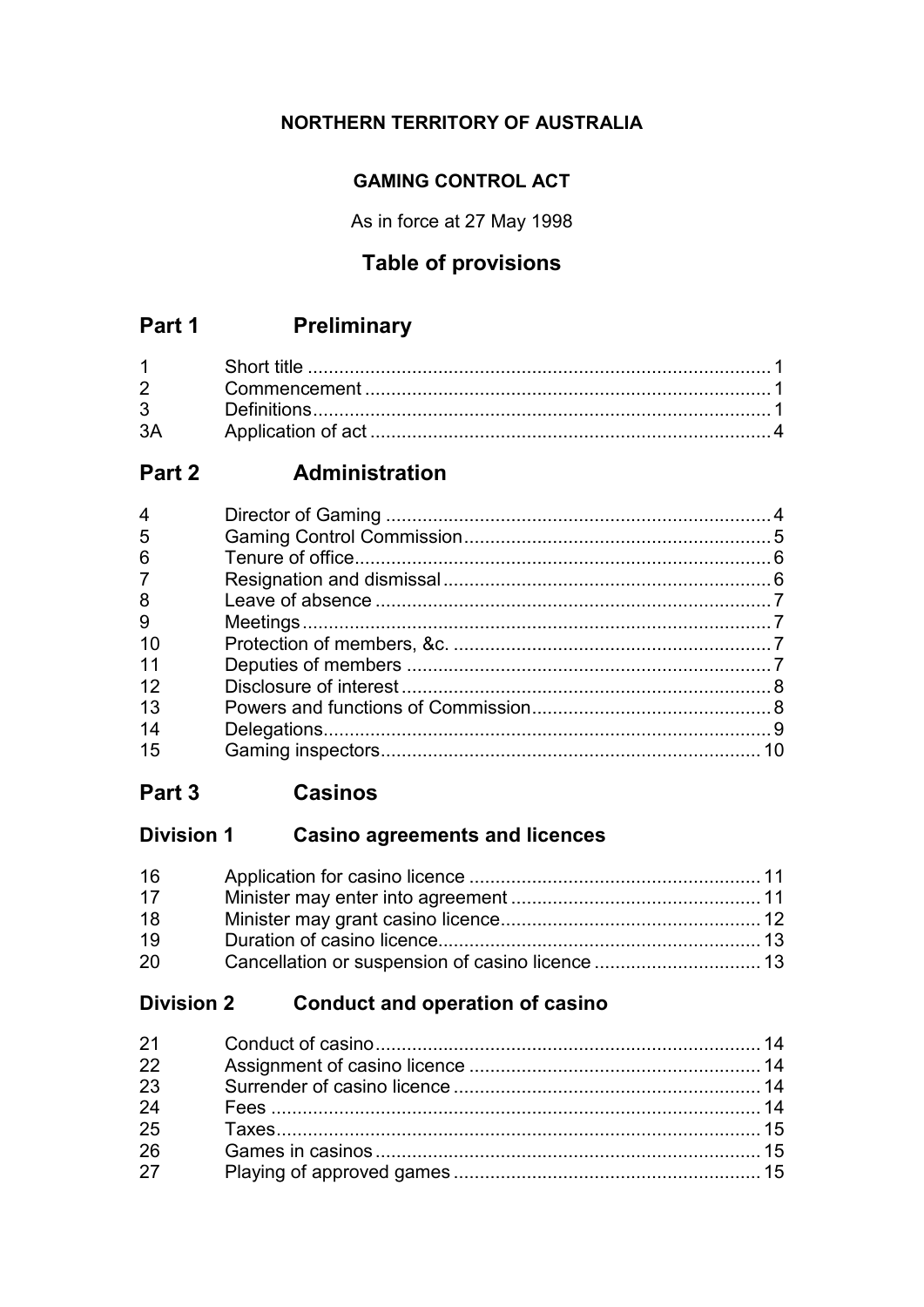| 28 |                                                                    |  |
|----|--------------------------------------------------------------------|--|
| 29 |                                                                    |  |
| 30 | Breach of rules, conditions or guidelines of games by operator  17 |  |
| 31 | Powers of director in respect of casino operations  18             |  |
| 32 |                                                                    |  |
| 33 |                                                                    |  |
| 34 |                                                                    |  |
| 35 |                                                                    |  |
|    |                                                                    |  |

# **Part 4 Lotteries**

| <b>Division 1</b> | <b>Conduct of lotteries</b> |  |
|-------------------|-----------------------------|--|
|                   |                             |  |

| 36  |  |
|-----|--|
| 37  |  |
| 37A |  |

# **Division 2 Types of lotteries**

| 38 | Lotteries by or for approved associations or by agreement22 |  |
|----|-------------------------------------------------------------|--|
| 39 |                                                             |  |
| 40 |                                                             |  |

# **Division 3 Territory lotteries**

# **Division 4 Mail order lotteries**

| 46A |                                                              | 27  |
|-----|--------------------------------------------------------------|-----|
| 46B |                                                              |     |
| 46C |                                                              | 28  |
| 46D |                                                              | 29  |
| 46E |                                                              | 29  |
| 46F |                                                              | .30 |
| 46G |                                                              |     |
| 46H |                                                              |     |
| 46J |                                                              | -31 |
| 46K |                                                              |     |
| 46M |                                                              | 32  |
| 46N |                                                              | 32  |
| 46P | Powers of director in respect of mail order lottery business | 32  |
| 46Q | Entry of place by director, gaming inspectors, &c33          |     |
|     |                                                              |     |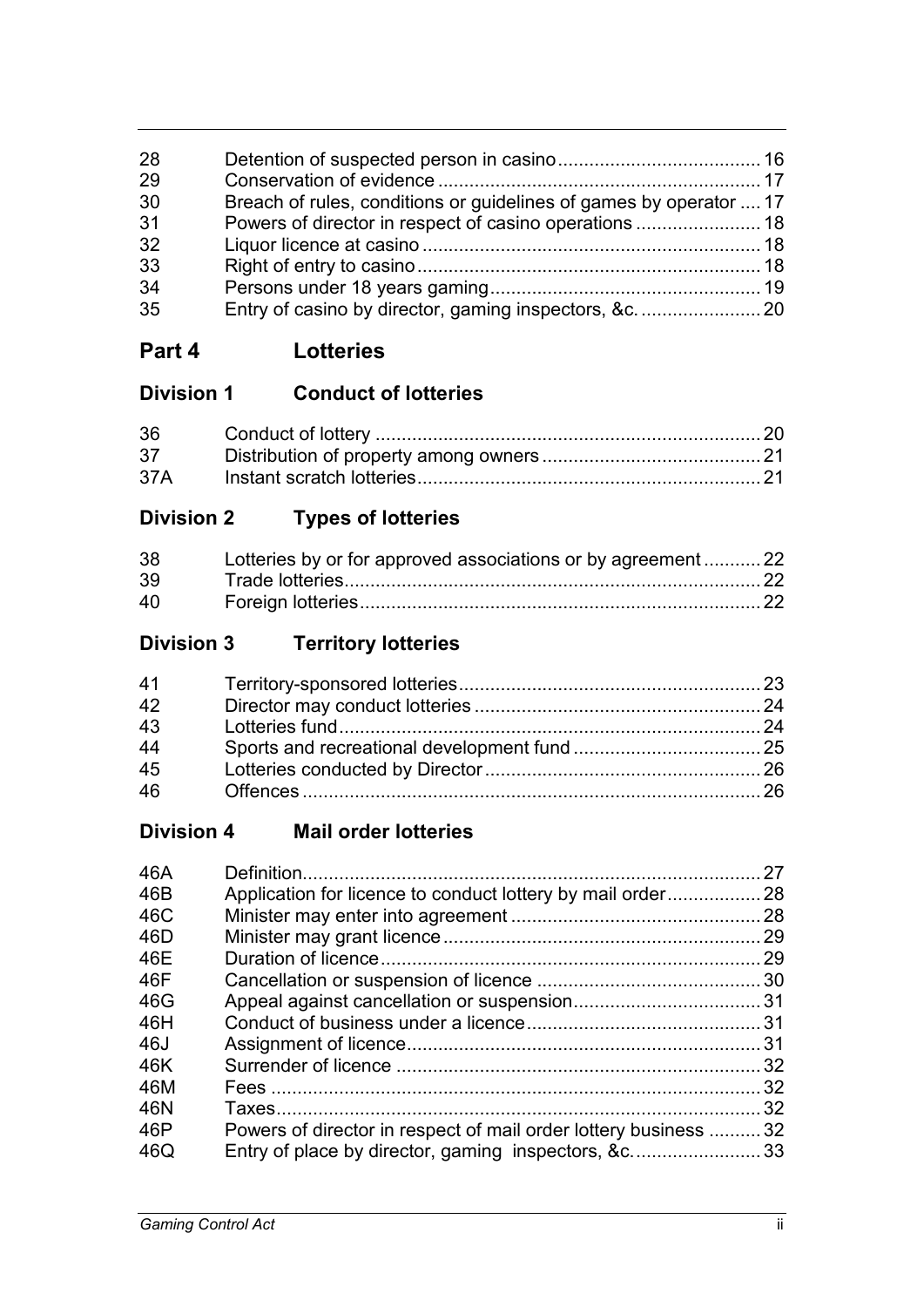# **Division 5 Internet gaming**

| 47A |                                                           | 33   |
|-----|-----------------------------------------------------------|------|
| 47B | Application for licence to conduct internet gaming        | 34   |
| 47C |                                                           | 34   |
| 47D |                                                           | 35   |
| 47E |                                                           | 35   |
| 47F |                                                           | . 36 |
| 47G |                                                           |      |
| 47H |                                                           |      |
| 47J |                                                           |      |
| 47K |                                                           | 37   |
| 47M |                                                           | 38   |
| 47N |                                                           | 38   |
| 47P | Powers of Director in respect of internet gaming business | 38   |
| 47Q | Entry of place by director, gaming inspectors, &c39       |      |

# **Part 5 Gaming**

# **Division 1 Gaming machines, ticket dispensing machines and games in nature of lottery**

| 47 | Certain machines and certain games prohibited39              |  |
|----|--------------------------------------------------------------|--|
| 48 | Approved association may provide ticket dispensing machine40 |  |
| 49 |                                                              |  |
| 50 | Gaming machine turnover levy and trust account 40            |  |
| 51 |                                                              |  |
| 52 | Conduct of calcuttas, sweepstakes and bingo 41               |  |
| 53 |                                                              |  |

# **Division 2 Control of gaming**

| 54 |                                                           | 42 |
|----|-----------------------------------------------------------|----|
| 55 |                                                           |    |
| 56 |                                                           |    |
| 57 |                                                           |    |
| 58 |                                                           |    |
| 59 |                                                           |    |
| 60 |                                                           |    |
| 61 | Penalty for keeping place for unlawful gaming  45         |    |
| 62 |                                                           |    |
| 63 | Not necessary to prove that person was found playing for  |    |
|    |                                                           | 46 |
| 64 |                                                           |    |
| 65 | Evidence that place used as place for unlawful gaming  46 |    |
| 66 |                                                           |    |
| 67 |                                                           |    |
| 68 |                                                           |    |
|    |                                                           |    |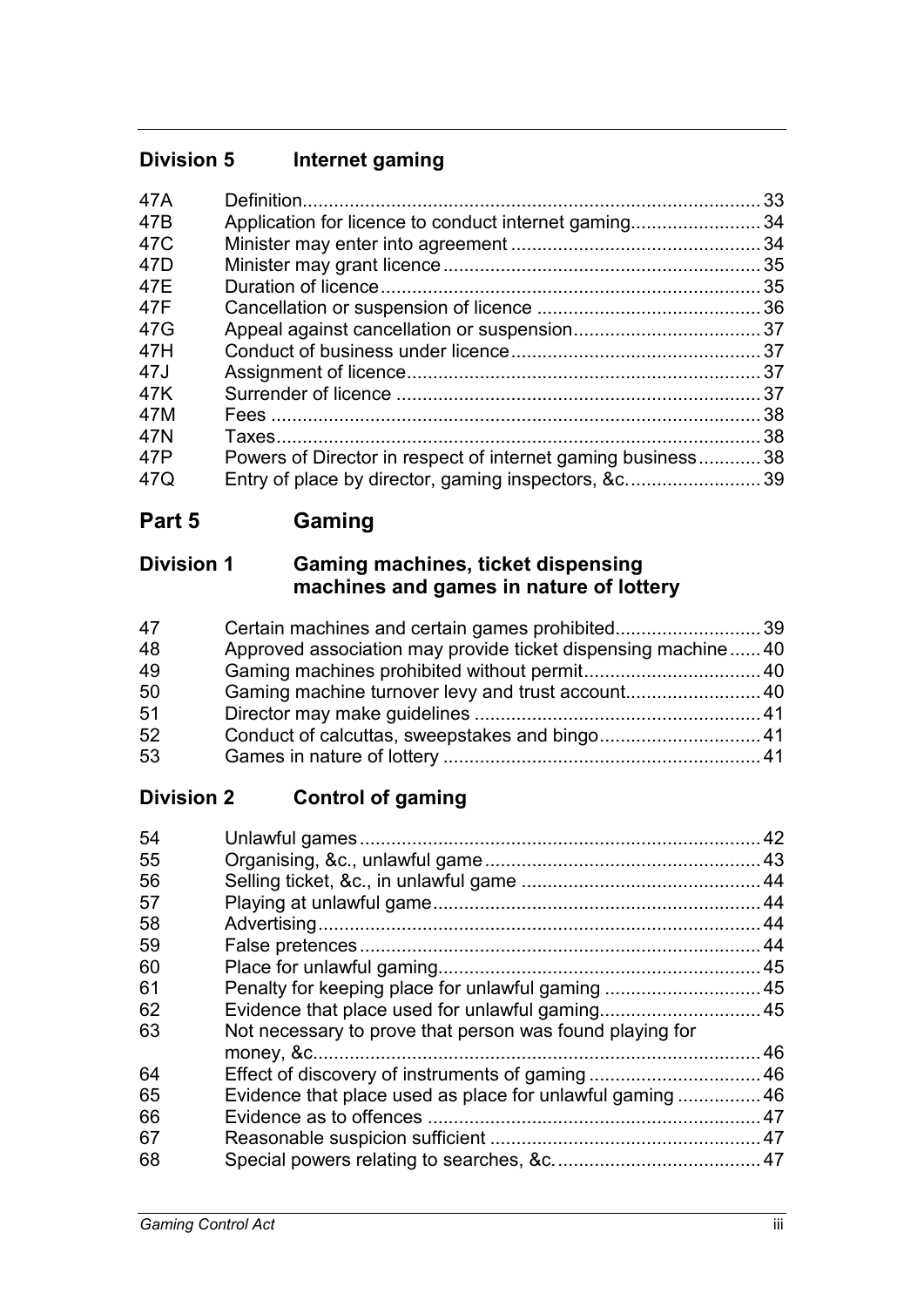#### **Miscellaneous** Part 6

| 48                                                           |
|--------------------------------------------------------------|
| Act not to extend to stakes payable to winner of lawful game |
| 49                                                           |
|                                                              |
| .50                                                          |
|                                                              |
| 51                                                           |
|                                                              |
|                                                              |
| 51                                                           |
| 52                                                           |
|                                                              |
| 53                                                           |
| 54                                                           |
| 55                                                           |
|                                                              |

#### **Schedule Acts repealed**

**ENDNOTES**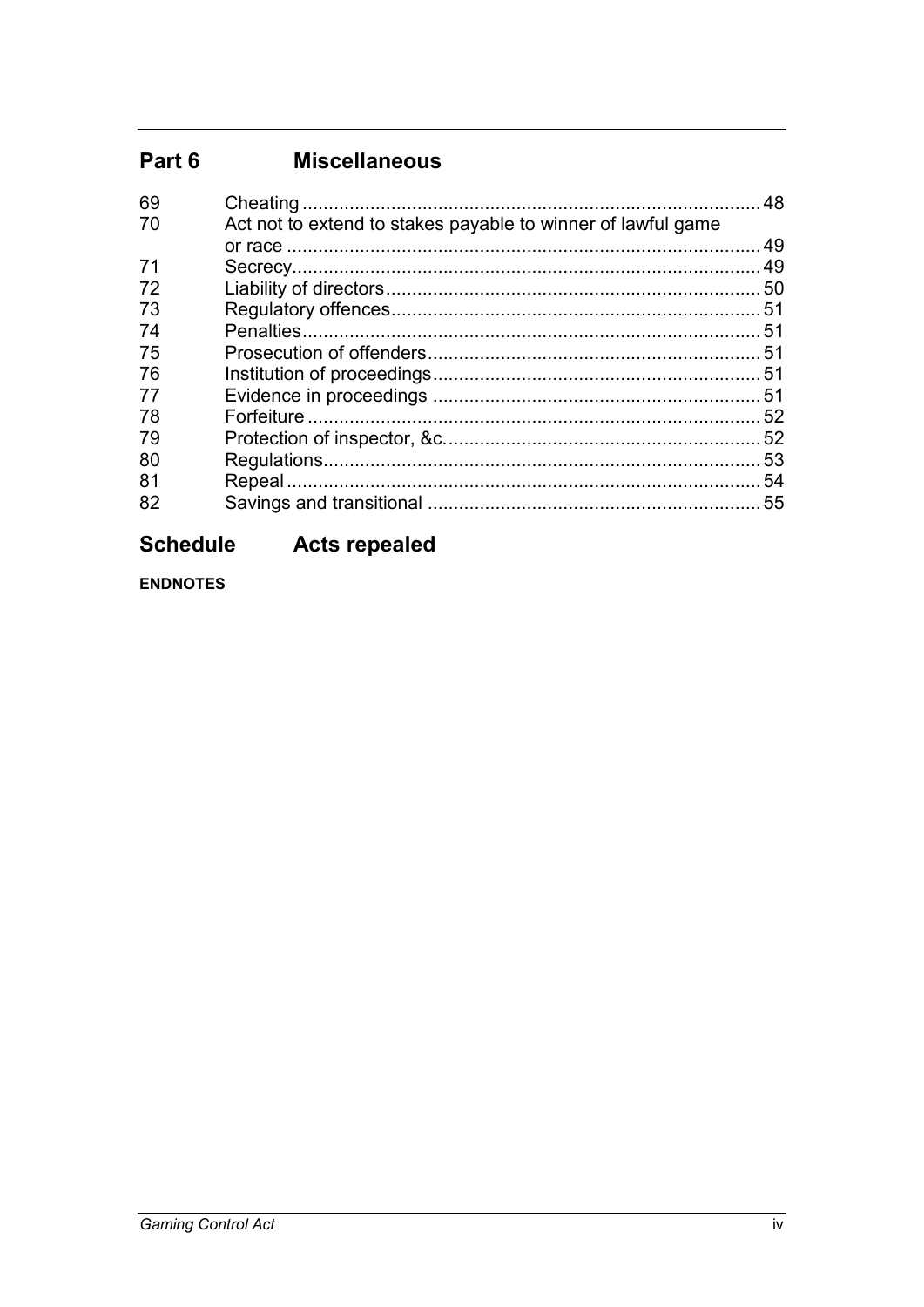# **NORTHERN TERRITORY OF AUSTRALIA**

As in force at 27 May 1998 \_\_\_\_\_\_\_\_\_\_\_\_\_\_\_\_\_\_\_\_

\_\_\_\_\_\_\_\_\_\_\_\_\_\_\_\_\_\_\_\_

### **GAMING CONTROL ACT**

### **An Act to licence and control casinos and gaming, and for related purposes**

**Part 1 Preliminary**

#### **1 Short title**

This Act may be cited as the *Gaming Control Act*.

#### **2 Commencement**

This Act shall come into operation on the commencement of the *Racing and Gaming Authority Act*.

#### **3 Definitions**

In this Act, unless the contrary intention appears:

#### *agreement*:

- (a) in relation to a casino licence, means the agreement in pursuance of which the licence was granted, that agreement as amended and in force from time to time or any agreement made in substitution for that agreement; and
- (b) in relation to a licence under Division 4 or 5 of Part 4, means the agreement in pursuance of which the licence was granted.

*amusement machine* means a mechanical, electrical or electronic machine or device, operated by the insertion of a coin or token or by the use of accrued credits, which is intended for the amusement of the player and from which the player can obtain nothing representing money, goods or any other benefit, other than the opportunity to continue to use the machine.

*approved* means approved by the Director.

*approved game* means a game approved under section 26.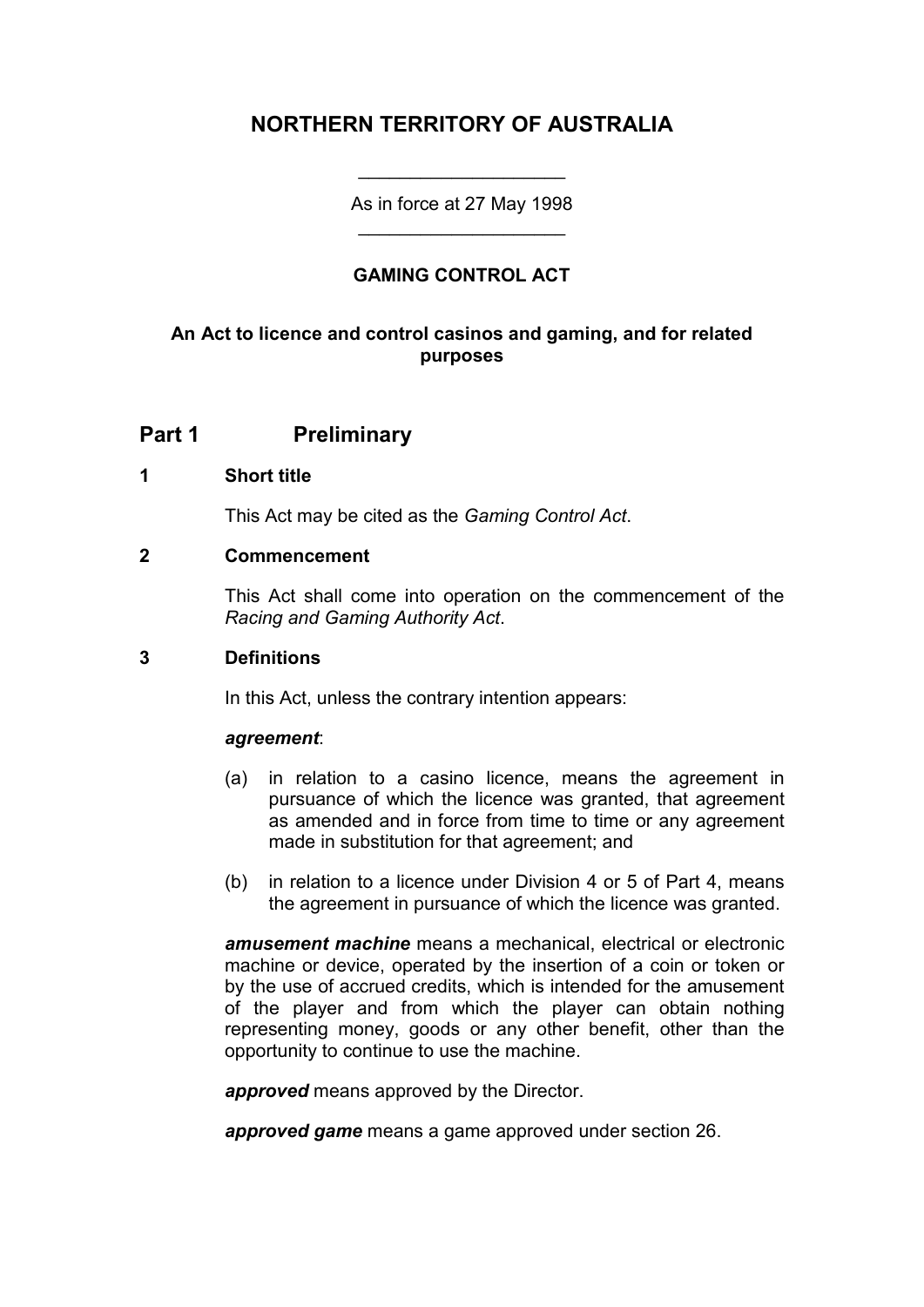*Authority* means the Racing and Gaming Authority established by the *Racing and Gaming Authority Act*.

*casino* means a place approved under section 18.

*casino licence* means a casino licence granted under section 18(1) or such a licence as amended under section 18(1A).

*Commission* means the Gaming Control Commission established by section 5.

**Director** means the person who is the Director of Gaming under section 4.

*foreign lottery* means a lottery conducted or to be conducted outside the Territory which is authorised by or under and conducted in accordance with the law of the country or the State or Territory of the Commonwealth in which it is conducted.

*gaming* includes lotteries.

*gaming inspector* means a gaming inspector appointed under section 15.

*gaming machine* means a mechanical, electrical or electronic machine or device played, used or operated for the purpose of obtaining by chance or skill, or a combination of chance and skill, goods, services or credits, or tokens representing goods or services, and includes any equipment or devices used to link more than one gaming machine or that may influence or determine the outcome of a game and such other equipment or device that is prescribed.

*gaming machine turnover levy* means the levy payable under section 50.

*instant scratch lottery* means a lottery in which the winning of a prize is determined by exposing a specified number of symbols (including identical symbols) on a ticket in the lottery.

*instrument of gaming* means anything used for the purposes of gaming and includes money, coins, notes, cheques, written acknowledgements of a debt and other writings for securing the payment of money, lists, cards and other documents relating to gaming, wheels, spinning jinnies, playing cards, housey cards, dice, dice boxes, balls, kips, counters, tables and anything declared by the Minister to be an instrument of gaming.

*lawful lottery* means a lottery authorised by and conducted in accordance with this Act.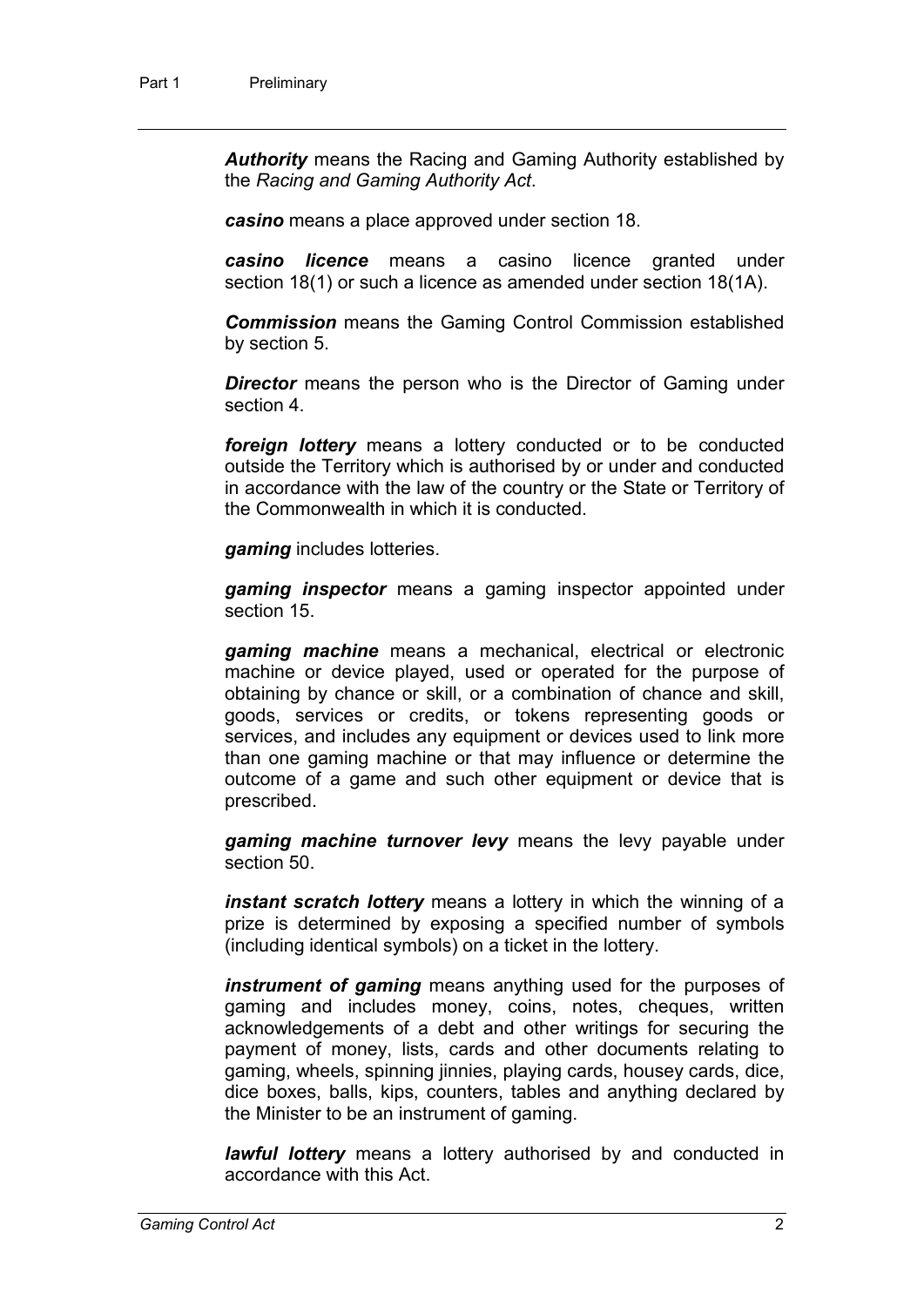*licensed employee* means an employee of a Licensee licensed under this Act.

*Licensee* means the person to whom a casino licence or a licence under Division 4 or 5 of Part 4 is granted or assigned.

*liquor* has the same meaning as in the *Liquor Act*.

*lottery* means a disposition of real or personal property or a share or interest in such property or of a right to a benefit or thing dependent on or to be determined, wholly or partly, by chance or such means as may be prescribed, and includes such a disposition in or outside of the Territory as the result of a chance offered, accepted or arranged by mail in or from the Territory.

*member* means a member of the Commission appointed under section  $5(2)(b)$ .

*place* includes:

- (a) land;
- (b) a building, structure or erection of any kind, whether wholly or partly constructed or erected or in the course of construction or erection;
- (c) a room in a building, structure or erection;
- (d) a road, street, thoroughfare, alley or right of way;
- (e) a vehicle, vessel or aircraft; and
- (f) a tent, caravan, trailer or other conveyance.

*public place* includes:

- (a) a public place within the meaning of the *Summary Offences Act*;
- (b) a place regularly used by an association within the meaning of the *Associations Incorporation Act*; and
- (c) licensed premises within the meaning of the *Liquor Act*.

*ticket* means a chance in a lottery and includes a share in such a chance.

*ticket dispensing machine* means a machine or device which dispenses tickets or from which tickets may be obtained, but does not include a punchboard.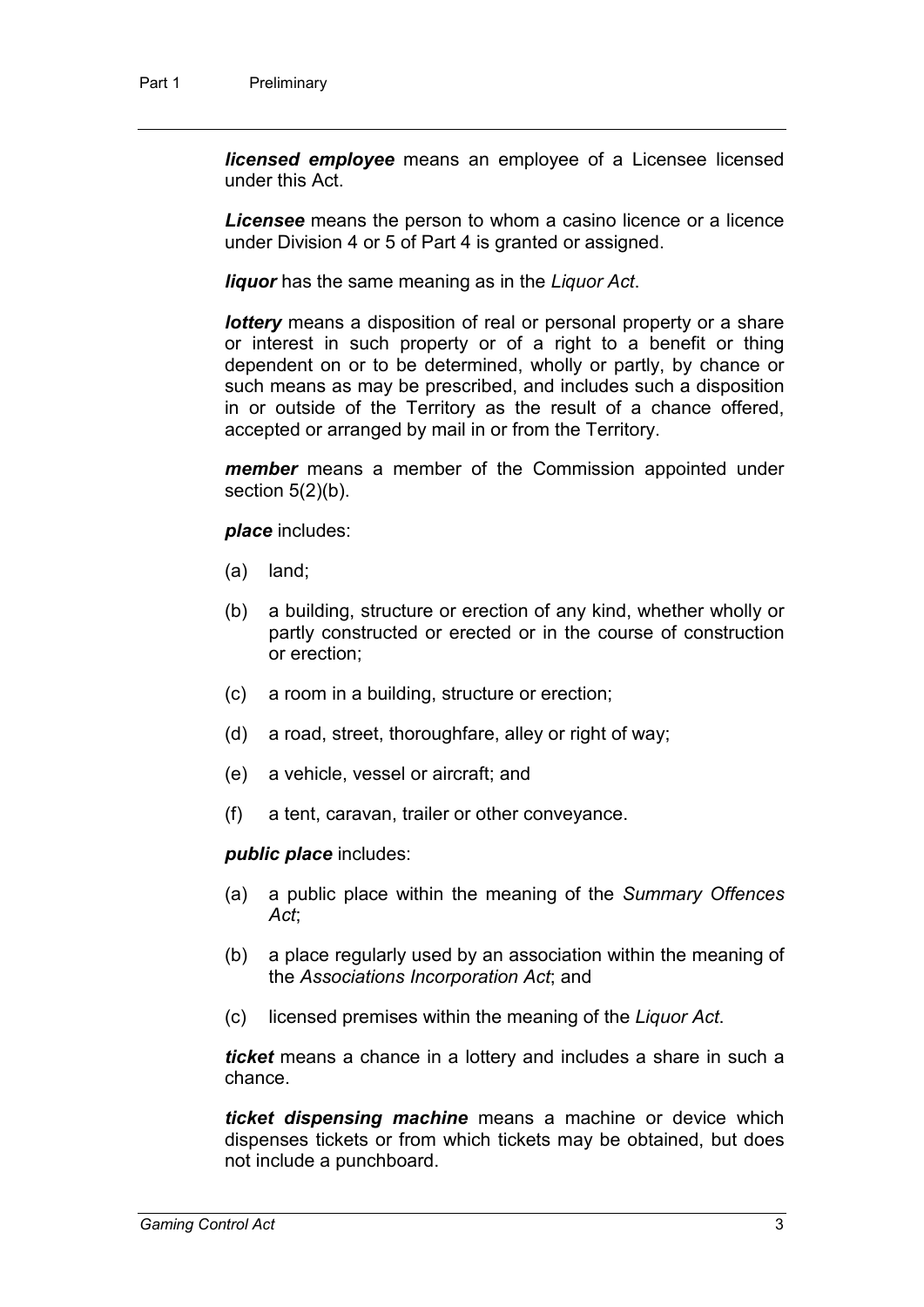*trade lottery* means a lottery conducted for the purpose of promoting a product or business by a person in the course of carrying on his or her trade or business.

*valuable thing* includes a benefit or a promise, whether oral or in writing or conditional or absolute, to pay or give a valuable thing.

#### **3A Application of act**

Nothing in this Act shall be construed as making unlawful that which is permitted by or under the *Gaming Machine Act*.

### **Part 2 Administration**

#### **4 Director of Gaming**

- (1) There is a Director of Gaming who is:
	- (a) the Chief Executive Officer of the Authority; or
	- (b) a person appointed, in writing, by the Minister.
- (2) For the purposes of subsection (1)(b), an appointment may be made by reference to a particular designation, office or position and an appointment so made shall be construed in accordance with section 38(3) of the Interpretation Act.
- (3) The functions of the Director, in addition to those specifically conferred or imposed by or under this Act, are to inquire into:
	- (a) the suitability of a Licensee, a proposed Licensee or a person to whom a casino licence is proposed to be transferred;
	- (b) the suitability of a person to whom an interest (whether beneficial or otherwise) in a casino licence is proposed to be transferred or assigned;
	- (c) the operations conducted in a casino to ensure that they are being conducted in accordance with this Act;
	- (d) the suitability of a person involved, or proposing to become involved, in the management or operation of a casino; and
	- (e) the suitability of a person proposing to conduct, or who is conducting, a business relating to gaming.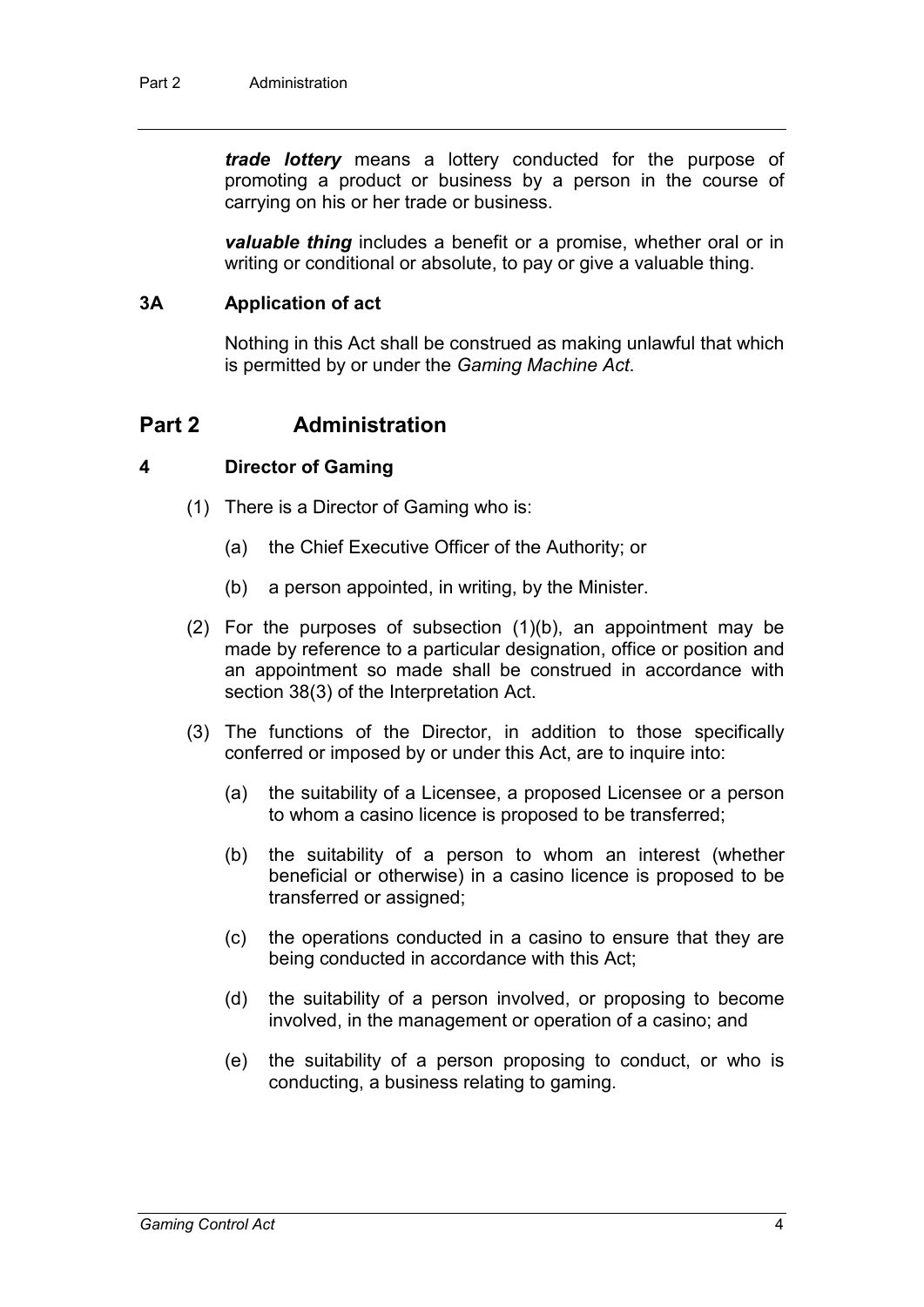- (4) The Director, when performing the functions conferred by subsection (3)(e), shall have regard to the matters specified in section 17(4) as if that subsection, with the necessary changes, applied to the Director.
- (5) The Director has power to do all things necessary or convenient to be done for or in connection with, or incidental to, the performance of the Director's functions under this or any other Act.
- (6) For the purposes of this section, the Director or a person authorised by the Director to exercise powers under this section:
	- (a) may, at all reasonable times, enter a place;
	- (b) shall have full and free access, at all reasonable times, to all books, documents and other papers at a place; and
	- (c) may take extracts from and make copies of any books, documents or papers at a place.
- (7) A person authorised under this section who enters a place in pursuance of this section is not authorised to remain at the place if, on request by the occupier of the place, the person does not produce a certificate signed by the Director certifying that the person is a person authorised to exercise powers under this section.
- (8) A person shall not, without reasonable excuse, obstruct or hinder the Director or a person authorised under this section in the exercise of his or her powers under this section.
- (9) For the purposes of this section, the Director may authorise a person to exercise powers under this section.

#### **5 Gaming Control Commission**

- (1) There is established by this Act a commission to be known as the Gaming Control Commission.
- (2) Subject to this Act, the Commission shall consist of:
	- (a) the Chief Executive Officer of the Authority or his or her nominee who is the Chairperson of the Commission; and
	- (b) 2 members appointed by the Minister.
- (3) The exercise of the powers or the performance of the functions of the Commission is not affected, or shall not be brought into question, by reason only of there being a vacancy in the office of a member.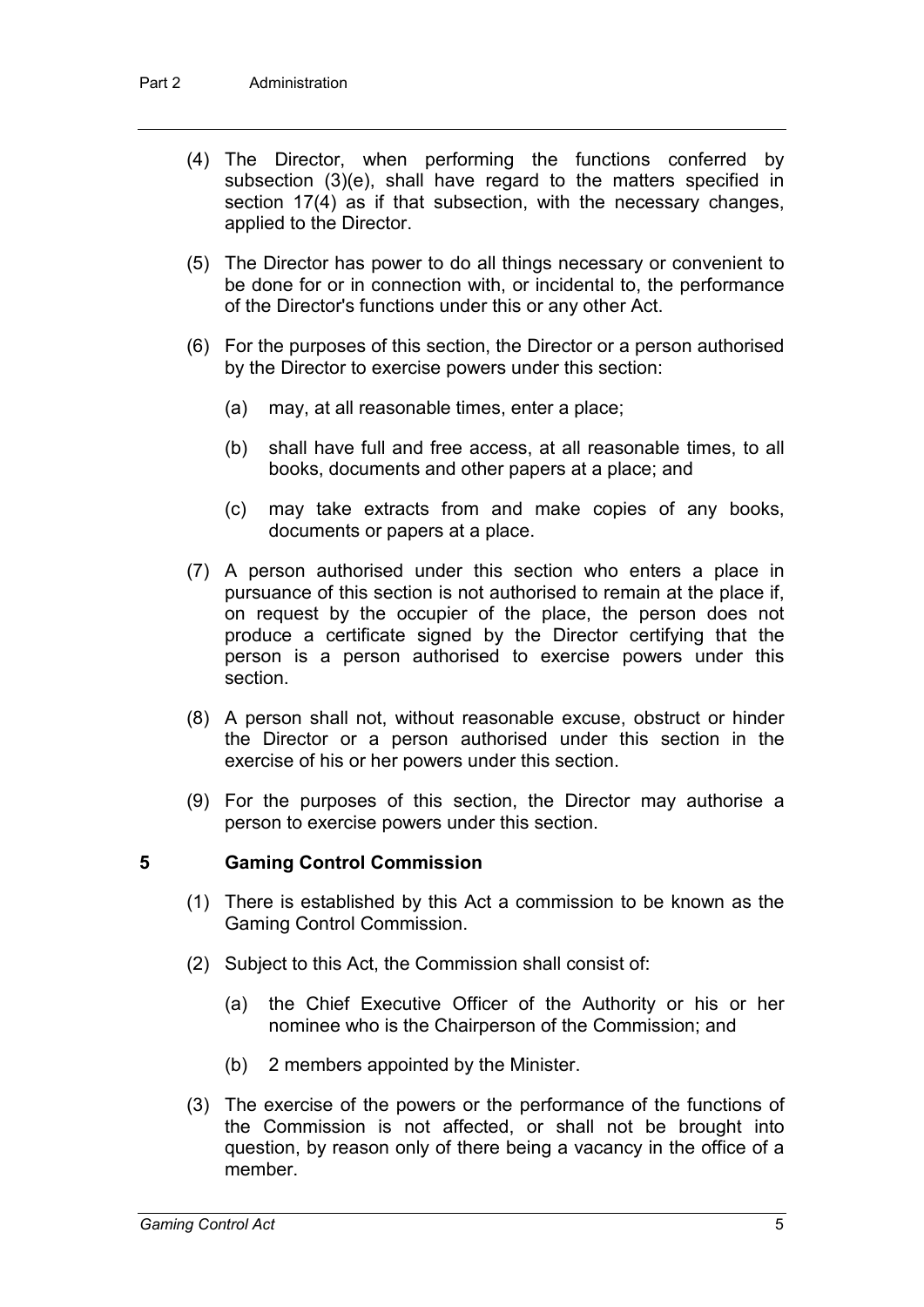- (4) The Minister shall, in writing, appoint a person to be the Deputy Chairperson of the Commission.
- (5) The Deputy Chairperson shall act as Chairperson of the Commission when the Commission is performing its functions:
	- (a) under section 13(1)(h), where the decision under review is that of the Chairperson in his or her capacity as Director; or
	- (b) under section  $13(1)(f)$  or (j).
- (6) A reference in this Act (other than in section 9(4)) to the Chairperson of the Commission includes the Deputy Chairperson when acting as the Chairperson.

#### **6 Tenure of office**

- (1) Subject to this Part, the members and the Deputy Chairperson of the Commission shall be appointed for not longer than 3 years, but are eligible to be reappointed.
- (2) Notwithstanding subsection (1), unless a member or the Deputy Chairperson of the Commission sooner vacates office or is removed from office under this Part, the member or Deputy Chairperson shall continue in office until a successor is appointed.

#### **7 Resignation and dismissal**

- (1) A member or the Deputy Chairperson of the Commission may resign from office by writing signed by the member or Deputy Chairperson and delivered to the Minister.
- (2) The Minister may remove a member or the Deputy Chairperson of the Commission from office for inability, inefficiency, misbehaviour or physical or mental incapacity.
- (3) Where:
	- (a) a member is absent, except on leave granted by the Minister, from 3 consecutive meetings of the Commission; or
	- (b) a member or the Deputy Chairperson of the Commission becomes bankrupt, applies to take the benefit of a law for the relief of bankrupt or insolvent debtors, compounds with creditors or makes an assignment of the member's remuneration for their benefit,

the Minister shall terminate the appointment of the member or Deputy Chairperson.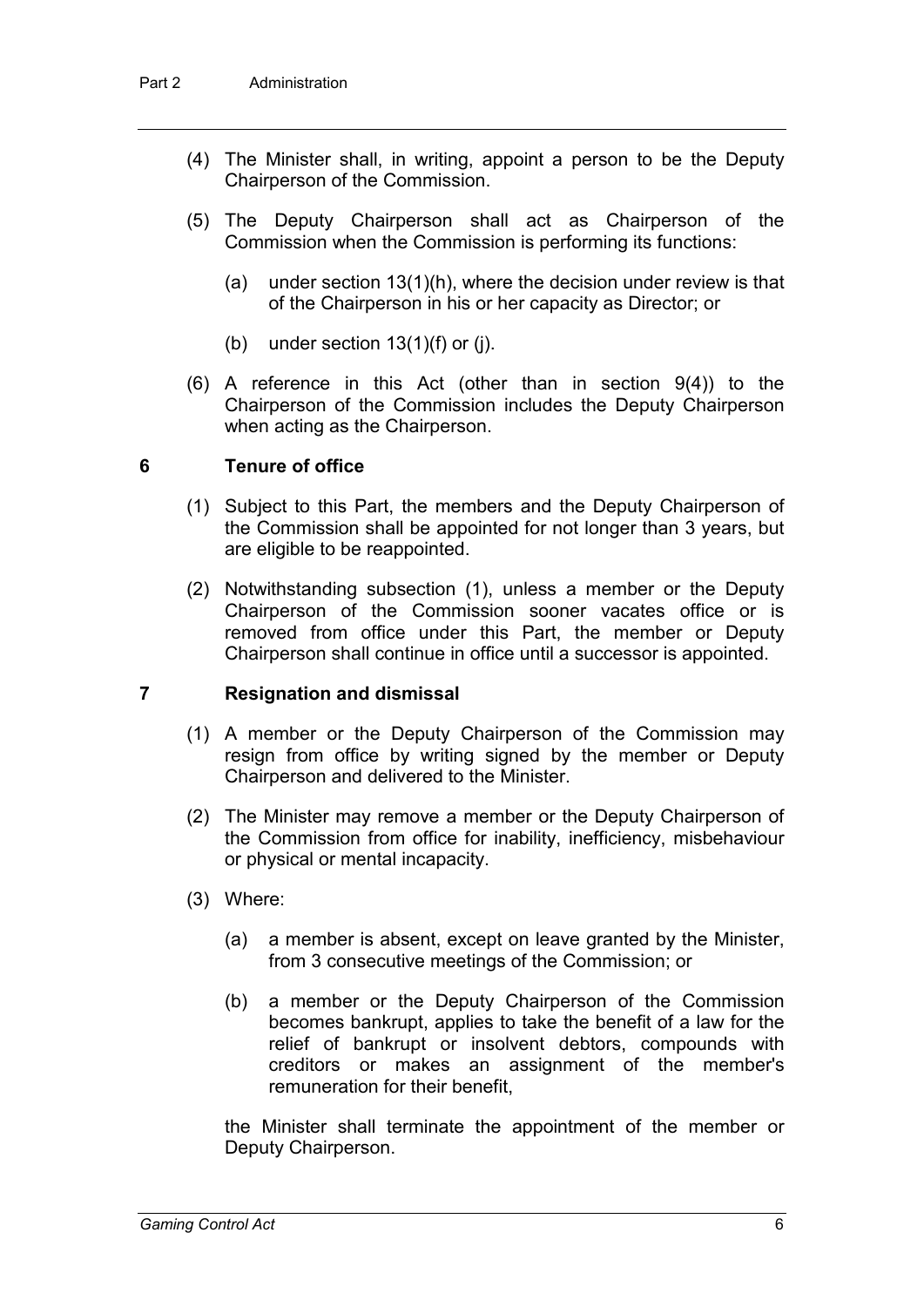#### **8 Leave of absence**

The Minister may grant leave of absence to a member or the Deputy Chairperson of the Commission.

#### **9 Meetings**

- (1) The Chairperson of the Commission shall convene such meetings of the Commission as are necessary for the exercise of its powers and the performance of its functions under this or any other Act but, in any case, not less than one meeting in any period of 3 months.
- (2) At a meeting of the Commission:
	- (a) the Chairperson shall preside;
	- (b) the Chairperson and one member constitutes a quorum;
	- (c) questions arising shall be determined by a majority of the votes of the Chairperson and members present and voting and, in the event of an equality of votes, the Chairperson shall have a casting vote; and
	- (d) subject to this Act, the Commission shall determine its own procedures.
- (3) The Commission shall keep records of its meetings.
- (4) The Chairperson of the Commission shall not take part in any deliberation or decision of the Commission in respect of its functions:
	- (a) under section 13(1)(h), where the decision under review is that of the Chairperson in his or her capacity as Director; or
	- (b) under section  $13(1)(f)$  or (i).

#### **10 Protection of members, &c.**

No action or proceeding, civil or criminal, shall lie against the Chairperson of the Commission or a member for or in respect of an act or thing done or omitted to be done, whether under this or any other Act, in good faith by the Chairperson or member.

#### **11 Deputies of members**

- (1) The Minister may appoint a person to be the deputy of a member.
- (2) The Minister may, at any time, terminate an appointment made under subsection (1).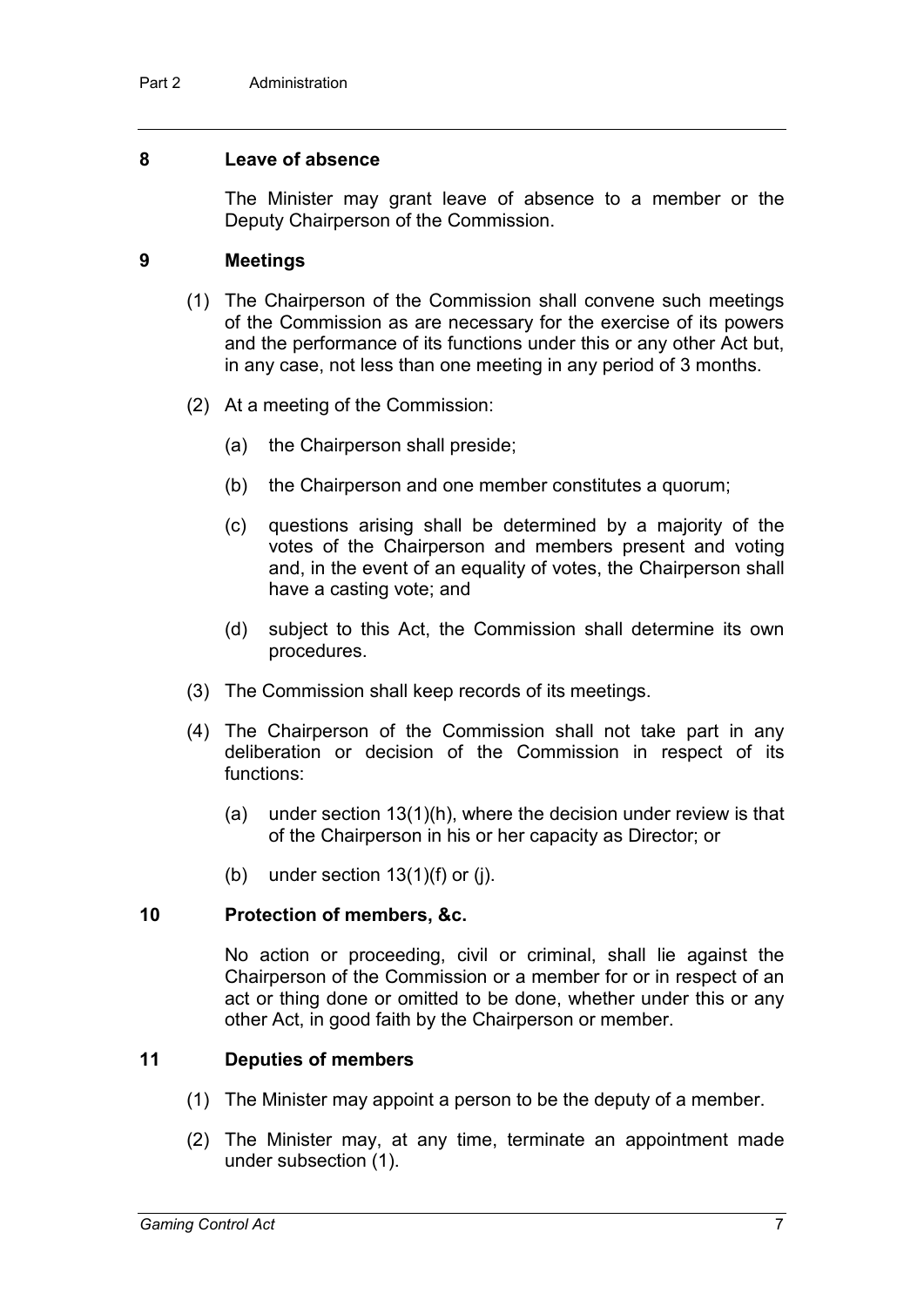- (3) A person appointed under subsection (1) shall, in the event of the absence from a meeting of the Commission of the member for whom the person is the deputy, be entitled to attend that meeting and when so attending shall be deemed to be a member both for the purposes of this Act and the *Remuneration (Statutory Bodies) Act*.
- (4) An act done by a person appointed as a deputy under subsection (1), in the person's capacity as a deputy, shall not, in any proceedings, be questioned on the ground that the occasion for the exercise of a power or the performance of a function had not arisen or had ceased.

#### **12 Disclosure of interest**

- (1) A member who has a direct or indirect pecuniary interest in a matter being considered or about to be considered by the Commission, otherwise than as a member of, and in common with the other members of, an incorporated company consisting of not less than 25 persons and of which he or she is not a director, shall, as soon as practicable after the relevant facts come to the attention of the member, disclose the nature of the interest at a meeting of the Commission.
- (2) A disclosure under subsection (1) shall be recorded in the minutes of the Commission and the member making the disclosure shall:
	- (a) not, while the member has the interest, take part after the disclosure in any deliberation or decision; and
	- (b) be disregarded for the purpose of constituting a quorum,

of the Commission in relation to the matter.

#### **13 Powers and functions of Commission**

- (1) The functions of the Commission are:
	- (a) to do such things as it considers necessary or desirable for the proper regulation and control, in the interests of the public, of gaming;
	- (b) to investigate and make recommendations to the Minister on matters relating to the administration or operation of this Act;
	- (c) to undertake research and investigations into matters relating to gaming control, including the probity and financial security of organisations and persons involved in the business of gaming;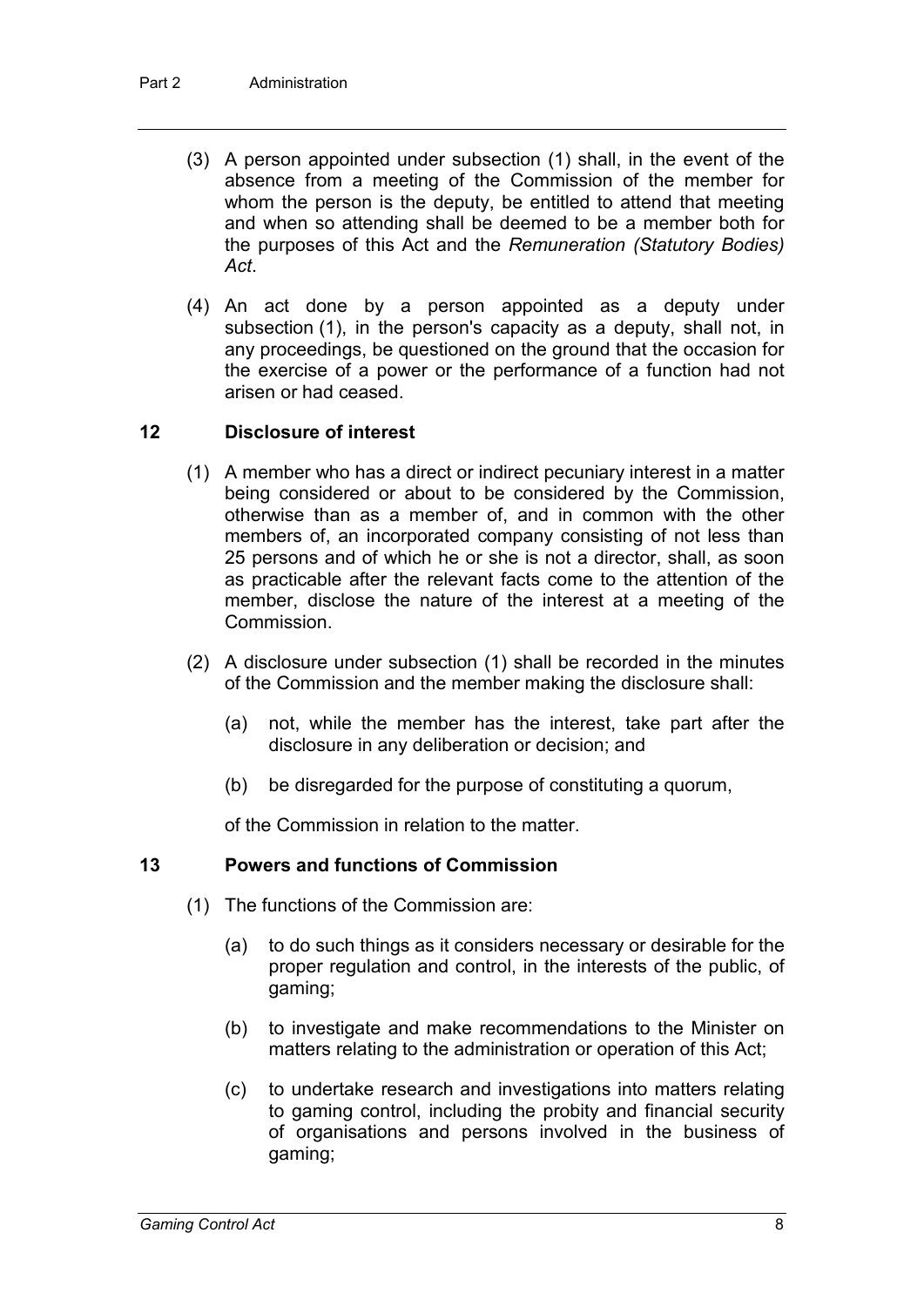- (d) to liaise with other gaming control agencies, whether in Australia or elsewhere, on matters relating to the administration, operation or control of gaming;
- (e) to make recommendations to the Minister relating to games that may be played in a casino;
- (f) to make recommendations to the Director relating to the rules under which games may be played in a casino;
- (g) to monitor the implementation of guidelines for gaming control in the Territory;
- (h) to review decisions of the Director relating to the administration of gaming control and make recommendations to the Minister and the Director in relation to those decisions;
- (j) to review and determine complaints relating to the administration of gaming control;
- (k) to advise the Minister on matters relating to gaming control; and
- (m) to perform such other functions as are imposed on it by or under this or any other Act.
- (2) The Commission has power to do all things necessary or convenient to be done for or in connection with or incidental to the performance of its functions.

#### **14 Delegations**

- (1) The Minister may, in writing, delegate to the Commission, the Director or a gaming inspector any of his or her powers and functions under this Act, other than this power of delegation or the power to enter into an agreement under section 17.
- (2) The Commission or the Director may, in writing, delegate to a person any of its or his or her powers and functions under this Act, other than this power of delegation.
- (3) A power or function delegated under this section, when exercised or performed by the delegate, shall, for the purpose of this Act, be deemed to have been exercised or performed by the Minister, the Commission or the Director, as the case may be.
- (4) A delegation under this section does not prevent the exercise of a power or the performance of a function by the Minister, the Commission or the Director, as the case may be.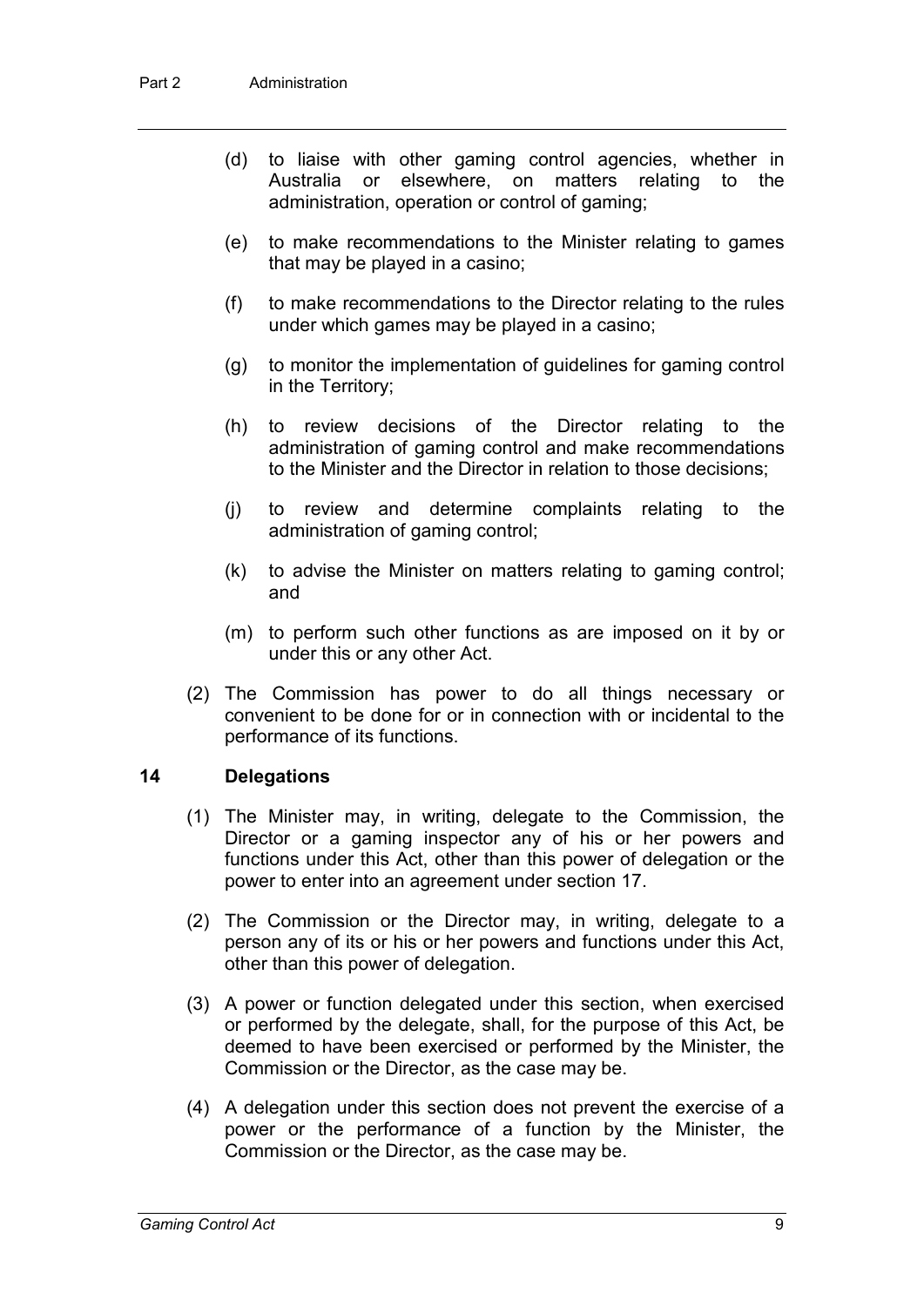#### **15 Gaming inspectors**

- (1) The Director may appoint a person who, in the opinion of the Director, is of good repute, having regard to character, honesty and integrity, to be a gaming inspector for the purposes of this Act.
- (2) A gaming inspector may exercise such powers and perform such functions as are given by or under this or any other Act.
- (3) The Director shall issue to a gaming inspector an identity card containing a photograph and the signature of the gaming inspector verified by the signature of the Director.
- (4) A gaming inspector whose appointment is terminated shall surrender to the Director the identity card issued to the person under subsection (3).

Penalty: \$500.

- (5) A gaming inspector shall, when exercising or performing any of his or her powers or functions, produce the identity card issued to the gaming inspector under subsection (3) to a person who questions the right of the gaming inspector to exercise the power of perform the function.
- (6) The production by a gaming inspector of an identity card issued under subsection (3) shall, until the contrary is proved, be sufficient authority for the gaming inspector to do any thing which the gaming inspector is authorised to do by or under this Act.
- (7) A gaming inspector may, while lawfully exercising a power or performing a function, be accompanied by a person (including a member of a professional body, a person authorised by the Director, a tradesman or a person expert or experienced in a particular field of endeavour) and may, if the gaming inspector reasonably believes it is necessary in the circumstances, request a person to assist the gaming inspector.
- (8) A person assisting a gaming inspector under subsection (7) has and may exercise all the powers of a gaming inspector as are reasonably necessary for the purpose.
- (9) Where a person's appointment as a gaming inspector is terminated:
	- (a) the person shall not work; or
	- (b) a person shall not knowingly employ the person to work,

in a casino for a period of 6 months after the person's appointment is terminated.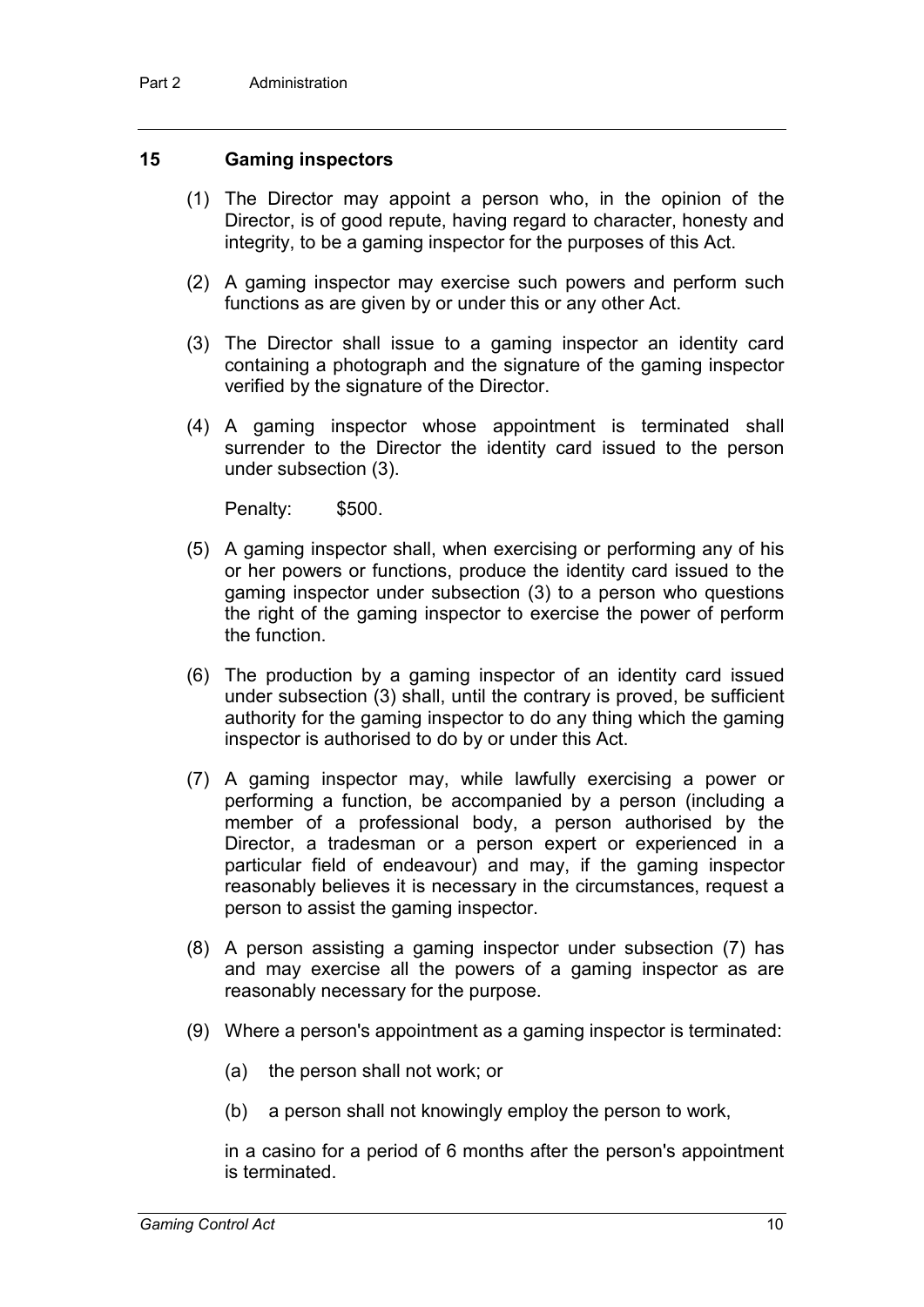## **Part 3 Casinos**

### **Division 1 Casino agreements and licences**

### **16 Application for casino licence**

- (1) A person may apply to the Minister to be granted a casino licence.
- (2) An application under this section shall be in a form or to the effect of the form approved by the Minister and shall be accompanied by the prescribed fee, if any.
- (3) An application under this section shall contain or be accompanied by such additional information as the Minister may request.
- (4) If a requirement made by this section is not complied with, the Minister may refuse to consider the application.
- (5) If an application is refused under subsection (4) or withdrawn by the applicant, the Minister, at his or her discretion, may refund the whole or part of the application fee.

#### **17 Minister may enter into agreement**

- (1) Notwithstanding any other law of the Territory, the Minister may negotiate and enter into an agreement with a person relating to the conduct by the person of the business of a casino and the manner in which the business may be conducted.
- (1A) The Minister may at anytime enter into an agreement with the Licensee of a casino to amend the agreement in pursuance of which the licence was granted or in substitution for that agreement.
	- (2) The Minister may carry out, or cause to be carried out, such investigations and inquiries as the Minister considers necessary for the purposes of deter-mining whether to enter into an agreement under subsection (1) or to grant a casino licence under section 18.
	- (3) An investigation or inquiry under subsection (2) may include an investigation or inquiry to determine whether a person or an associate of a person is a suitable person to be concerned in or associated with the business proposed to be conducted.
	- (4) In determining whether to enter into an agreement under subsection (1), the Minister shall have regard to whether:
		- (a) the person is of good repute, having regard to character, honesty and integrity;
		- (b) the person is of sound and stable financial background;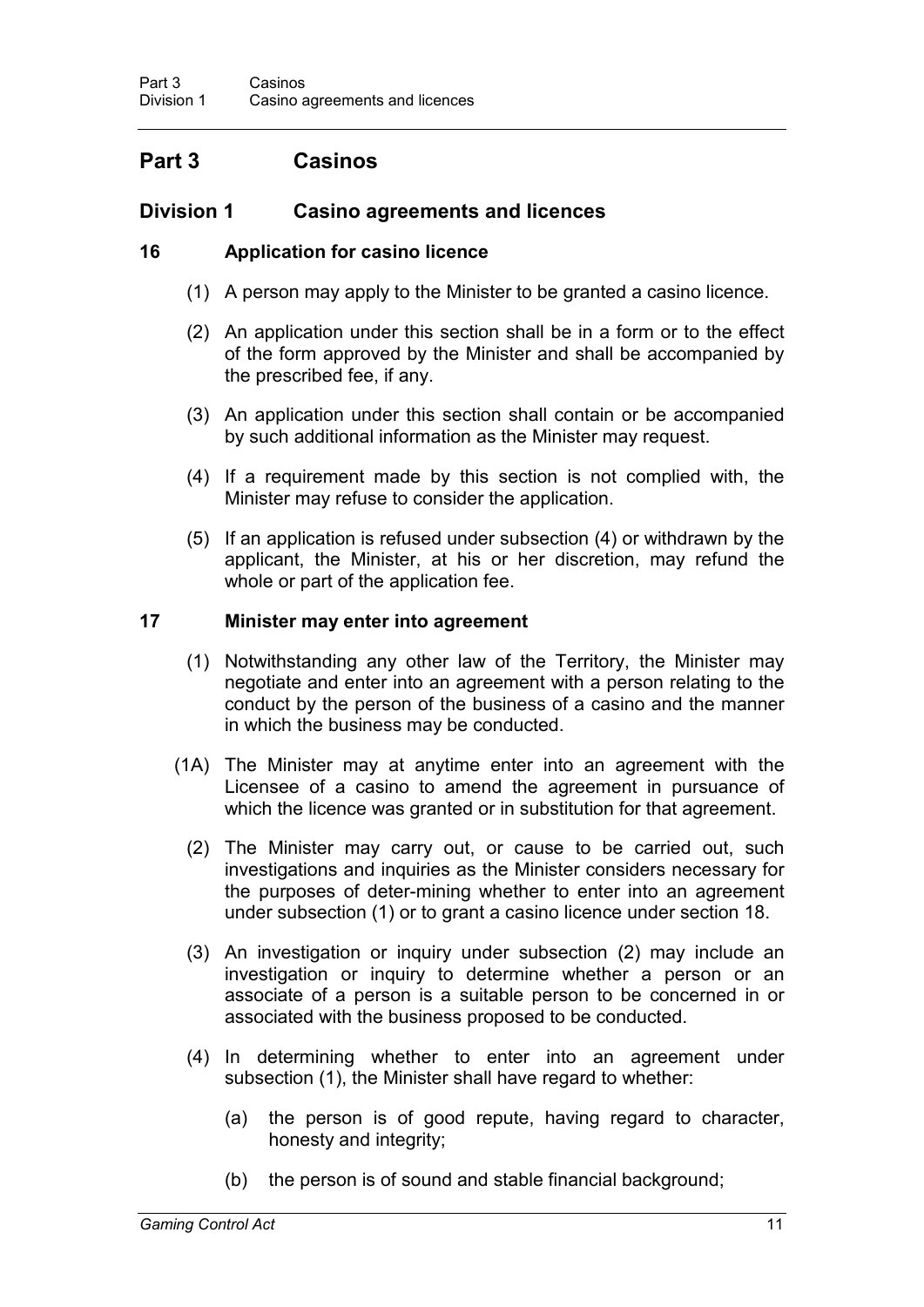- (c) in respect of a corporation, it has or has arranged a satisfactory ownership, trust or corporate structure;
- (d) the person has or is able to obtain financial resources that are adequate to ensure the financial viability of the business proposed to be conducted and to obtain the services of persons who have sufficient experience in the management and operation of such a business;
- (e) the person has sufficient business ability to establish and maintain the business proposed to be conducted;
- (f) the person or any person to be involved in the management or operation of the business proposed to be conducted has any association with any person, body or association who or which, in the opinion of the Minister, is not of good repute having regard to character, honesty and integrity or has undesirable or unsatisfactory financial resources; and/or
- (g) each director, partner, trustee, executive officer and secretary and any other officer or person determined by the Minister to be associated or connected with the ownership, administration or management of the operations or business of the person is a suitable person to act in that capacity.
- (5) The Minister shall, not later than 3 sitting days of the Legislative Assembly after the Minister enters into an agreement under subsection (1) or (1A), cause a copy of the agreement to be tabled in the Assembly.

#### **18 Minister may grant casino licence**

- (1) Where the Minister enters into an agreement with a person under section 17(1), the Minister may grant a casino licence to the person for the playing of games, the operation of machines for the purpose of gaming and for such other purposes or activities as the Minister thinks fit and specifies in the licence at such place or places as the Minister approves.
- (1A) Where the Minister enters into an agreement under section 17(1A), the Minister may amend the casino licence granted under subsection (1) of this section, to accord with that agreement.
	- (2) Subject to this Act, a casino licence is subject to such terms and conditions as are specified in the agreement.
	- (3) For the purposes of this section, the Minister shall, on granting a casino licence, approve a place or places at which the Licensee may conduct the business specified in the licence and may, from time to time, subject to the agreement, approve such other place or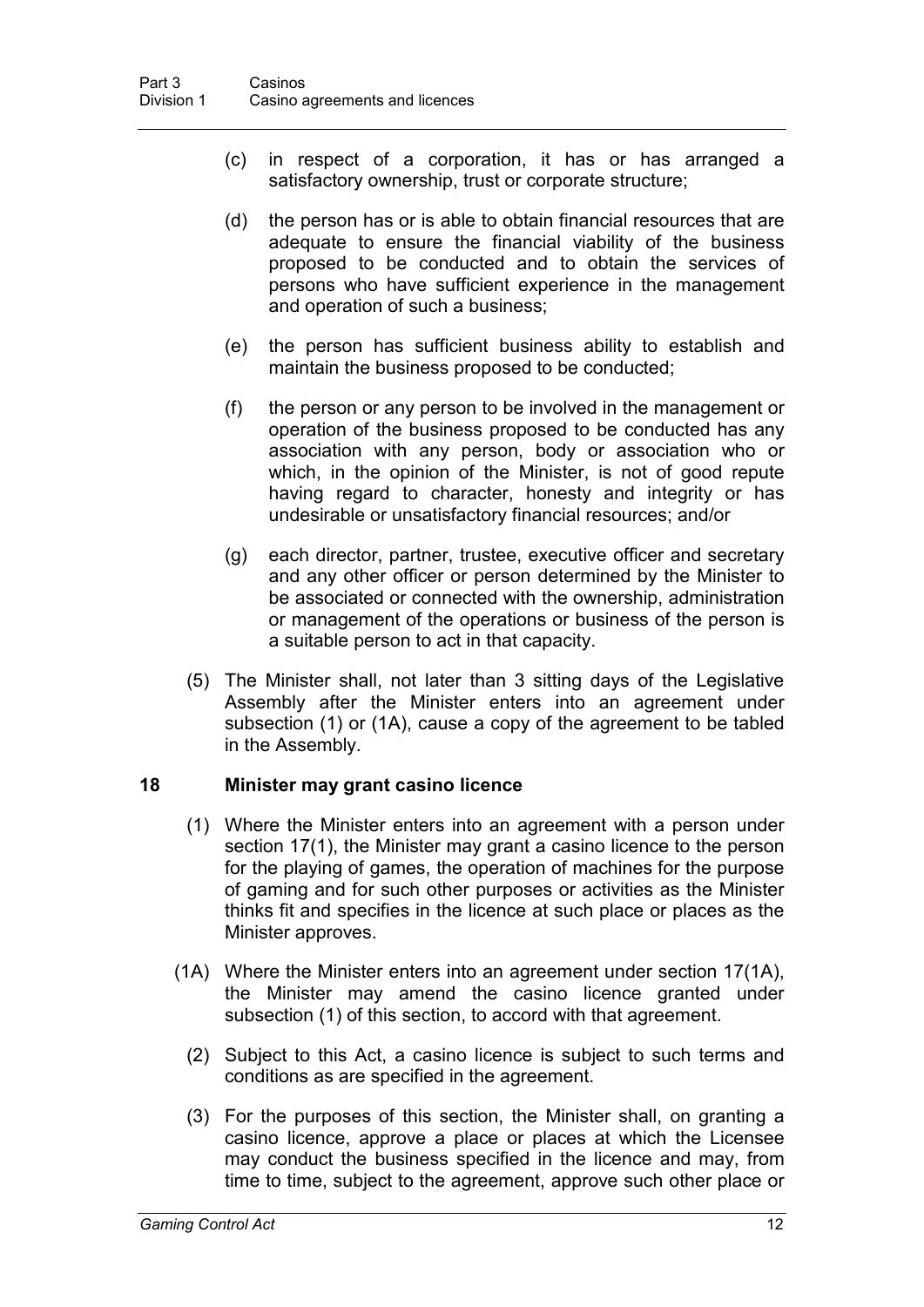places at which the Licensee may conduct that business.

#### **19 Duration of casino licence**

A casino licence remains in force for the period specified in the agreement unless, before the expiration of that period:

- (a) it is terminated in accordance with the agreement;
- (b) the Licensee surrenders it; or
- (c) it is cancelled in accordance with this Act.

#### **20 Cancellation or suspension of casino licence**

- (1) Subject to subsection (2), the Minister may:
	- (a) cancel a casino licence;
	- (b) suspend a casino licence for a period not exceeding 6 months or the agreement; or
	- (c) vary the casino licence so that it applies to and in relation to part only of a place approved under section 18.
- (2) The Minister shall not cancel, suspend or vary a casino licence unless the Minister is satisfied that the Licensee has:
	- (a) failed to comply with a law of the Territory in relation to the conduct of the business in a casino;
	- (b) failed to comply with a condition of the licence;
	- (c) failed promptly to pay a fee or tax in relation to the conduct of the business in a casino payable under a law of the Territory or in accordance with a condition of the licence;
	- (d) failed to comply with a direction lawfully given by the Minister or the Director;
	- (e) been found guilty of an offence which the Minister considers, in the Minister's absolute discretion, to be of such a nature as would bring the casino licence into disrepute; or
	- (f) in the opinion of the Minister, acted in a manner or condoned an action which is contrary to the good repute of a casino licence and which has brought the conduct of the business in a casino into disrepute.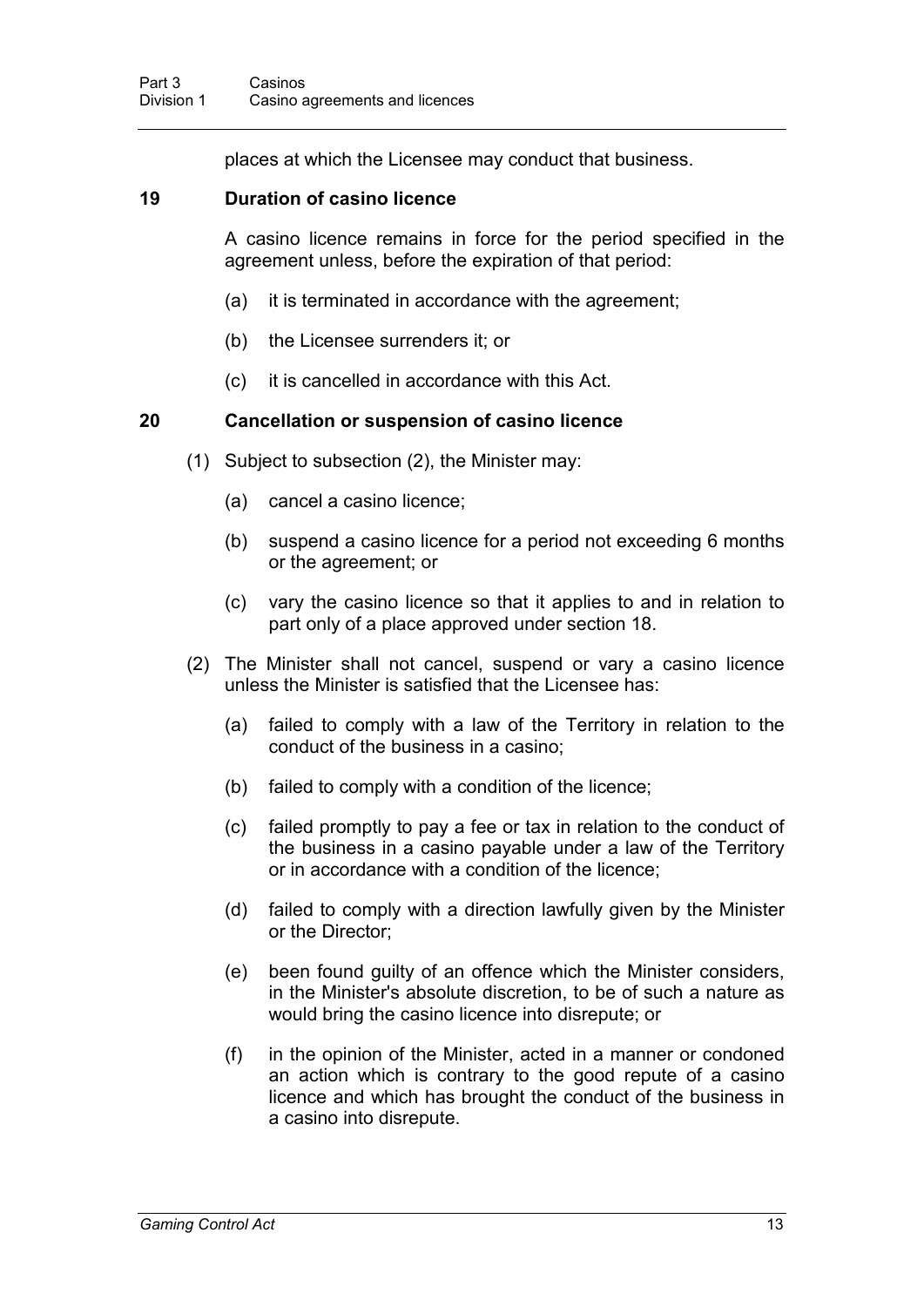- (3) Where the Minister suspends a casino licence under this section, the licence is of no force or effect during the period of the suspension.
- (4) Nothing in this section shall be construed as extending the term of a casino licence suspended under this section.
- (5) In subsection (2), a reference to a Licensee includes, for the purposes of paragraphs (e) and (f), where the Licensee is a corporation, a director of the corporation and the person in charge of casino operations in a casino.

### **Division 2 Conduct and operation of casino**

#### **21 Conduct of casino**

Subject to this Act, nothing in a law of the Territory prevents a Licensee or a person employed by a Licensee from conducting the business permitted by the casino licence in a casino in accordance with the terms and conditions of the casino licence and, to the extent that a condition would, but for this section, be in conflict with a law of the Territory, the law shall be deemed to be of no force or effect.

#### **22 Assignment of casino licence**

- (1) Subject to subsection (2), a casino licence or an interest (whether beneficial or otherwise) in a casino licence may be assigned with the consent of the Minister.
- (2) The Minister may, in the Minister's absolute discretion, consent or refuse to consent to the assignment of a casino licence or an interest in a casino licence.

#### **23 Surrender of casino licence**

Subject to a Licensee having paid all outstanding fees, taxes and charges payable in relation to the Licensee's conduct of the business specified in the casino licence and the payment to the Territory of any prizes that have been won but are unclaimed or unpaid, the Licensee may surrender the casino licence by notice in writing to the Minister and the licence ceases to have effect on its being so surrendered.

#### **24 Fees**

On being granted a casino licence, the Licensee shall pay to the Minister the fee for the licence, if any, specified in the agreement.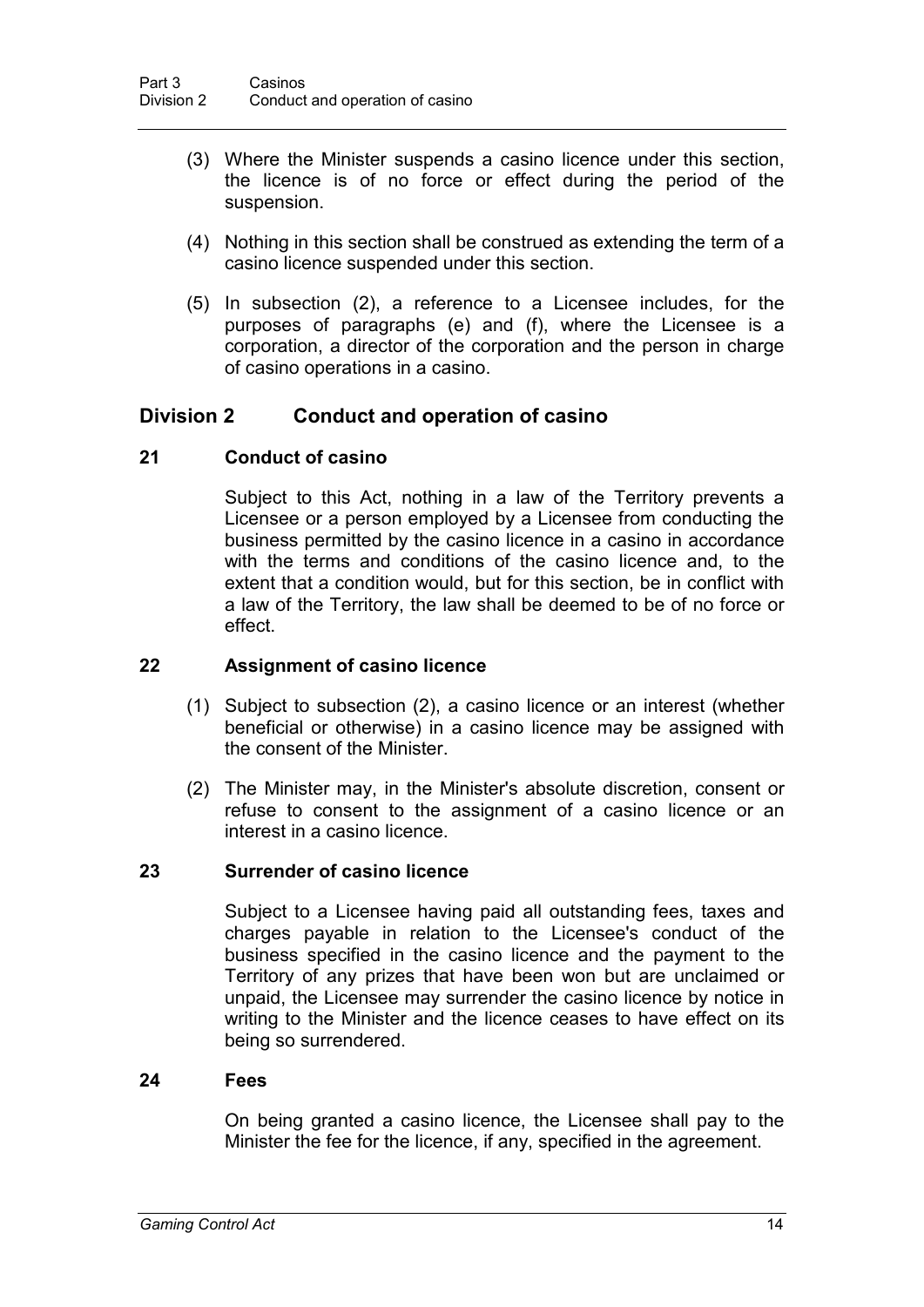#### **25 Taxes**

- (1) Without limiting a Licensee's liability to pay any other tax under a law of the Territory, the Licensee shall pay to the Minister, as a tax or levy, such amounts and at such times as are specified in or calculated in accordance with the agreement.
- (2) Part 6 of the *Taxation (Administration) Act* applies to and in relation to a tax or levy that is due and payable under subsection (1) and a reference in that Part to a duty or tax shall be read and construed as a reference to a tax or levy under that subsection.

#### **26 Games in casinos**

- (1) The Minister may approve a game, the organising or playing of which is unlawful, as a game that may be played in a casino.
- (2) The Director may approve the rules and procedures of an approved game and the equipment that may be used in playing an approved game and may give directions and issue guidelines as to the operation and playing of an approved game.

#### **27 Playing of approved games**

- (1) Notwithstanding any other law of the Territory, it is lawful in a casino for:
	- (a) the Licensee, a licensed employee or an approved agent of the Licensee to organise or play an approved game; and
	- (b) a person, except a person in respect of whom a direction under section 33 is in force or who has not attained the age of 18 years, to play an approved game.
- (2) A casino shall be deemed not to be a nuisance, either public or private, by reason only that it is used as a gaming house.
- (3) The *Police Administration Act* does not apply to or in relation to:
	- (a) approved implements or approved articles used or intended to be used in the playing of an approved game in a casino; or
	- (b) implements or articles used or intended to be used in the playing of an approved game in a casino in the possession of the Director or a gaming inspector in the course of the Director's or the inspector's duties under this Act.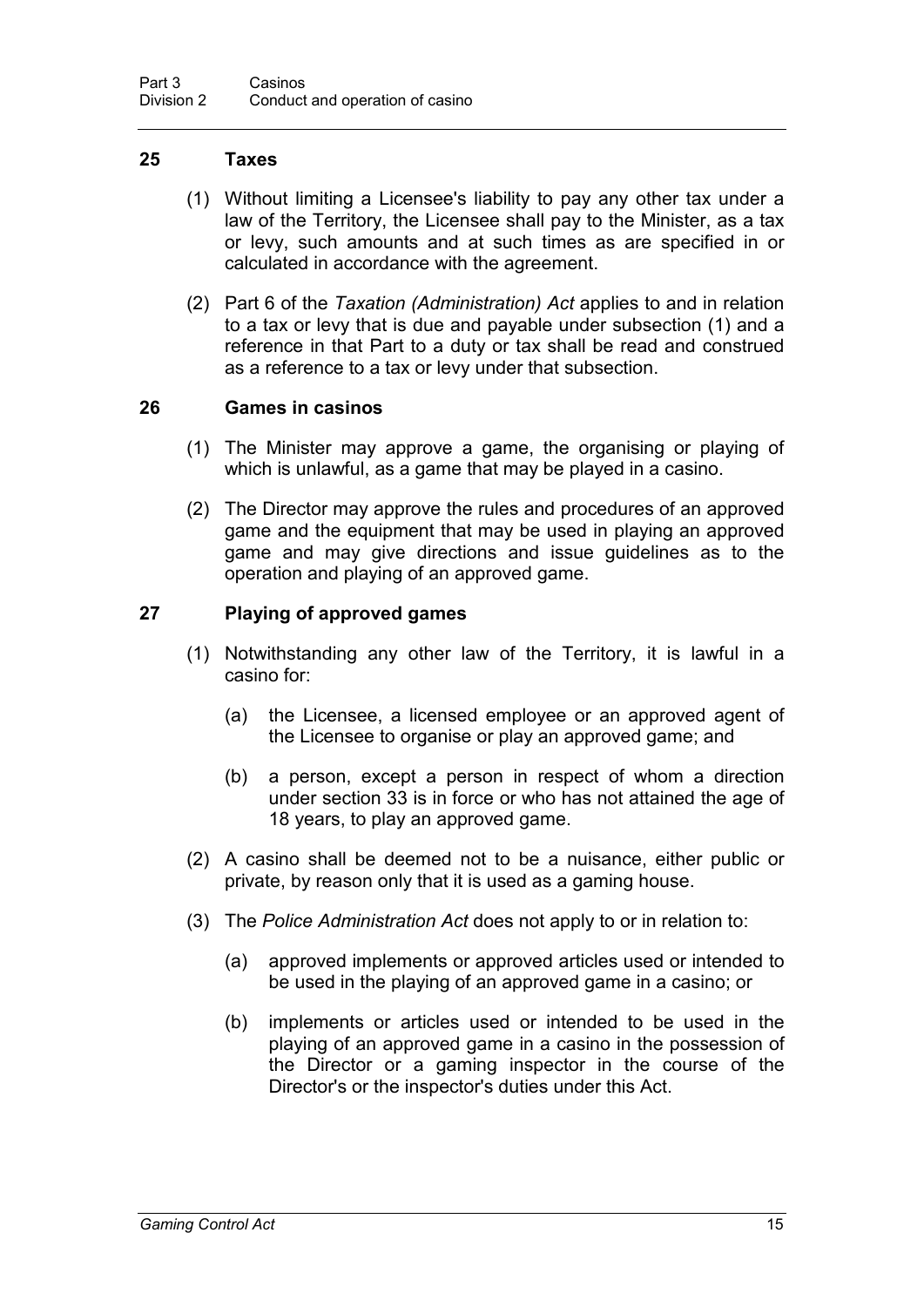- (4) Subject to subsection (5), a person shall not, except against a Licensee, bring legal proceedings to recover:
	- (a) money won at gaming in a casino;
	- (b) money on a cheque or other instrument given in payment of money so won; or
	- (c) a loan of money with which to play a game in a casino,

that could not be brought if this Act had not been enacted.

- (5) A person is not permitted to bring legal proceedings against a Licensee under subsection (4) to recover money won at gaming in a casino during a period when a direction under section 33 is in force in respect of the person, or if the person had not attained the age of 18 years when the money was won.
- (6) A person shall not organise or play a game in a casino the organising or playing of which is unlawful unless the game is an approved game.

#### **28 Detention of suspected person in casino**

- (1) Notwithstanding any other law of the Territory, where:
	- (a) the person for the time being in charge of a casino;
	- (b) an employee authorised by the Licensee to act in pursuance of this section; or
	- (c) a gaming inspector,

suspects on reasonable grounds that a person in a casino is contravening or attempting to contravene this or any other Act, the person in charge, the employee or inspector may detain the suspected person in an approved place in the casino until the arrival at the place of a member of the Police Force.

- (2) A person who detains a suspected person under subsection (1) shall take such steps as are necessary to ensure the summoning and arrival of a member of the Police Force with as little delay as possible.
- (3) A member of the Police Force may in a casino detain in a suitable place for a reasonable time a person who has or who is suspected, on reasonable grounds, to have contravened or attempted to contravene this or any other Act.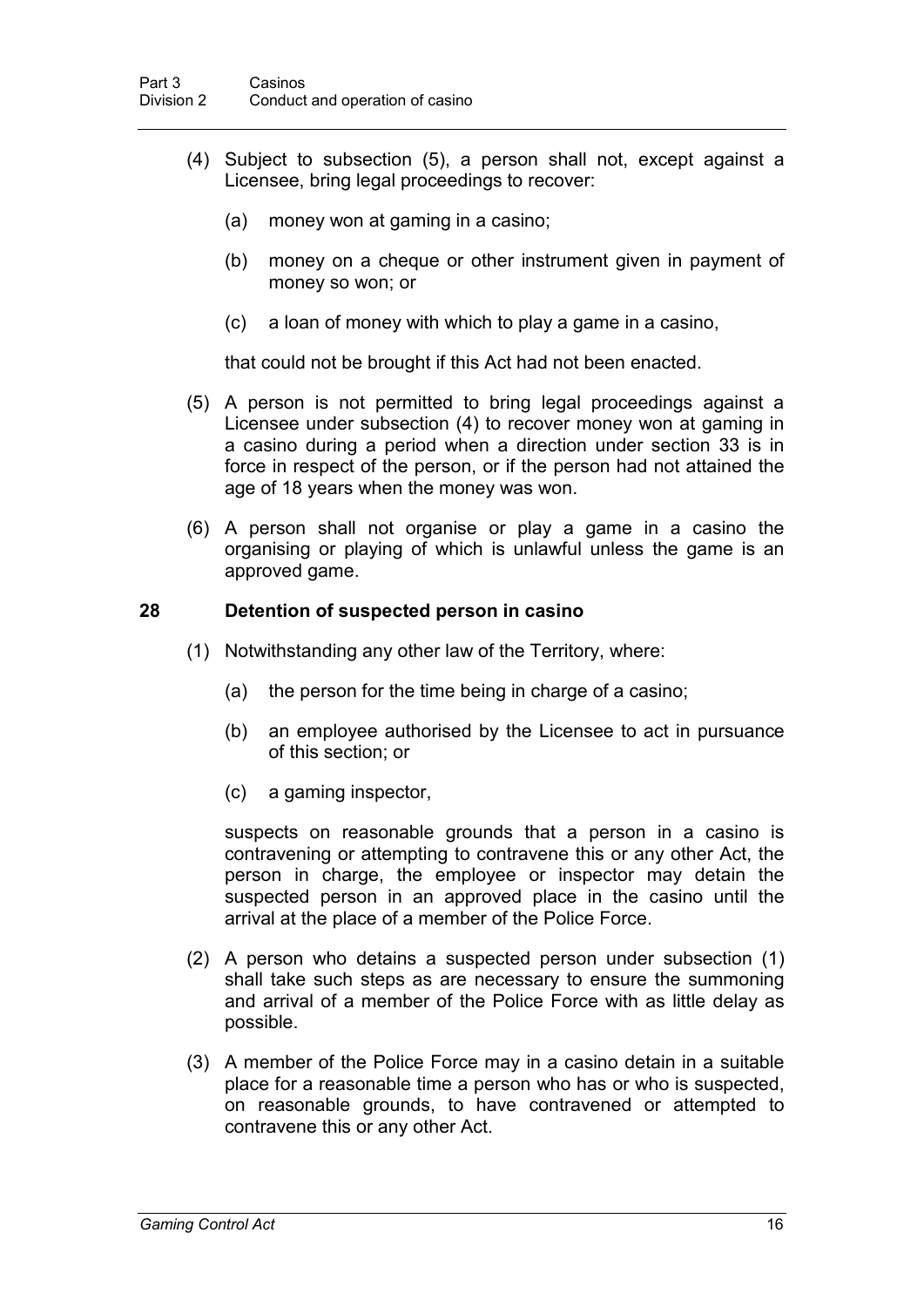- (4) A member of the Police Force, in detaining a person under this section, may:
	- (a) search the person and the possessions of the person;
	- (b) seize anything found as a result of the search that may afford evidence of the commission of an offence; and
	- (c) use such force as is reasonably necessary for the purpose of the detention and search.
- (5) Nothing in subsection (3) or (4) shall derogate from a provision of the *Police Administration Act* relating to the detention of a suspected person.

#### **29 Conservation of evidence**

- (1) Where the person for the time being in charge of a casino, an employee authorised under section 28(l)(b) or a gaming inspector in the course of their duties suspects, on reasonable grounds, that an instrument, article, equipment, device or thing has been or may be used in connection with an offence in a casino, whether or not a person has been detained under section 28, the person in charge, employee or inspector may seize the instrument, article, equipment, device or thing in order to prevent it being:
	- (a) concealed, lost or destroyed;
	- (b) sold or otherwise disposed of; or
	- (c) used in connection with an offence in the casino.
- (2) Where it appears that property specified in subsection (1) cannot be seized under that subsection without a search of a person, the person shall be detained under section 28 and the search carried out by a member of the Police Force under that section.
- (3) Property seized under subsection (1) shall be kept in a secure place and delivered up to a member of the Police Force with as little delay as possible.

#### **30 Breach of rules, conditions or guidelines of games by operator**

- (1) Where a Licensee or licensed employee, after being warned by a gaming inspector, fails to take such action as is necessary to prevent:
	- (a) a person playing an approved game from breaching the approved rules or procedures of the game; or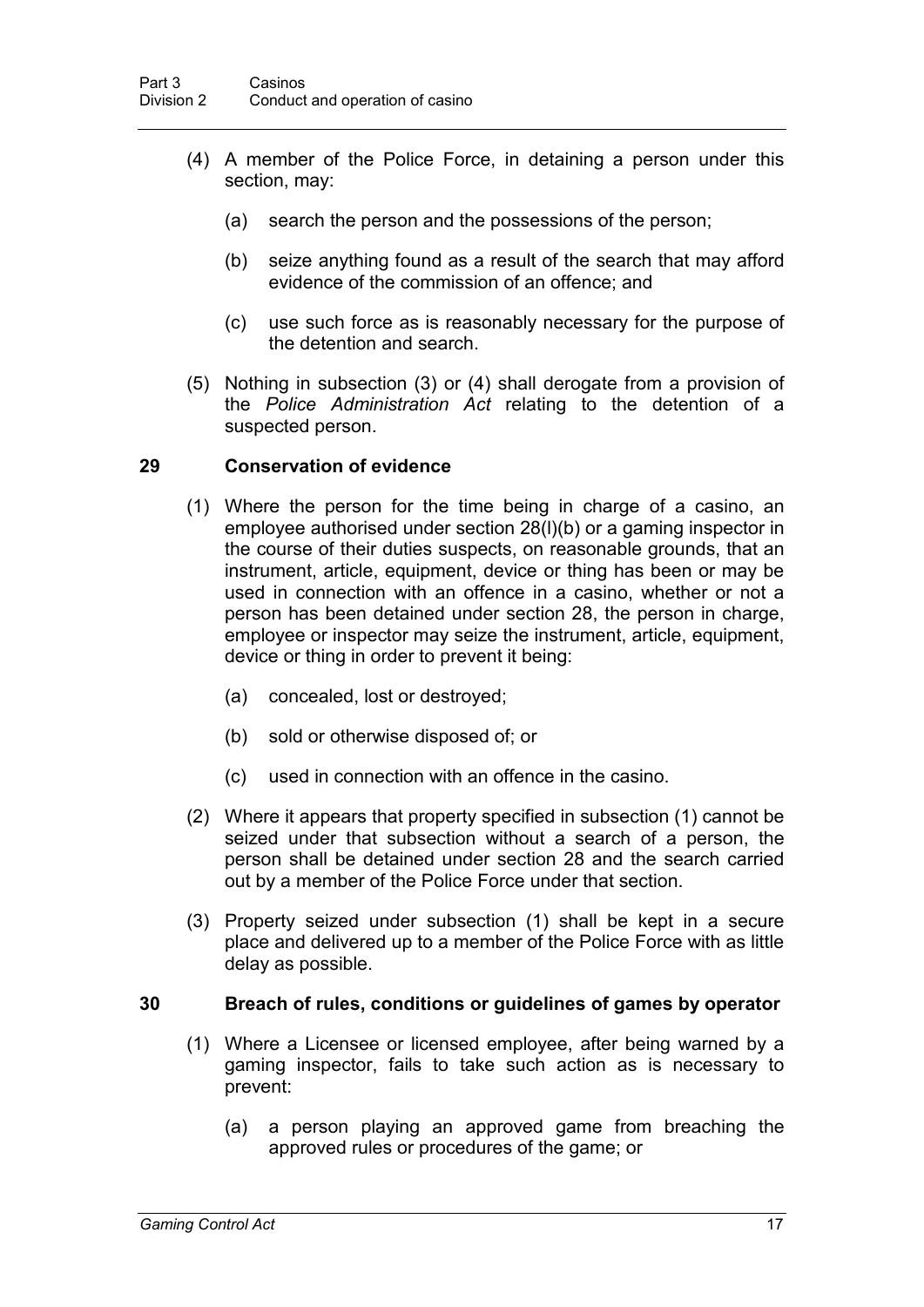(b) the operation of an approved game in a manner contrary to the approved rules or procedures,

the gaming inspector shall forthwith close down the table at which the game is being played or the gaming equipment being used to play the game.

- (2) An order under subsection (1) shall remain in force for 24 hours.
- (3) Unless approved, a person shall not, while an order under subsection (1) is in force, start up another game similar to the game closed down, notwithstanding that there is capacity in the casino to do so.

#### **31 Powers of director in respect of casino operations**

- (1) The Director may approve the manner and form in which the accounts of the business conducted in a casino are to be kept.
- (2) For the purposes of this Act, the Director may appoint a person to be a casino controller to carry out such functions as the Director may direct relating to the supervision and control of the business conducted in a casino.
- (3) The Director may, from time to time, direct a Licensee to provide such information relating to the business conducted in a casino as may be required by the Director.
- (4) The Director may, from time to time, direct a Licensee to adopt, vary, cease or refrain from a practice in respect of the business conducted in a casino.
- (5) A Licensee shall keep the accounts of the business conducted in a casino in the manner and form approved under subsection (1).
- (6) A Licensee shall not contravene or fail to comply with a direction given under this section.

#### **32 Liquor licence at casino**

While a casino licence is in force, a person, other than the Licensee or an approved employee of the Licensee, shall not hold a licence under the *Liquor Act* in respect of a casino or any part of a casino.

#### **33 Right of entry to casino**

(1) Subject to this Act, a person does not have a right to enter or remain in a casino except with the express or tacit approval of the Licensee.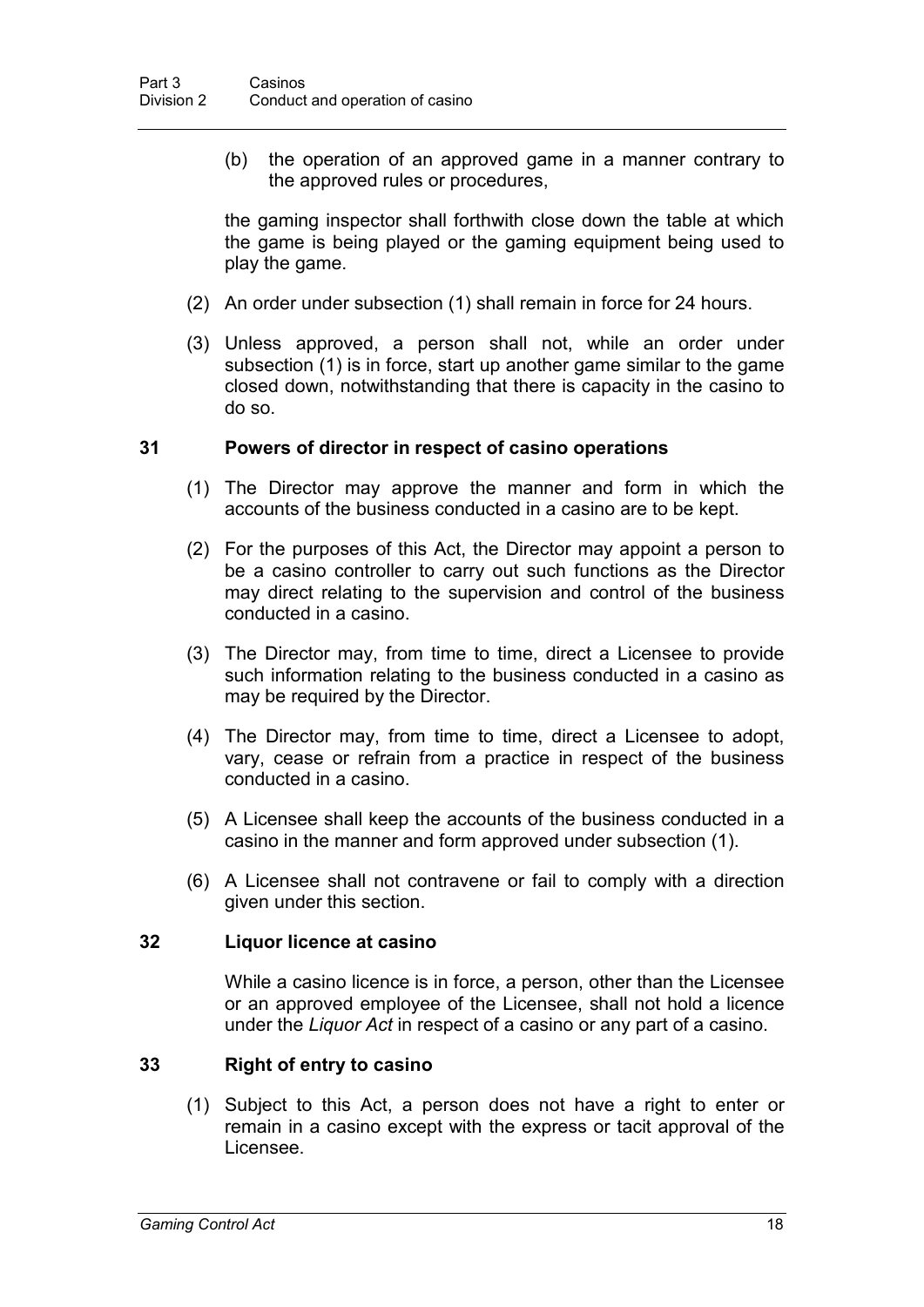- (2) A direction prohibiting a person from entering or remaining in a casino may be given to a person by the Licensee or a person acting under the Licensee's supervision.
- (3) A direction under subsection (2) may be given orally or in writing but, where it is given orally, the direction, in written form, shall be given to the person as soon as practicable thereafter.
- (4) Where a direction is given under this section, the Licensee shall exclude or remove the person, or have the person excluded or removed, from the casino.
- (5) A person shall not enter or remain in a casino in contravention of a direction given to the person under subsection (2).
- (6) The Director or the Commissioner of Police within the meaning of the *Police Administration Act* may direct a Licensee not to permit a person to enter or remain in a casino.
- (7) A direction of the Commissioner of Police under subsection (6) is of no force or effect unless the approval of the Director is obtained.
- (8) A Licensee or an employee or agent of the Licensee acting in connection with a casino shall not knowingly allow a person to enter or remain in a casino in contravention of a direction given under this section.
- (9) This section does not prevent a person from exercising a power conferred on the person by this or any other law of the Territory to enter, or to do any other act in relation to, a casino.
- (10) A direction given under this section may be revoked in a like manner to that of giving the direction.

#### **34 Persons under 18 years gaming**

- (1) A Licensee shall ensure that a person who has not attained the age of 18 years is not permitted to:
	- (a) play a game or operate a gaming machine in a casino; or
	- (b) enter or remain in an area in a casino designated as a gaming area under the Regulations.
- (2) It is a defence to a prosecution for an offence against subsection (1) to show that the defendant had reasonable grounds for believing that the person alleged to have not attained the age of 18 years had attained the age of 18 years.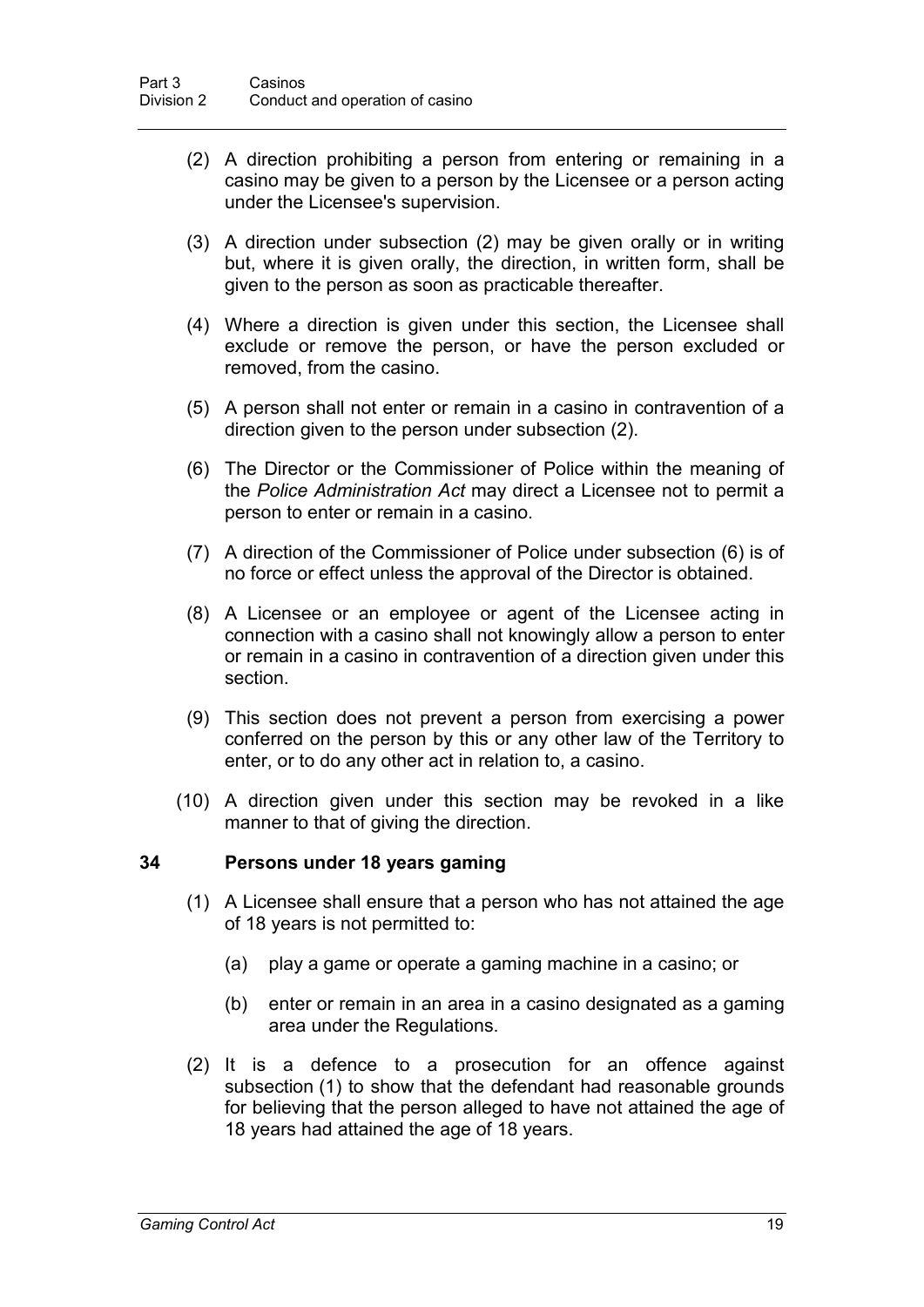- (3) A person who has not attained the age of 18 years shall not:
	- (a) play a game or operate a gaming machine in a casino; or
	- (b) after being warned by the Licensee or a licensed employee, enter or remain in an area in a casino designated as a gaming area under the Regulations.

#### **35 Entry of casino by director, gaming inspectors, &c.**

- (1) The Director, a gaming inspector or an approved person may, at any time, enter and remain in a casino for the purpose of:
	- (a) observing the operations in the casino;
	- (b) recording the operations in the casino;
	- (c) ascertaining whether this Act, the Liquor Act and the agreement relating to the casino are being complied with; and/or
	- (d) performing any other functions of the Director, the gaming inspector or the approved person.
- (2) For the purpose of the discharge of the duty of a member of the Police Force, a part of a casino to which the public has access is a public place.
- (3) The Director or an approved gaming inspector may enter and remain in a place that is associated or used in conjunction with the business conducted at a casino for the purpose of the Director or the approved gaming inspector performing his or her functions under this Act.
- (4) A person shall not, without reasonable excuse, obstruct or hinder the Director, a gaming inspector or an approved person in the exercise of his or her powers under this Act.

## **Part 4 Lotteries**

### **Division 1 Conduct of lotteries**

#### **36 Conduct of lottery**

A person shall not:

(a) sell or dispose of, or agree or promise, whether or not for a consideration, to sell or dispose of, any land, goods or money to a person or among persons by means of a lottery;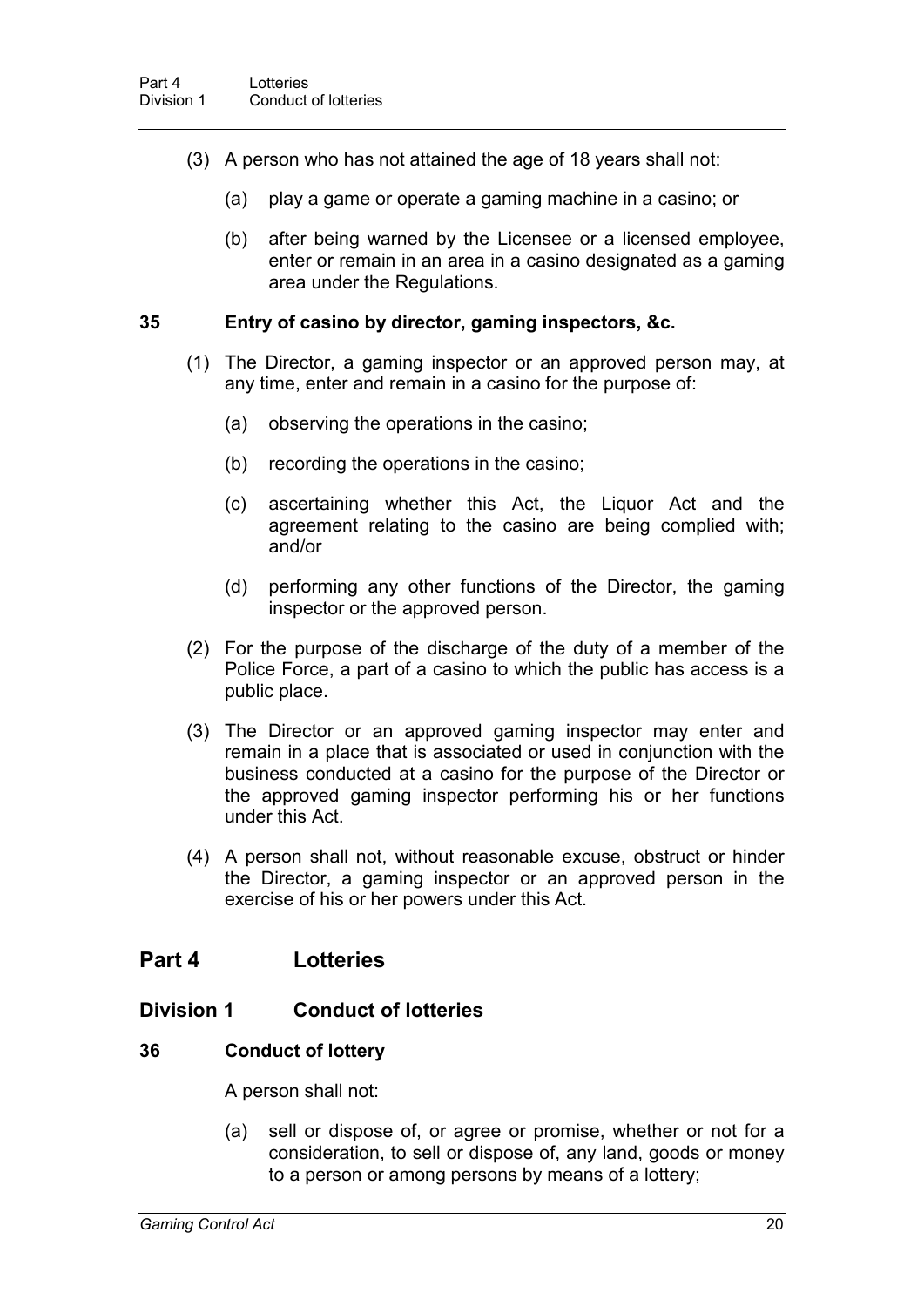- (b) print or cause to be printed a ticket or other writing for use in a lottery;
- (c) sell or distribute or cause to be sold or distributed, offer or advertise for sale or distribution or cause to be offered or advertised for sale or distribution or have in his or her possession for sale or distribution a ticket in a lottery;
- (d) accept money in respect of the sale or distribution of a ticket in a lottery;
- (e) print, publish or distribute or cause to be printed, published or distributed or have in his or her possession for publication or distribution:
	- (i) an advertisement of;
	- (ii) a list, whether complete or not, of prize winners or winning tickets in; or
	- (iii) any matter descriptive of the drawing or intended drawing of, or otherwise relating to,

a lottery;

- (f) use premises or cause or permit premises of which he or she is the occupier to be used in connection with the conduct of a lottery; or
- (g) invite a person to participate in, or send to a person for distribution an advertisement concerning, or send to a person for sale or distribution a ticket in a lottery,

except in accordance with this Act and the Regulations.

#### **37 Distribution of property among owners**

This Part does not apply to the distribution of real or personal property among the owners of the property if it is capable of being fairly apportioned and is proposed to be apportioned equally, so far as practicable, among all its owners.

#### **37A Instant scratch lotteries**

- (1) In this section, *symbol* includes:
	- (a) an amount, a number, word or picture; and
	- (b) a caption, if any, to a symbol.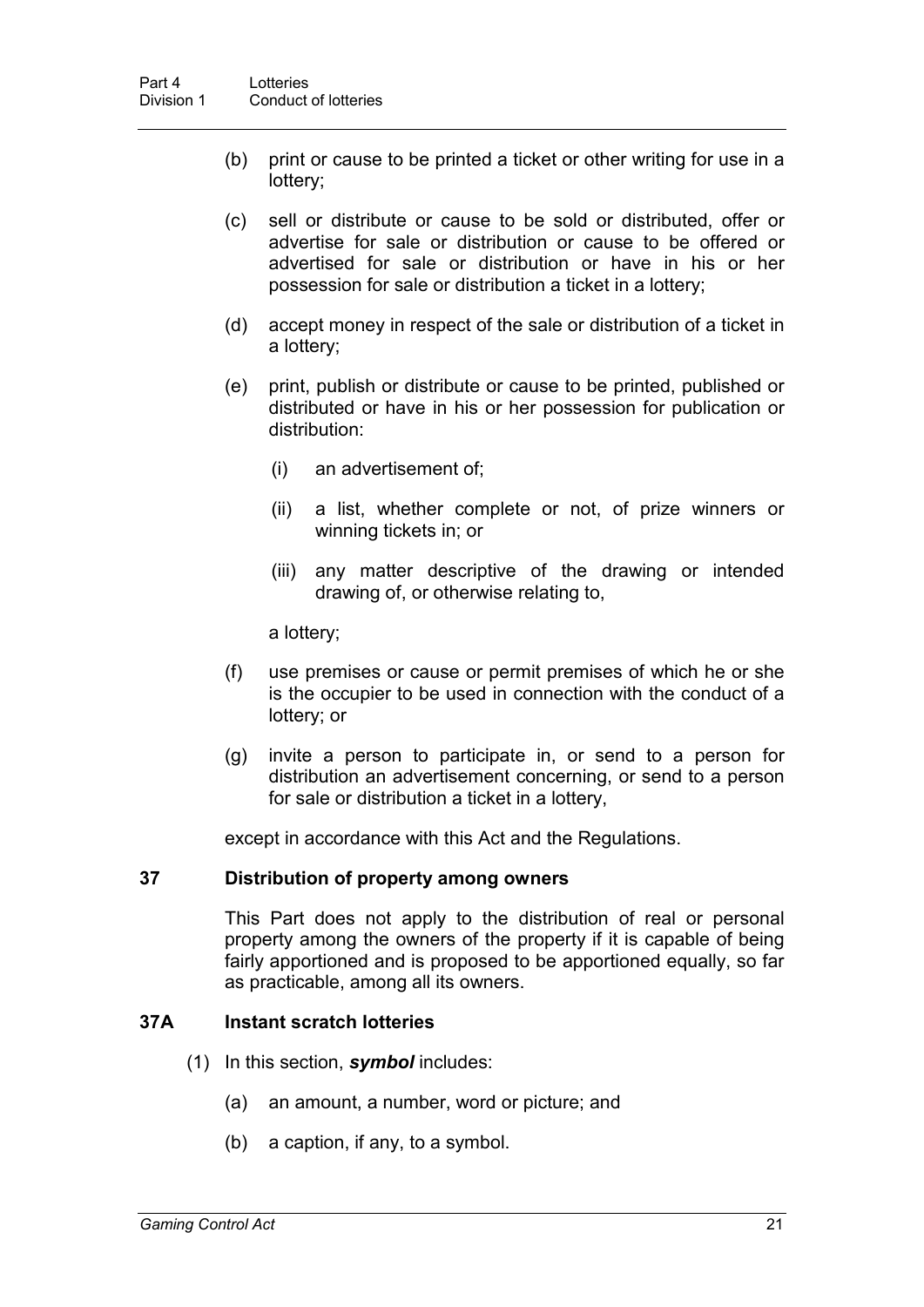- (2) Where a statement is made in connection with an instant scratch lottery (whether by being printed on a ticket or otherwise publicly made) to the effect that a prize is won if a specified number of symbols is matched, found or uncovered, the statement means that a prize is won if the same symbol is exposed the specified number of times on the same ticket in the instant scratch lottery.
- (3) A statement referred to in subsection (2) does not mean that a prize is won if sets of different symbols (including pairs or other combinations of different symbols) are matched, found or uncovered the specified number of times on the same ticket in an instant scratch lottery.
- (4) This section applies to each claim made in respect of the winning of a prize in an instant scratch lottery after the commencement of the *Gaming Control Amendment Act 1994*.

## **Division 2 Types of lotteries**

#### **38 Lotteries by or for approved associations or by agreement**

- (1) Subject to the Regulations:
	- (a) an approved association may conduct a lottery for its aid or support; or
	- (b) any person may, by agreement in writing with the Minister, conduct a lottery for a purpose specified in the agreement.
- (2) An approved association shall not conduct a lottery other than in accordance with the Regulations.
- (3) A person referred to in subsection (1)(b) shall not conduct a lottery other than in accordance with the agreement and the regulations, if any, applicable to the lottery.

#### **39 Trade lotteries**

- (1) Subject to the Regulations, a person carrying on a trade or business in the Territory may conduct a trade lottery.
- (2) A person shall not conduct a trade lottery other than in accordance with the Regulations.

#### **40 Foreign lotteries**

(1) A person shall not sell tickets in a foreign lottery unless permission is granted under this section and the tickets are sold in accordance with the conditions to which permission is subject.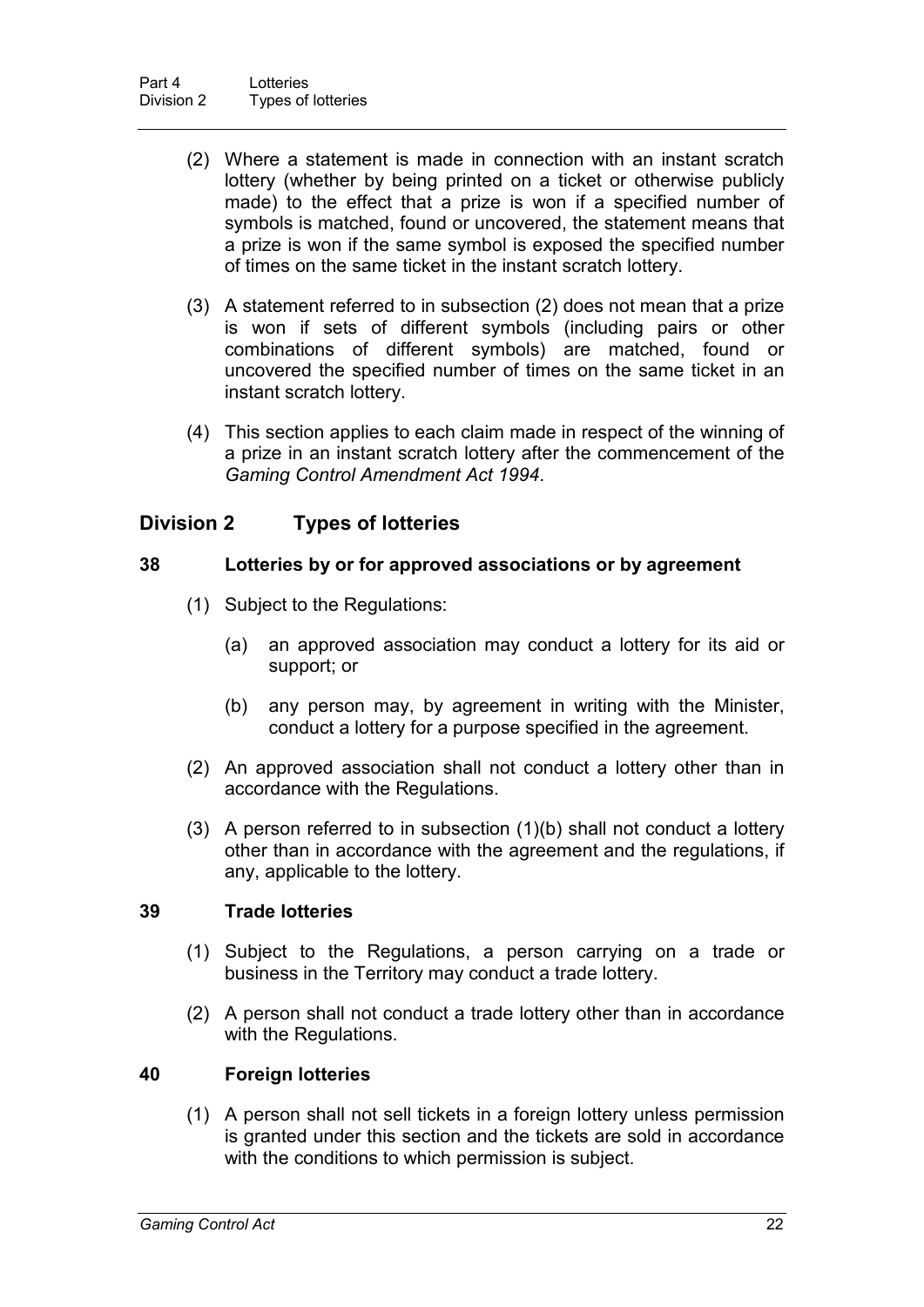- (2) A person may apply to the Minister for permission to sell tickets in a foreign lottery in the Territory.
- (3) An application under subsection (2) shall be in writing in the approved form and shall be lodged with the Director, who, after considering the application, shall forward the application to the Minister with appropriate advice.
- (4) The Minister, after considering the application and the advice of the Director, or the Commission may, in his or her discretion, refuse to grant the permission applied for, grant it, or grant it subject to such conditions as he or she thinks fit and specifies in writing to the applicant.
- (5) In addition to the conditions, if any, specified under subsection (4), a permission granted under this section shall be subject to the conditions that:
	- (a) the tickets in the lottery are sold for the purpose specified by the Minister on granting the permission; and
	- (b) the proceeds of the lottery are remitted from the Territory in the manner required by the Regulations.
- (6) Without limiting the generality of the Minister's power to impose conditions under subsection (4), the Minister may impose a condition that no ticket in the lottery be sold to a person who has not attained the age of 18 years or that no major prize shall comprise liquor or such other substance as may be prescribed.
- (7) For the purposes of this section, a person does not sell tickets in the Territory by distributing leaflets, brochures or other printed material inviting persons to purchase elsewhere than in the Territory tickets in an art union or similar drawing.
- (8) A person conducting a foreign lottery in which tickets are sold in the Territory shall submit to the Director, in the approved form, monthly returns of tickets sold in the Territory and such other information relating to the conduct of the lottery as the Director may, from time to time, require.

## **Division 3 Territory lotteries**

#### **41 Territory-sponsored lotteries**

Notwithstanding this or any other law of the Territory, the promotion and conduct of a lottery under and in accordance with this Division and the doing of anything incidental or ancillary to such promotion and conduct is lawful.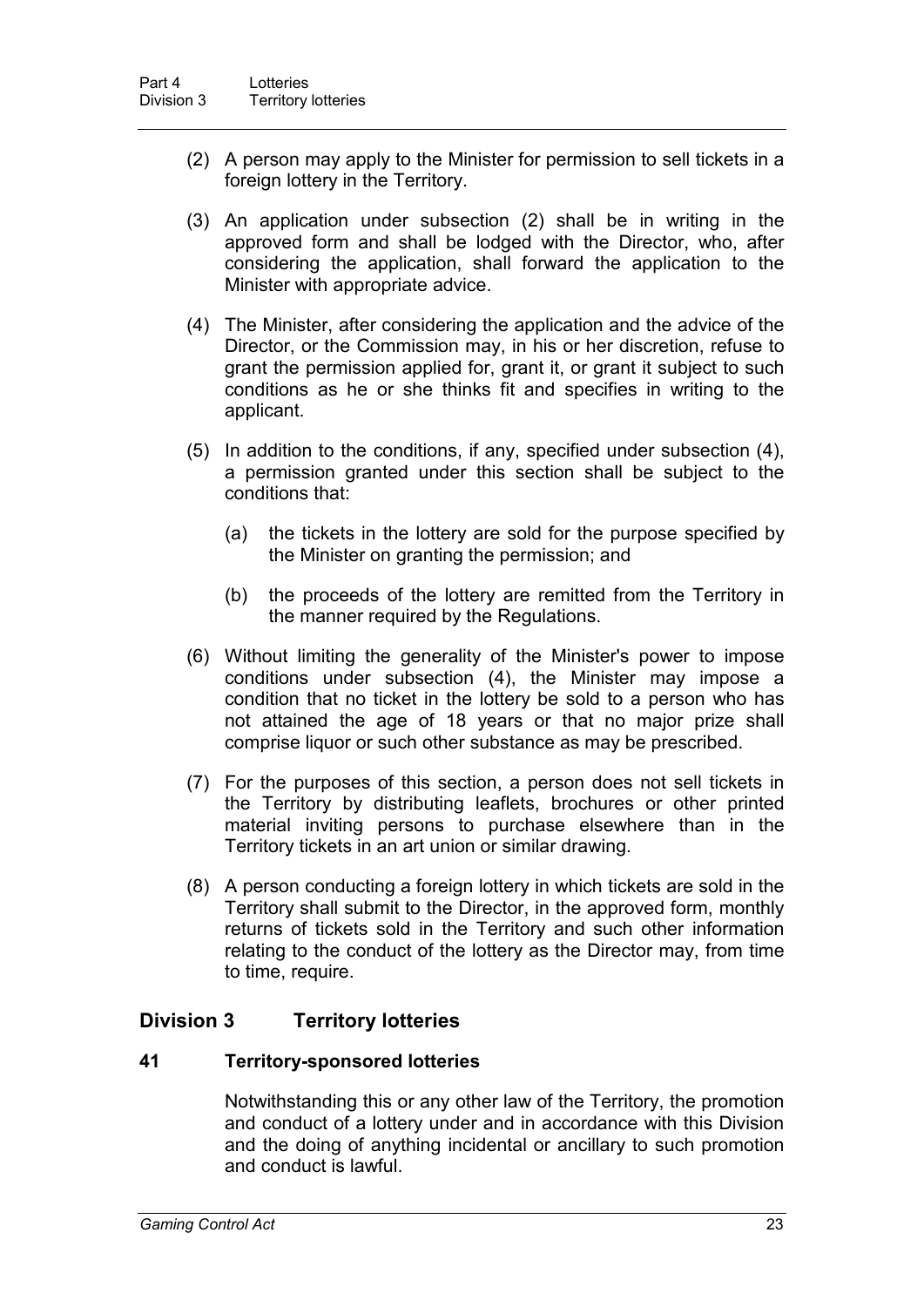#### **42 Director may conduct lotteries**

- (1) Subject to this Act and the directions of the Minister, the Director may:
	- (a) promote and conduct, whether as principal or agent or through an agent, lotteries within the Territory and enter into agreements and do or cause to be done all things necessary for or incidental or ancillary to the promotion or conduct of lotteries within the Territory;
	- (b) appoint on such terms and conditions as the Director thinks fit persons, including approved associations, to act as the Director's agent in the conduct of lotteries; and
	- (c) do or cause to be done such other things as are necessary or convenient to be done for or in relation to the promotion and conduct of lotteries.
- (2) The Director may determine that tickets in a lottery conducted under this Division are not to be sold to a person who has not attained the age of 18 years, and may accordingly require an agent appointed under subsection (1)(b) not to sell tickets to such a person.
- (3) Subject to the Regulations, a person authorised by the Minister may promote and conduct a lottery.

#### **43 Lotteries fund**

- (1) The Accountable Officer shall maintain within his or her Operating Account a fund to be known as the Lotteries Fund.
- (2) The Director shall pay into the Lotteries Fund all money received by the Director:
	- (a) in relation to lotteries conducted under this Division;
	- (b) as commission on a foreign lottery conducted under this Act;
	- (c) under the Regulations; and
	- (d) as unclaimed prizes.
- (3) The money paid into the Lotteries Fund shall be applied in:
	- (a) paying prize money in respect of lotteries conducted by the Director under this Division;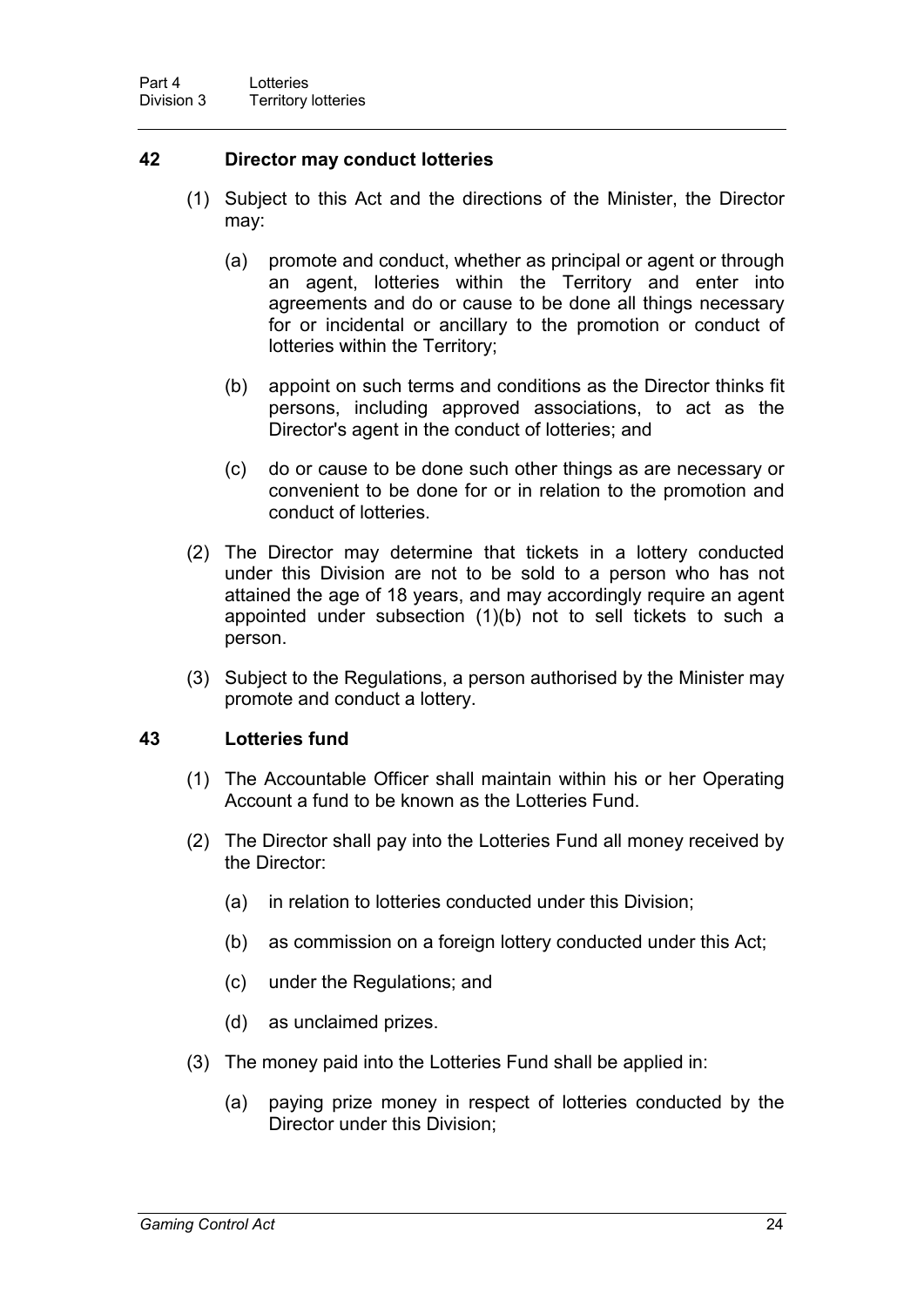- (b) paying costs incurred by the Director in promoting and conducting lotteries under this Division;
- (c) making such other payments to:
	- (i) the Consolidated Fund; or
	- (ii) charitable organizations, or other bodies which, in the opinion of the Minister, promote the welfare of the community,

as directed by the Minister; and

- (d) paying to the Sports and Recreational Development Fund, at the times referred to in subsection (4), moneys remaining in the Lotteries Fund after payments have been made under paragraphs (a), (b) and (c).
- (4) The transfers from the Lotteries Fund to the Consolidated Fund and the Sports and Recreational Development Fund shall be made at such times as the Treasurer directs.
- (5) Where a person makes a claim to the Minister for the payment of an amount of:
	- (a) prize money; or
	- (b) money realised on the sale of an unclaimed prize,

which has not been paid or which, having been paid into the Lotteries Fund under subsection (2)(d), has been transferred to the Sports and Recreational Development Fund, and the Minister is satisfied that the person is the beneficial owner of a prize winning ticket whether issued by the Director or any other person which would have entitled the person to obtain payment of the prize money or prize, the Minister may authorise the payment to the person, out of the Lotteries Fund, the amount of the prize money or the money realised on the sale of the prize.

#### **44 Sports and recreational development fund**

- (1) The Accountable Officer shall maintain within his or her Operating Account a fund to be known as the Sports and Recreational Development Fund.
- (2) The moneys transferred to the Sports and Recreational Development Fund in accordance with section 43(3)(d) shall be used for the provision, maintenance, development and improvement of such sport and sporting and recreational facilities, and in such amounts, as the Minister responsible for sport and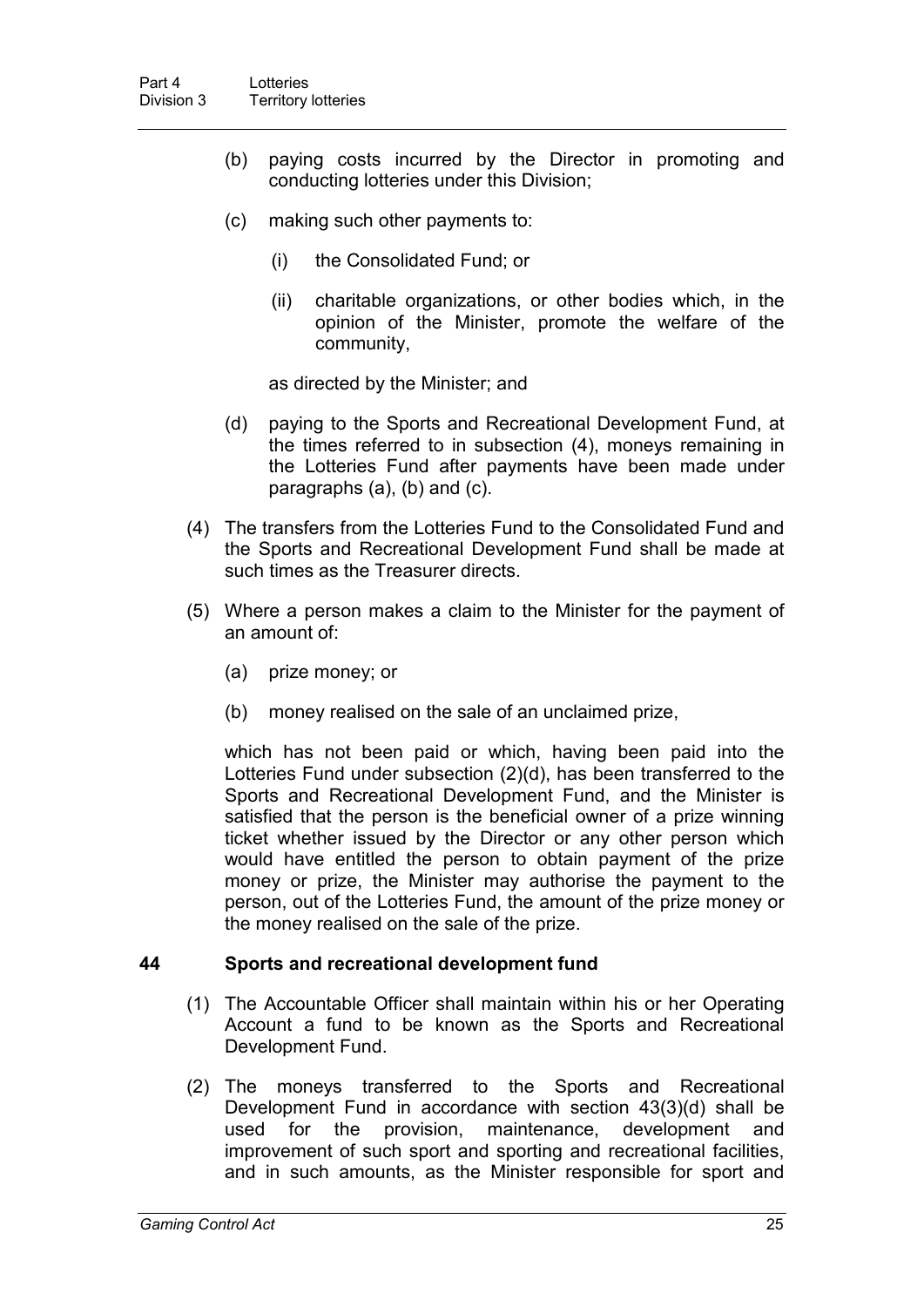recreation, in writing, determines.

#### **45 Lotteries conducted by Director**

Lotteries conducted by the Director shall be conducted in such form and under such conditions as may be prescribed.

#### **46 Offences**

- (1) A person shall not, with intent to defraud, forge, utter or alter a ticket in a lottery, or any paper, instrument or matter purporting to be a ticket in a lottery, conducted or to be conducted under this Division.
- (2) A person shall not fraudulently take or convert to his or her own use or benefit or to the use or benefit of any other person a prize or ticket in a lottery, or purporting to be in a lottery, or any money subscribed or contributed for a lottery, conducted under this Division.
- (3) A person shall not fraudulently alter or falsify a book, document or voucher relating to a lottery conducted under this Division or fraudulently omit or cause to be omitted a material particular from a book, document or voucher relating to such a lottery.
- (4) A person shall not, without the written authority of the Director, for hire, gain, reward, share or interest of any kind (other than a share in a prize that may be won by the ticket) promote or offer to promote, or take part in or offer to take part in, the formation of a syndicate for the purchase of a ticket in a lottery conducted or to be conducted by the Director under this Division.
- (5) A person shall not:
	- (a) advertise in any manner or by any means; or
	- (b) print or publish an advertisement, whether on behalf of the person or another person,

that the person or the other person will accept money for a share in a ticket to be purchased by that person or any other person in a lottery conducted or to be conducted by the Director.

- (6) Subject to subsection (7) and section 37, a person shall not distribute, display or publish or cause to be distributed, displayed or published, by any means, a notice or advertisement which states or from which it could reasonably be inferred that the person or another person:
	- (a) is an agent of the Director;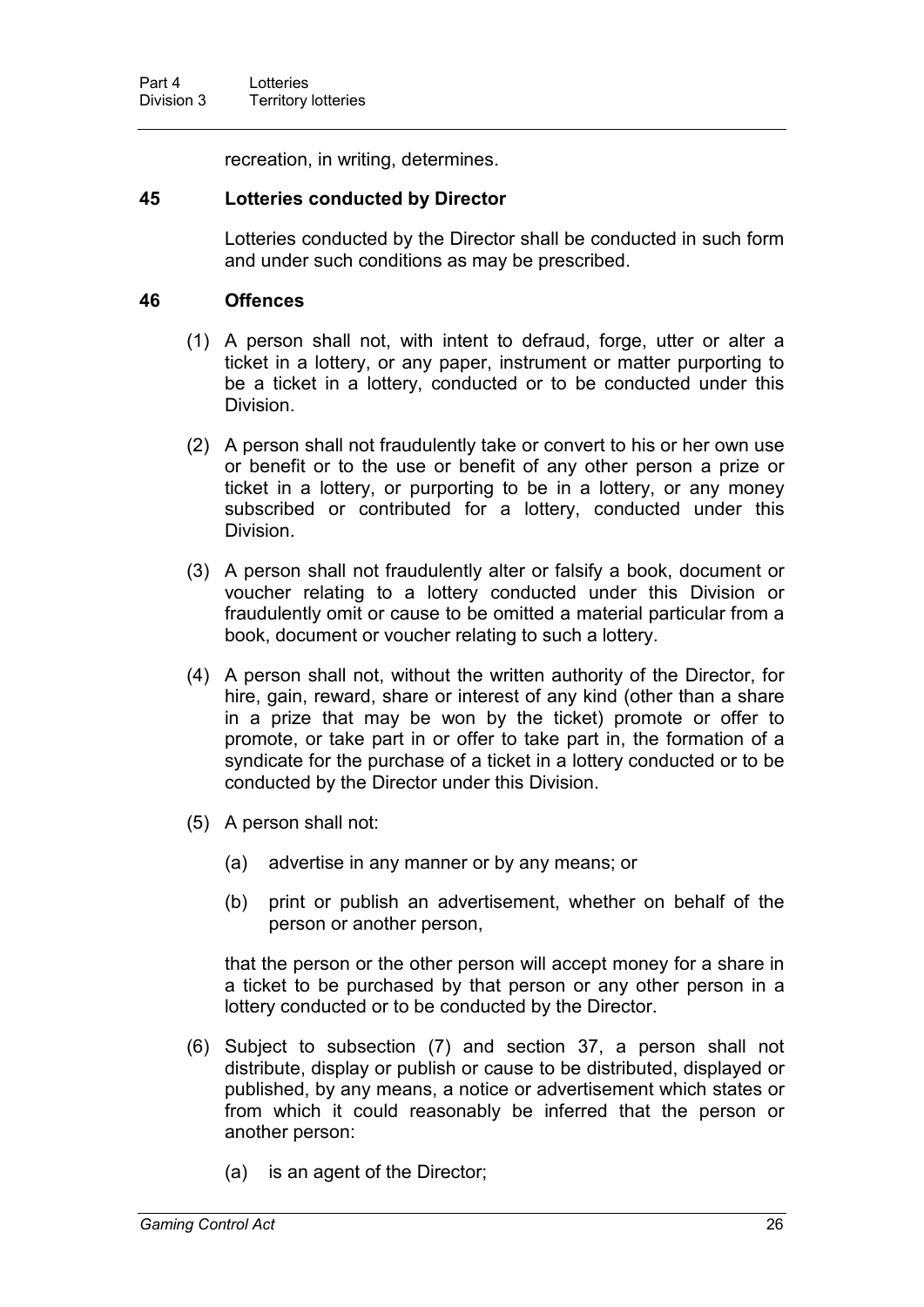- (b) is authorised to sell tickets in a lottery; or
- (c) invites any person to purchase from him or her or that other person a ticket in a lottery.
- (7) An agent of the Director, or other person authorised by the Director to sell tickets in a lottery conducted by the Director, shall not sell tickets in a lottery except on premises at which the person is authorised by the Director to sell tickets.
- (8) It is not an offence against this section for:
	- (a) an agent of the Director or other person authorised by the Director to sell tickets in a lottery conducted by the Director, to display within or outside premises at which the person is so authorised to sell such tickets a notice bearing the words "Lottery Tickets Sold Here" without the addition of any other words, symbols or characters;
	- (b) the Director to issue, distribute, display or publish:
		- (i) a list of the names and addresses, if any, of prize winners or the numbers of prize winning tickets in a lottery conducted by the Director; or
		- (ii) a list of the names and addresses of agents of the Director and other persons authorised by the Director to sell tickets in a lottery conducted by the Director;
	- (c) an agent of the Director or other person authorised by the Director to sell tickets in a lottery conducted by the Director, to distribute or display, at premises at which the person is so authorised to sell such tickets, a list referred to in paragraph (b); or
	- (d) a person, who is requested or authorised by the Director to do so, to print, exhibit or publish, or cause to be printed, exhibited or published, a notice, placard, handbill, card, writing, sign or advertisement of a lottery, or of any proposal for a lottery, if the contents of such notice, placard, handbill, card, writing, sign or advertisement have been previously approved by the Director.

#### **Division 4 Mail order lotteries**

#### **46A Definition**

In this Division, *mail order lottery business* includes:

(a) conducting a lottery;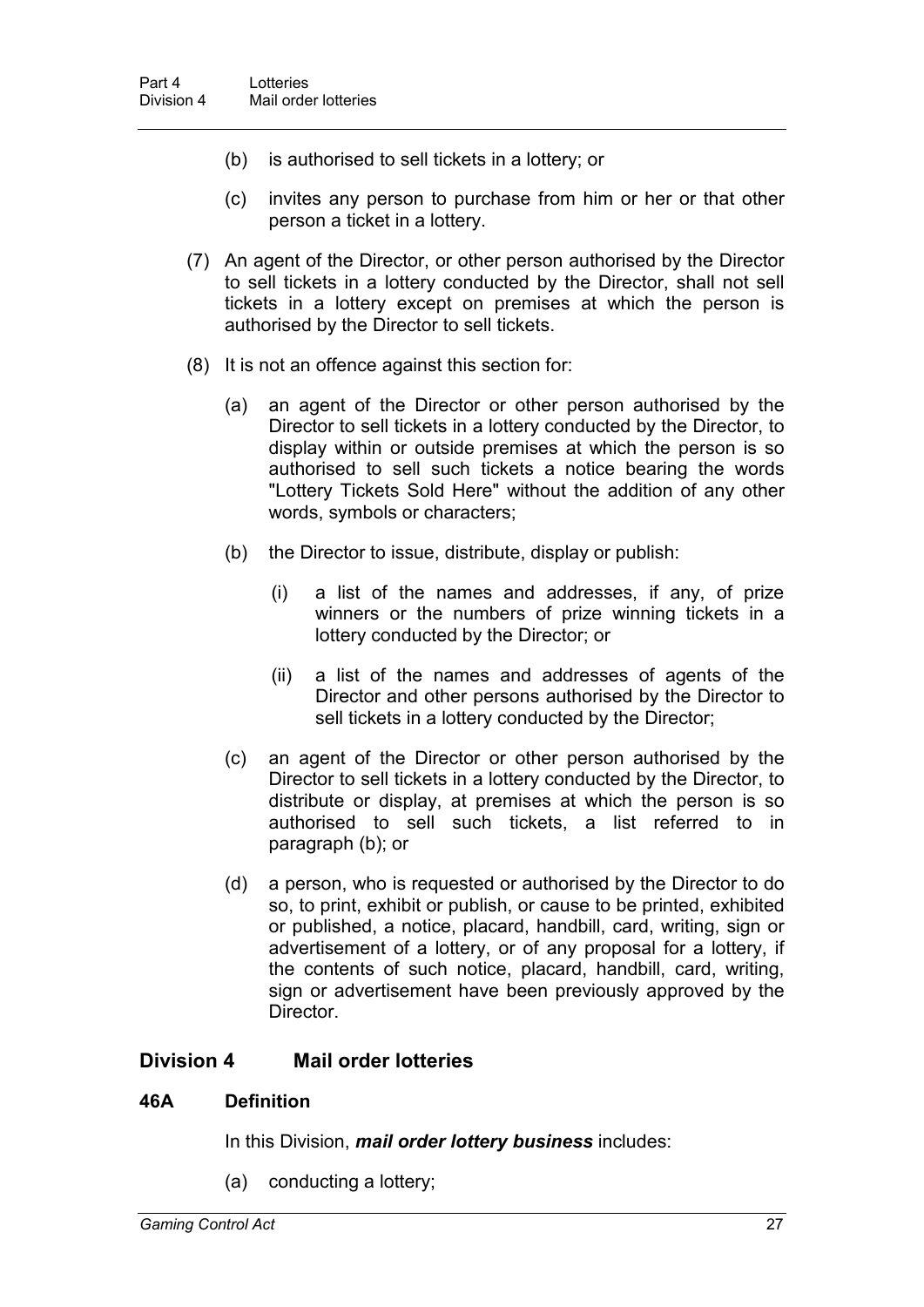- (b) conducting a lottery or foreign lottery by mail order; and
- (c) the sale of tickets, including by mail order, in a lottery or foreign lottery,

in or from the Territory.

#### **46B Application for licence to conduct lottery by mail order**

- (1) A person may apply to the Minister to be granted a licence to conduct a mail order lottery business.
- (2) An application under this section shall be in a form or to the effect of the form approved by the Minister and shall be accompanied by the prescribed fee, if any.
- (3) An application under this section shall contain or be accompanied by such additional information as the Minister may request.
- (4) If a requirement made by this section is not complied with, the Minister may refuse to consider the application.
- (5) If pursuant to subsection (4) the Minister refuses to consider an application or an application is withdrawn by the applicant before it is considered by the Minister, the Minister, at his or her discretion, may refund the whole or part of the application fee.

#### **46C Minister may enter into agreement**

- (1) Notwithstanding any other law of the Territory, the Minister may negotiate and enter into an agreement with a person relating to the conduct by the person of a mail order lottery business in or from the Territory and the manner in which the business may be conducted.
- (2) The Minister may carry out, or cause to be carried out, such investigations and inquiries as the Minister considers necessary for the purposes of deter-mining whether to enter into an agreement under subsection (1) or to grant a licence under section 46D.
- (3) An investigation or inquiry under subsection (2) may include an investigation or inquiry to determine whether a person or an associate of a person is a suitable person to be concerned in or associated with the business proposed to be conducted.
- (4) In determining whether to enter into an agreement under subsection (1), the Minister shall have regard to whether:
	- (a) the person is of good repute, having regard to character, honesty and integrity;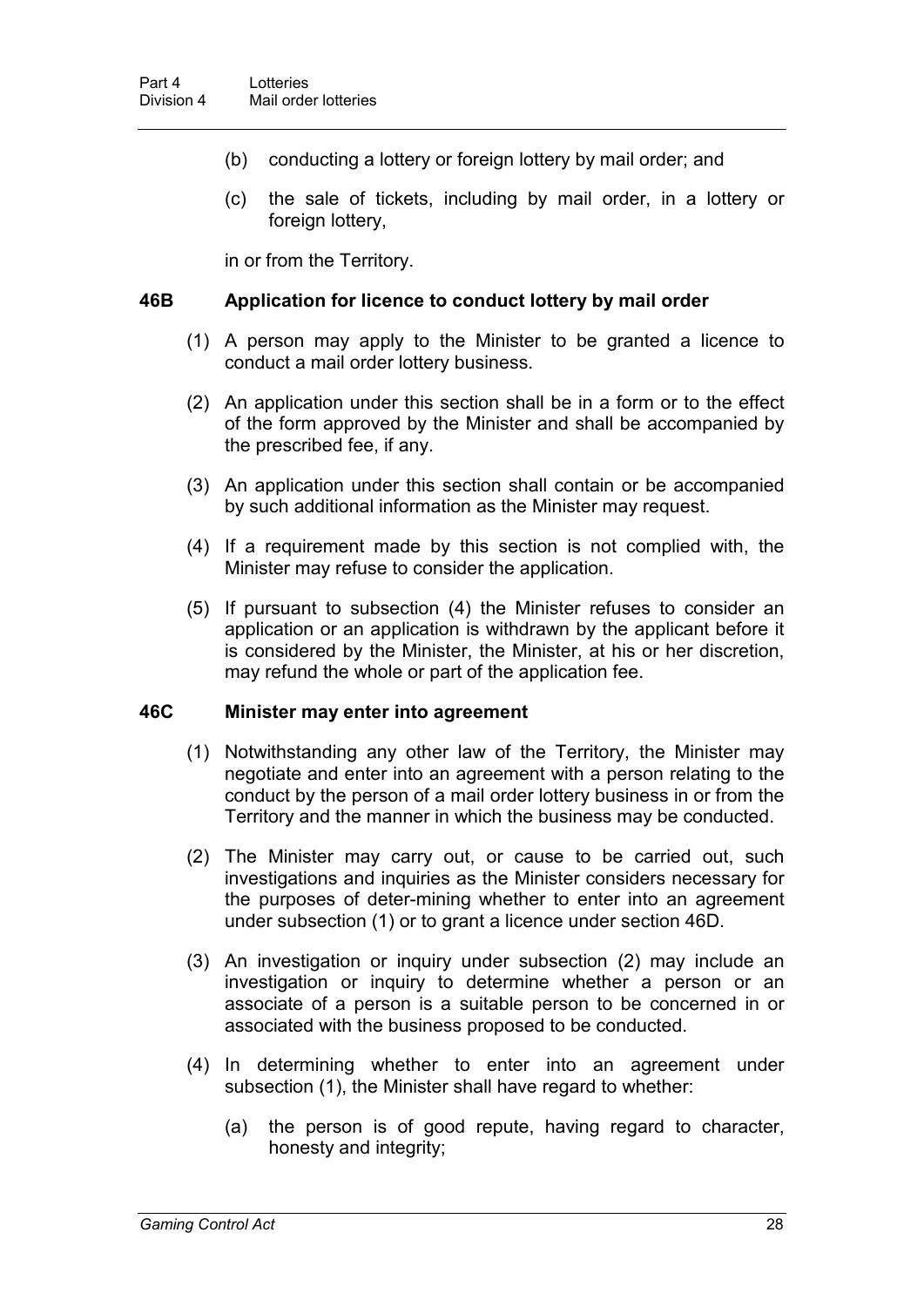- (b) the person is of sound and stable financial background;
- (c) the person has or is able to obtain financial resources that are adequate to ensure the financial viability of the business proposed to be conducted and to obtain the services of persons who have sufficient experience in the management and operation of such a business;
- (d) the person has sufficient business ability to establish and maintain the business proposed to be conducted;
- (e) the person or any person to be involved in the management or operation of the business proposed to be conducted has any association with a person, body or association who or which, in the opinion of the Minister, is not of good repute having regard to character, honesty and integrity or has undesirable or unsatisfactory financial resources; and/or
- (f) each director, partner, trustee, executive officer and secretary and any other officer or person determined by the Minister to be associated or connected with the ownership, administration or management of the operations or business of the person is a suitable person to act in that capacity.
- (5) The Minister shall, not later than 3 sitting days of the Legislative Assembly after the Minister enters into an agreement under subsection (1), cause a copy of the agreement to be tabled in the Assembly.

#### **46D Minister may grant licence**

- (1) Where the Minister enters into an agreement with a person under section 46C, the Minister may grant a licence under this Division to the person for the conducting of a mail order lottery business in or from the Territory and for such other purposes or activities associated with that business as the Minister thinks fit and specifies in the licence.
- (2) Subject to this Act, a licence granted under this Division is subject to such terms and conditions as are specified in the agreement and/or in the licence document.

#### **46E Duration of licence**

(1) Subject to subsection (2), a licence granted under this Division remains in force for 10 years from the date on which it was granted but may be renewed from time to time for successive periods of 5 years each.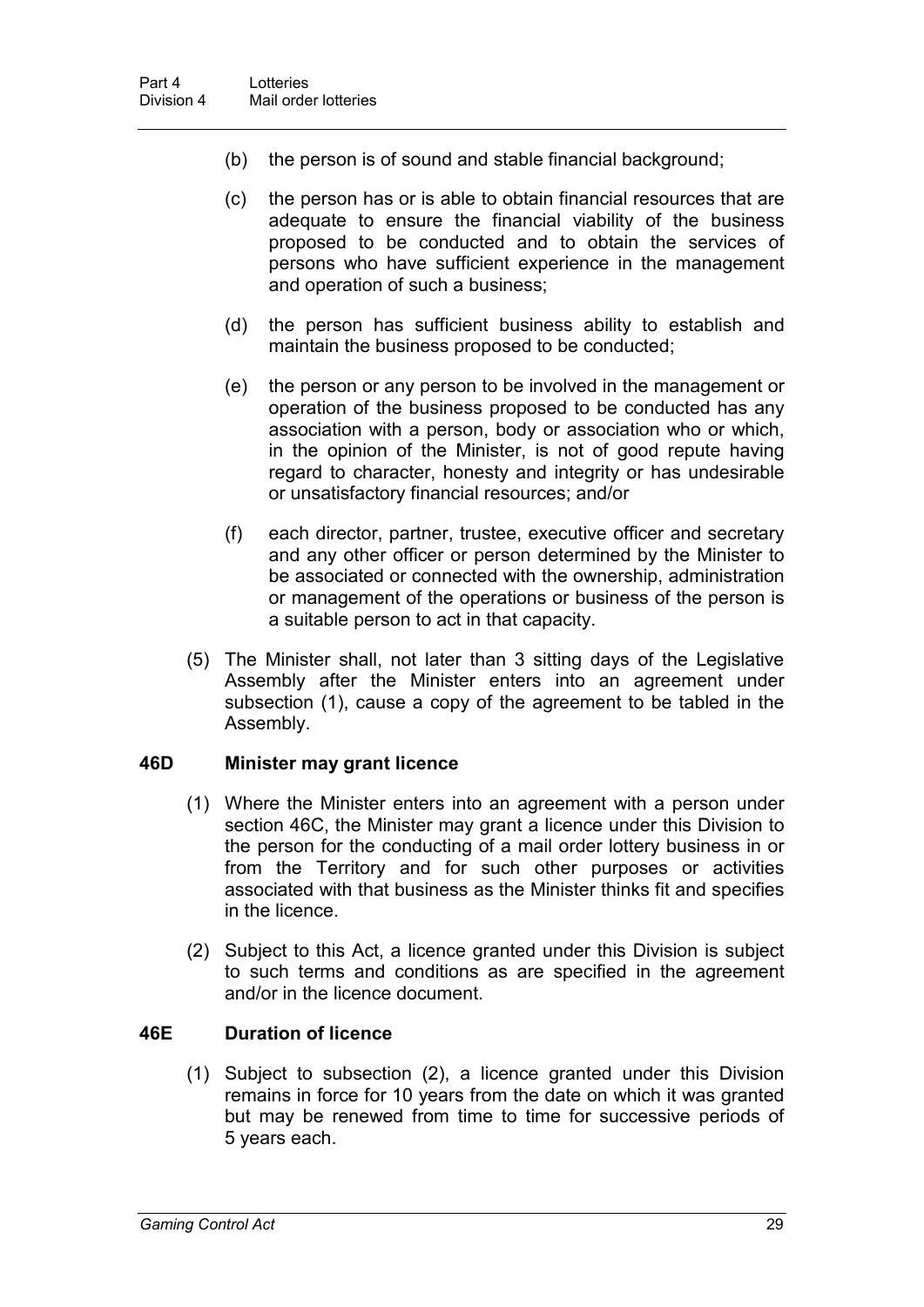- (2) A licence under this Division ceases to be in force if, before its expiration:
	- (a) it is terminated in accordance with the agreement;
	- (b) the Licensee surrenders it; or
	- (c) it is cancelled in accordance with this Act.

#### **46F Cancellation or suspension of licence**

- (1) Subject to subsection (2), the Minister may:
	- (a) cancel a licence granted under this Division; or
	- (b) suspend such a licence, or the agreement pursuant to which it was granted, for such period, not exceeding 6 months, as the Minister thinks fit.
- (2) The Minister shall not cancel, suspend or vary a licence granted under this Division unless the Minister is satisfied that the Licensee has:
	- (a) failed to comply with a law of the Territory in relation to the conduct of the business to which the licence relates;
	- (b) failed to comply with a condition to which the licence is subject;
	- (c) failed promptly to pay a fee or tax in relation to the conduct of the business payable under a law of the Territory or in accordance with a condition to which the licence is subject;
	- (d) failed to comply with a direction lawfully given by the Minister or the Director;
	- (e) been convicted of an offence which the Minister considers, in the Minister's absolute discretion, to be of such a nature as would bring the licence into disrepute; or
	- (f) in the opinion of the Minister, acted in a manner or condoned an action which is contrary to the good repute of a licence and which has brought the conduct of the business to which it relates into disrepute.
- (3) Where the Minister suspends a licence under this section, the licence is of no force or effect during the period of the suspension.
- (4) Nothing in this section shall be construed as extending the term of a licence suspended under this section.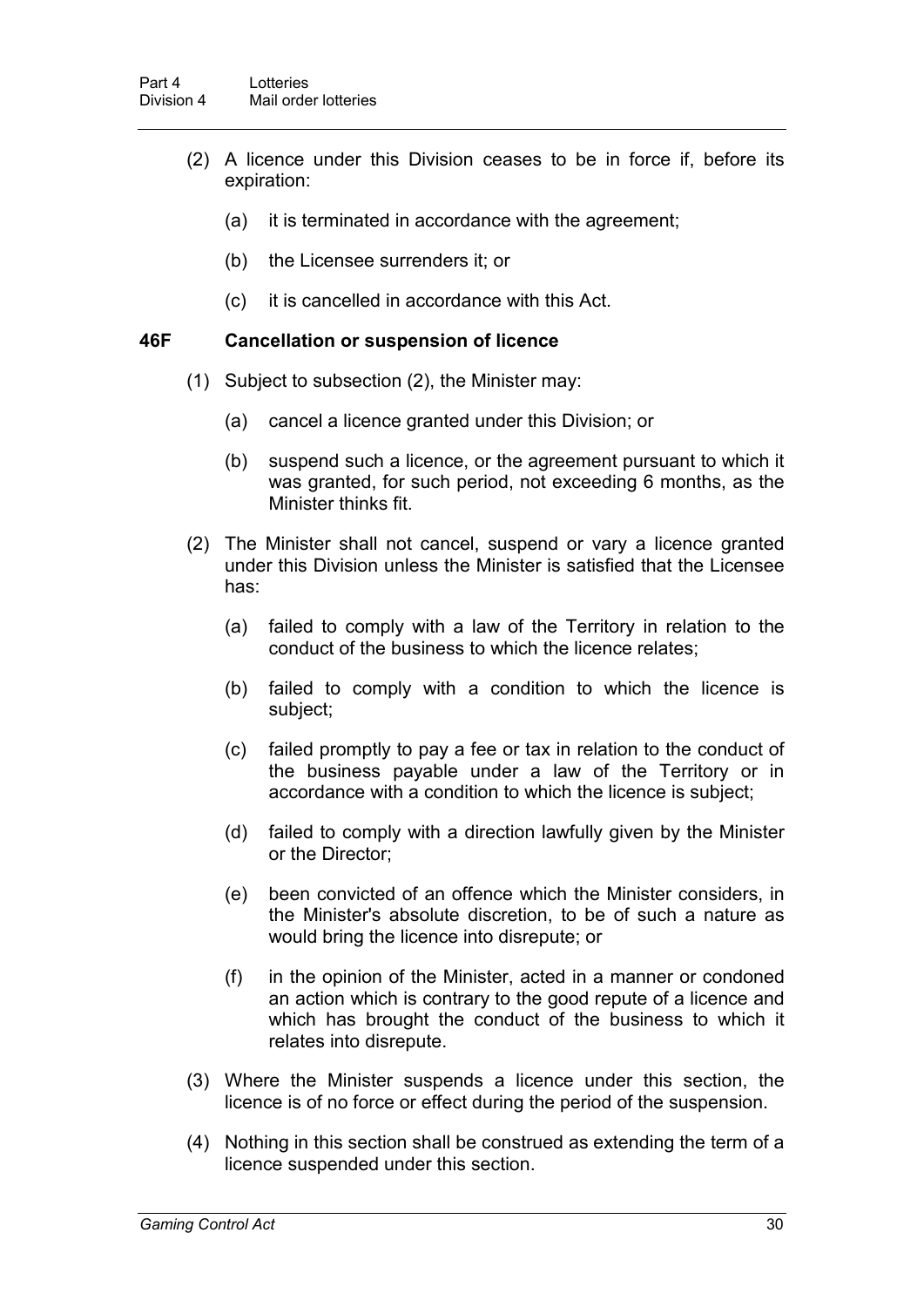(5) In subsection (2), a reference to a Licensee includes, for the purposes of paragraphs (e) and (f), where the Licensee is a corporation, a director of the corporation and the person in charge of the operations of the business to which it relates.

#### **46G Appeal against cancellation or suspension**

- (1) A Licensee may appeal to the Supreme Court against a cancellation or suspension of a licence under section 46F.
- (2) In deciding an appeal under this section the Supreme Court:
	- (a) has the same powers as the Minister; and
	- (b) is not bound by the rules of evidence.
- (3) An appeal under this section is by way of a rehearing.
- (4) In an appeal under this section the Supreme Court may:
	- (a) confirm the decision;
	- (b) set aside the decision and substitute another decision it considers appropriate; or
	- (c) set aside the decision and return the matter to the Minister with the directions it considers appropriate.
- (5) If the Supreme Court substitutes another decision for that of the Minister, the substituted decision is, for the relevant provisions of this Division, taken to be that of the Minister.

#### **46H Conduct of business under a licence**

Subject to this Act, nothing in a law of the Territory prevents a Licensee or a person employed by a Licensee from conducting the business permitted by the licence in accordance with the terms and conditions to which the licence is subject and, to the extent that a condition would, but for this section, be in conflict with a law of the Territory, the law shall be deemed to be of no force or effect.

#### **46J Assignment of licence**

- (1) Subject to subsection (2), a licence granted under this Division or an interest (whether beneficial or otherwise) in such a licence may be assigned with the consent of the Minister.
- (2) The Minister may, in the Minister's absolute discretion, consent or refuse to consent to the assignment of the licence or interest.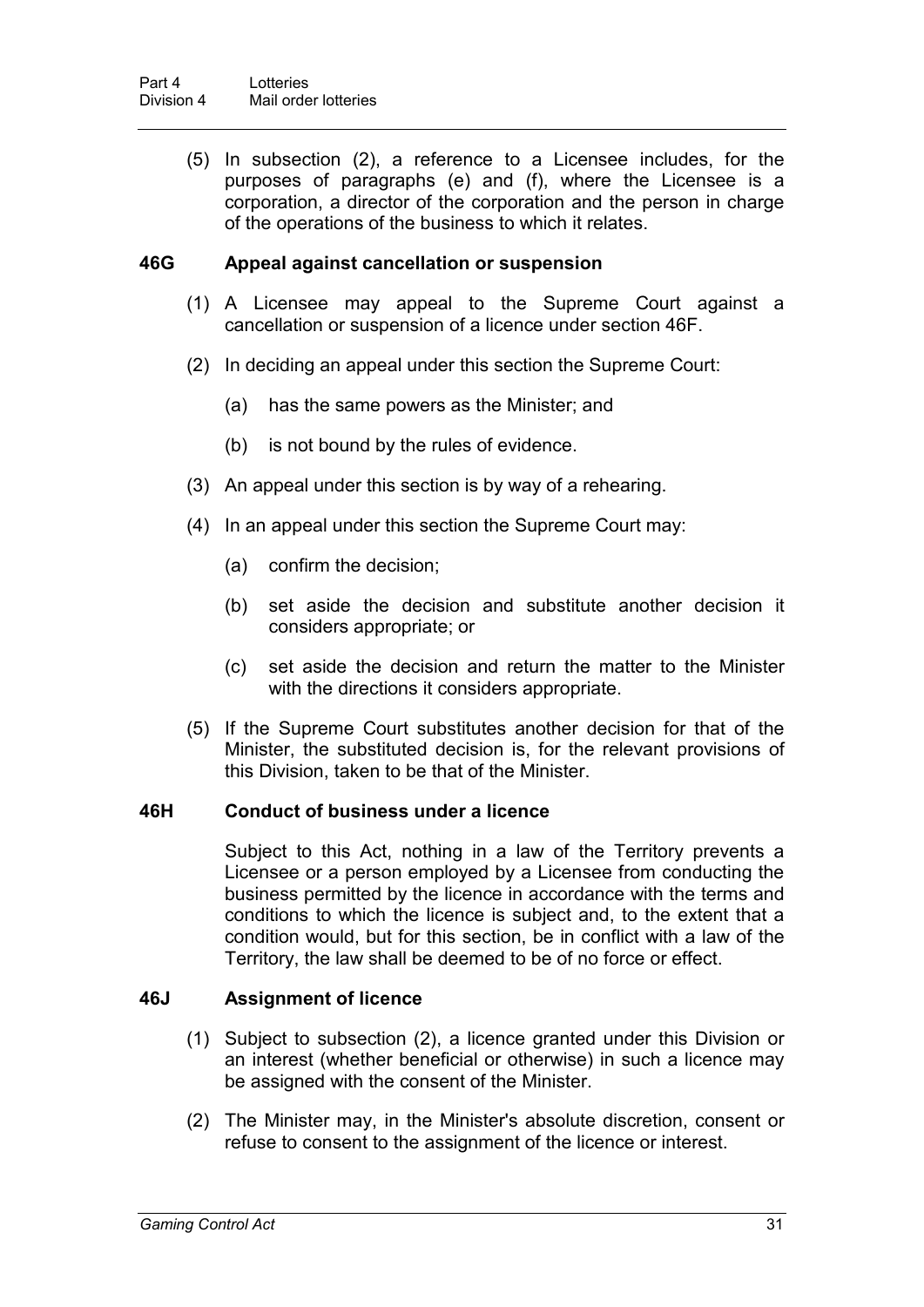#### **46K Surrender of licence**

Subject to the Licensee having paid all outstanding fees, taxes and charges payable in relation to the Licensee's conduct of the business to which the licence relates and to the payment to the Territory of any prizes that have been won but are unclaimed or unpaid, the Licensee may, by notice in writing to the Minister, surrender a licence granted under this Division and the licence ceases to have effect on its being so surrendered.

#### **46M Fees**

On being granted a licence under this Division, the Licensee shall pay to the Minister the fee, if any, for the licence specified in the agreement.

#### **46N Taxes**

- (1) Without limiting a Licensee's liability to pay any other tax under a law of the Territory, the Licensee shall pay to the Minister, as a tax or levy, such amounts and at such times as are specified in, or calculated in accordance with, the agreement.
- (2) Part 6 of the *Taxation (Administration) Act* applies to and in relation to a tax or levy that is due and payable under subsection (1) and a reference in that Part to a duty or tax shall be read and construed as a reference to a tax or levy under that subsection.

#### **46P Powers of director in respect of mail order lottery business**

- (1) The Director may approve the manner and form in which the accounts of a mail order lottery business conducted under a licence granted under this Division are to be kept.
- (2) For the purposes of this Act, the Director may appoint a person to be a mail order lottery business controller to carry out such functions as the Director may direct relating to the supervision and control of the mail order lottery business conducted under a licence granted under this Division.
- (3) The Director may, from time to time, direct a Licensee to provide such information relating to the mail order lottery business conducted under the licence held by the Licensee as may be required by the Director.
- (4) The Director may, from time to time, direct a Licensee to adopt, vary, cease or refrain from a practice in respect of the mail order lottery business conducted under the licence held by the Licensee.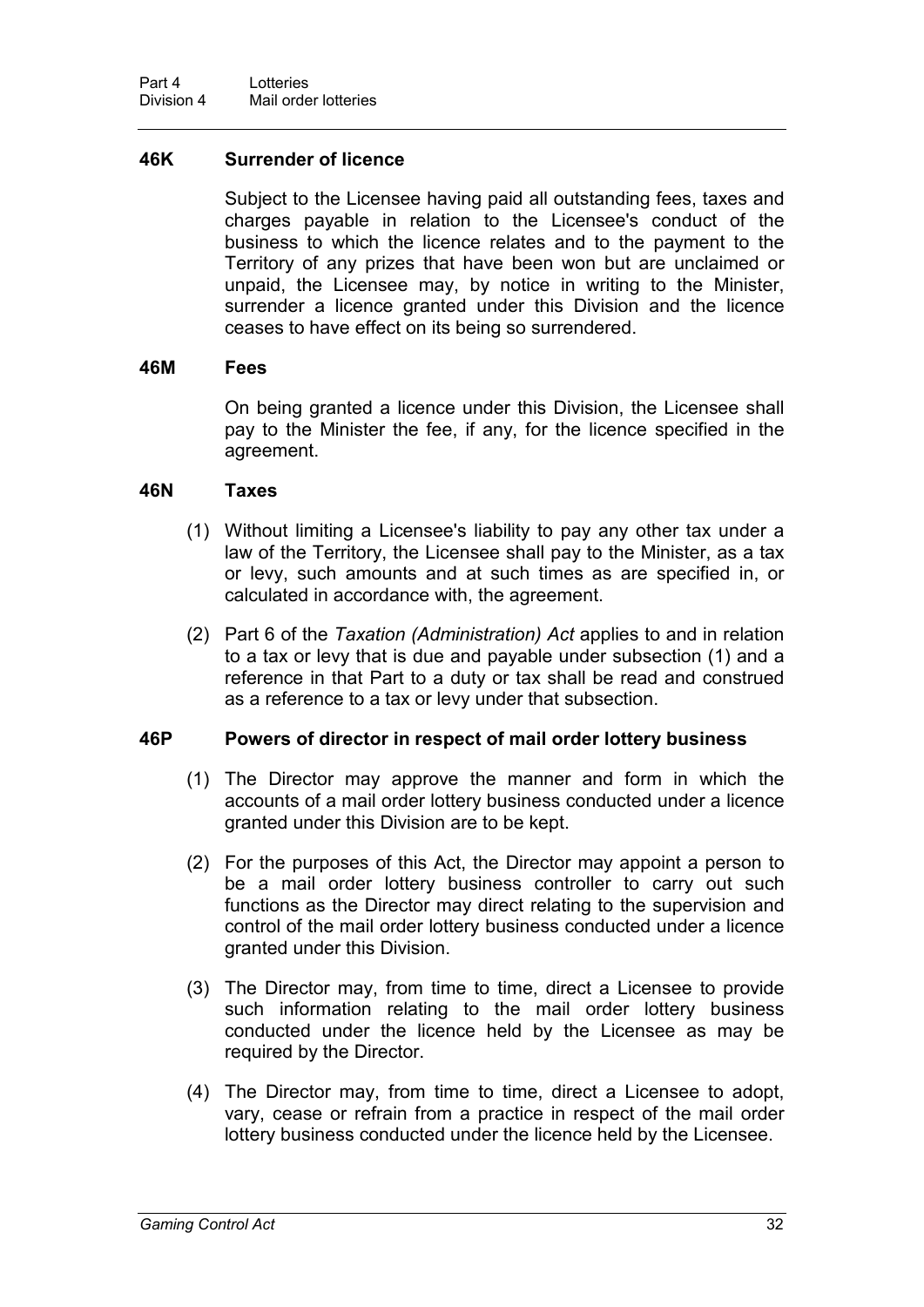- (5) A Licensee shall keep the accounts of the mail order lottery business conducted under the licence held by the Licensee in the manner and form approved under subsection (1).
- (6) A Licensee shall not contravene or fail to comply with a direction given under this section.

#### **46Q Entry of place by director, gaming inspectors, &c.**

- (1) The Director, a gaming inspector or an approved person may, at any time, enter and remain in a place where a mail order lottery business is conducted under a licence granted under this Division or a place that is associated or used in conjunction with the business for the purpose of:
	- (a) observing the operations of the business;
	- (b) recording the operations of the business;
	- (c) ascertaining whether this Act and the agreement relating to the business are being complied with; and/or
	- (d) performing any other functions of the Director, the gaming inspector or the approved person.
- (2) A person shall not, without reasonable excuse, obstruct or hinder the Director, a gaming inspector or an approved person in the exercise of his or her powers under this Act.

#### **Division 5 Internet gaming**

#### **47A Definition**

In this Division, *internet gaming business* includes:

- (a) conducting a lottery;
- (b) conducting a game; and
- (c) the sale of tickets in a lottery or foreign lottery,
- by means of the internet but does not include:
- (d) gaming conducted in accordance with this Act by an approved association; and
- (e) a trade lottery conducted in accordance with this Act.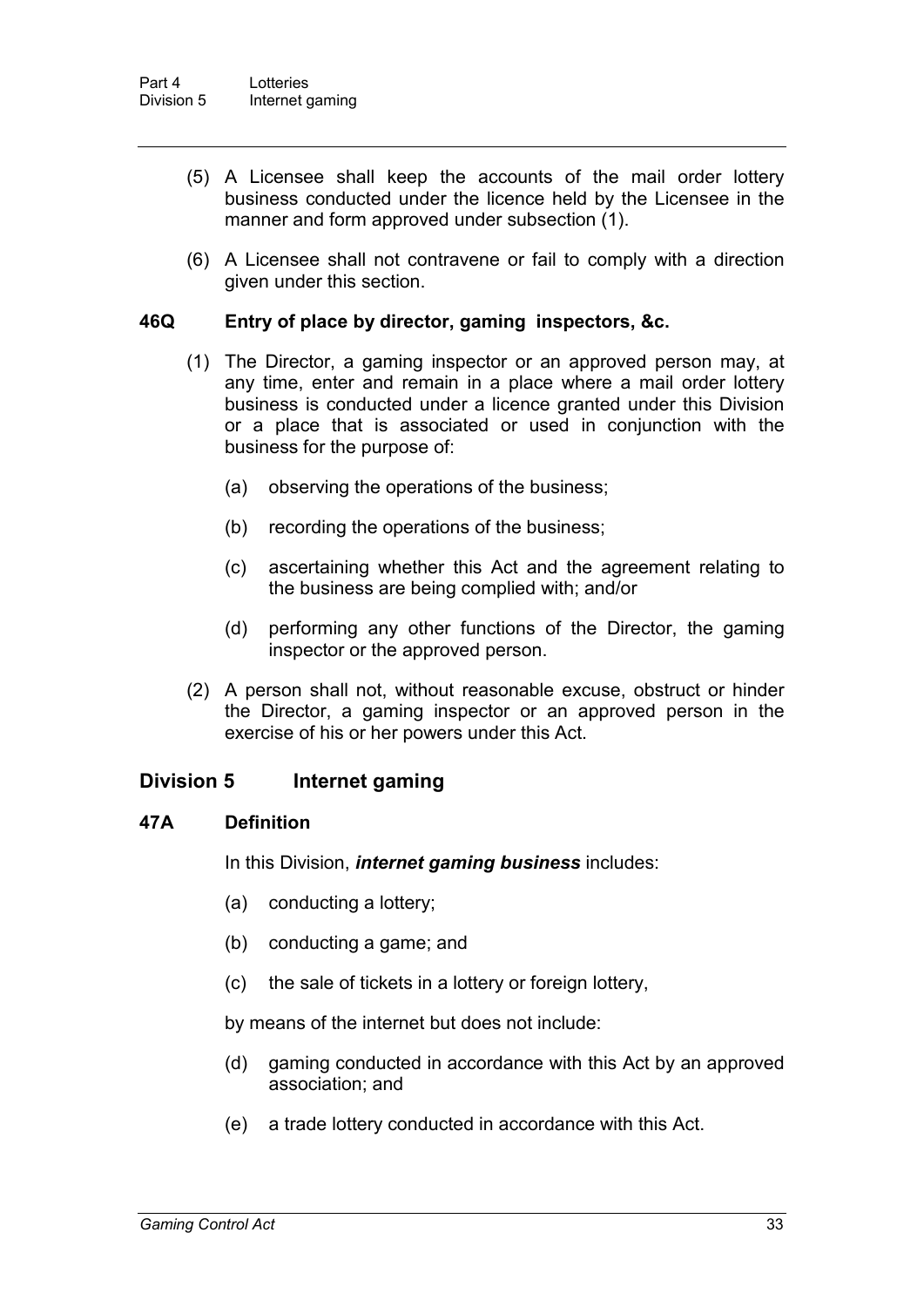#### **47B Application for licence to conduct internet gaming**

- (1) A person may apply to the Minister to be granted a licence to conduct an internet gaming business.
- (2) An application under this section is to be in a form or to the effect of the form approved by the Minister and is to be accompanied by the prescribed fee, if any.
- (3) An application under this section must contain or be accompanied by any additional information that the Minister may request.
- (4) If a requirement made by this section is not complied with, the Minister may refuse to consider the application.
- (5) If the Minister refuses to consider an application or an application is withdrawn by the applicant before it is considered by the Minister, the Minister, at his or her discretion, may refund the whole or part of the application fee.

#### **47C Minister may enter into agreement**

- (1) Notwithstanding any other law of the Territory, the Minister may negotiate and enter into an agreement with a person relating to the conduct by the person of an internet gaming business in or from the Territory and the manner in which the business may be conducted.
- (2) The Minister may carry out, or cause to be carried out, any investigations and inquiries that the Minister considers necessary for the purposes of determining whether to enter into an agreement under subsection (1) or to grant a licence under section 47D.
- (3) An investigation or inquiry under subsection (2) may include an investigation or inquiry to determine whether a person or an associate of a person is a suitable person to be concerned in or associated with the internet gaming business proposed to be conducted.
- (4) In determining whether to enter into an agreement under subsection (1), the Minister is to have regard to the following:
	- (a) whether the person is of good repute, having regard to character, honesty and integrity;
	- (b) whether the person is of sound and stable financial background;
	- (c) whether the person has or is able to obtain financial resources that are adequate to ensure the financial viability of the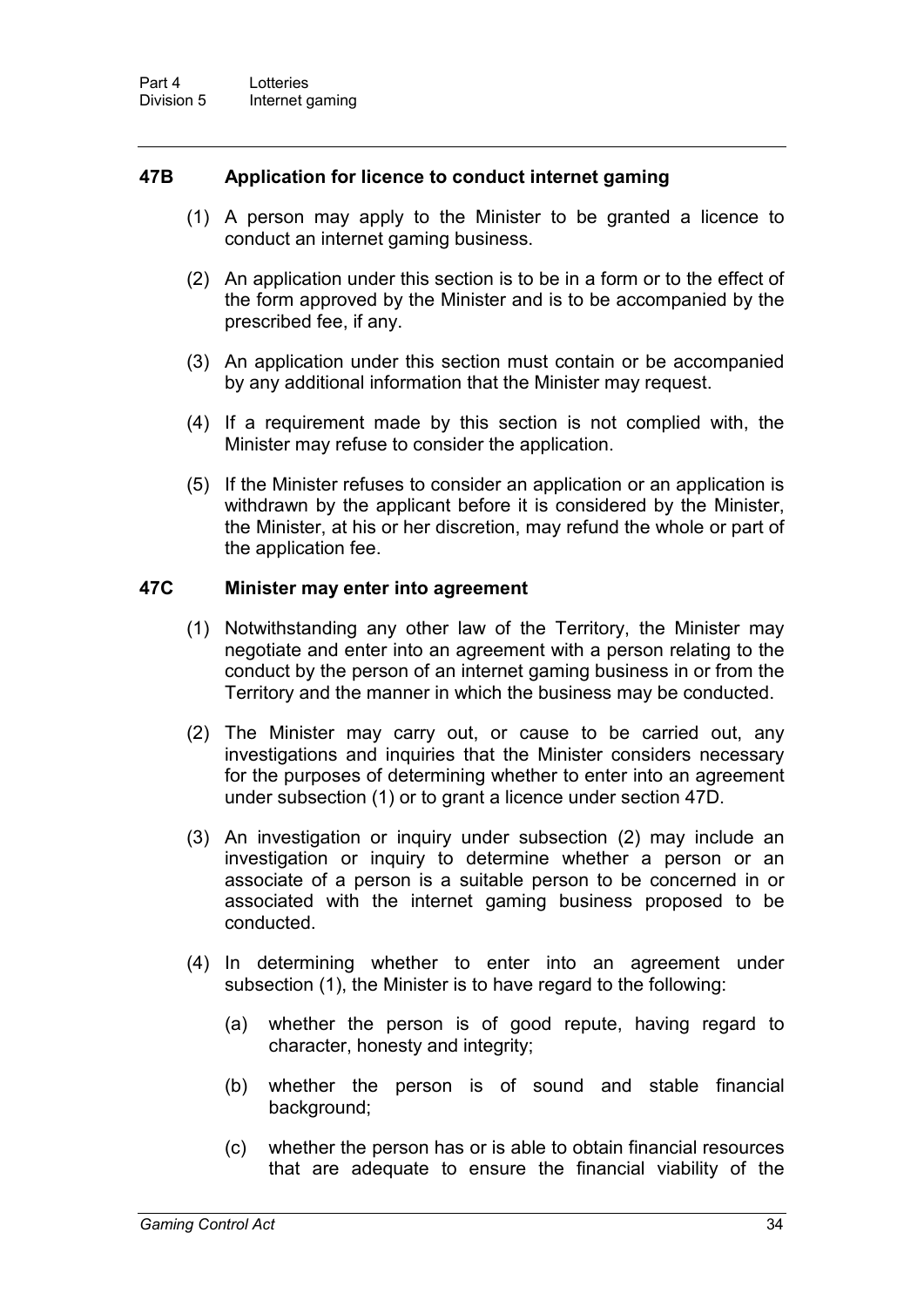internet gaming business proposed to be conducted and to obtain the services of persons who have sufficient experience in the management and operation of the business;

- (d) whether the person has sufficient business ability to establish and maintain the business proposed to be conducted;
- (e) whether the person or any person to be involved in the management or operation of the internet gaming business proposed to be conducted has any association with a person, body or association who or which, in the opinion of the Minister, is not of good repute having regard to character, honesty and integrity or has undesirable or unsatisfactory financial resources;
- (f) whether each director, partner, trustee, executive officer and secretary and any other officer or person determined by the Minister to be associated or connected with the ownership, administration or management of the operations or business of the person is a suitable person to act in that capacity.
- (5) The Minister must, not later than 3 sitting days of the Legislative Assembly after entering into an agreement under subsection (1), cause a copy of the agreement to be tabled in the Assembly.

#### **47D Minister may grant licence**

- (1) Where the Minister enters into an agreement with a person under section 47C, the Minister may grant a licence under this Division to the person to conduct an internet gaming business in or from the Territory and for other purposes or activities associated with that business that the Minister thinks fit and specifies in the licence.
- (2) Subject to this Act, a licence granted under this Division is subject to the terms and conditions that are specified in the agreement and in the licence document.

#### **47E Duration of licence**

- (1) Subject to subsection (2), a licence granted under this Division remains in force for the period specified in the licence but may be renewed.
- (2) A licence under this Division ceases to be in force if, before it expires:
	- (a) it is terminated in accordance with the agreement;
	- (b) the Licensee surrenders it; or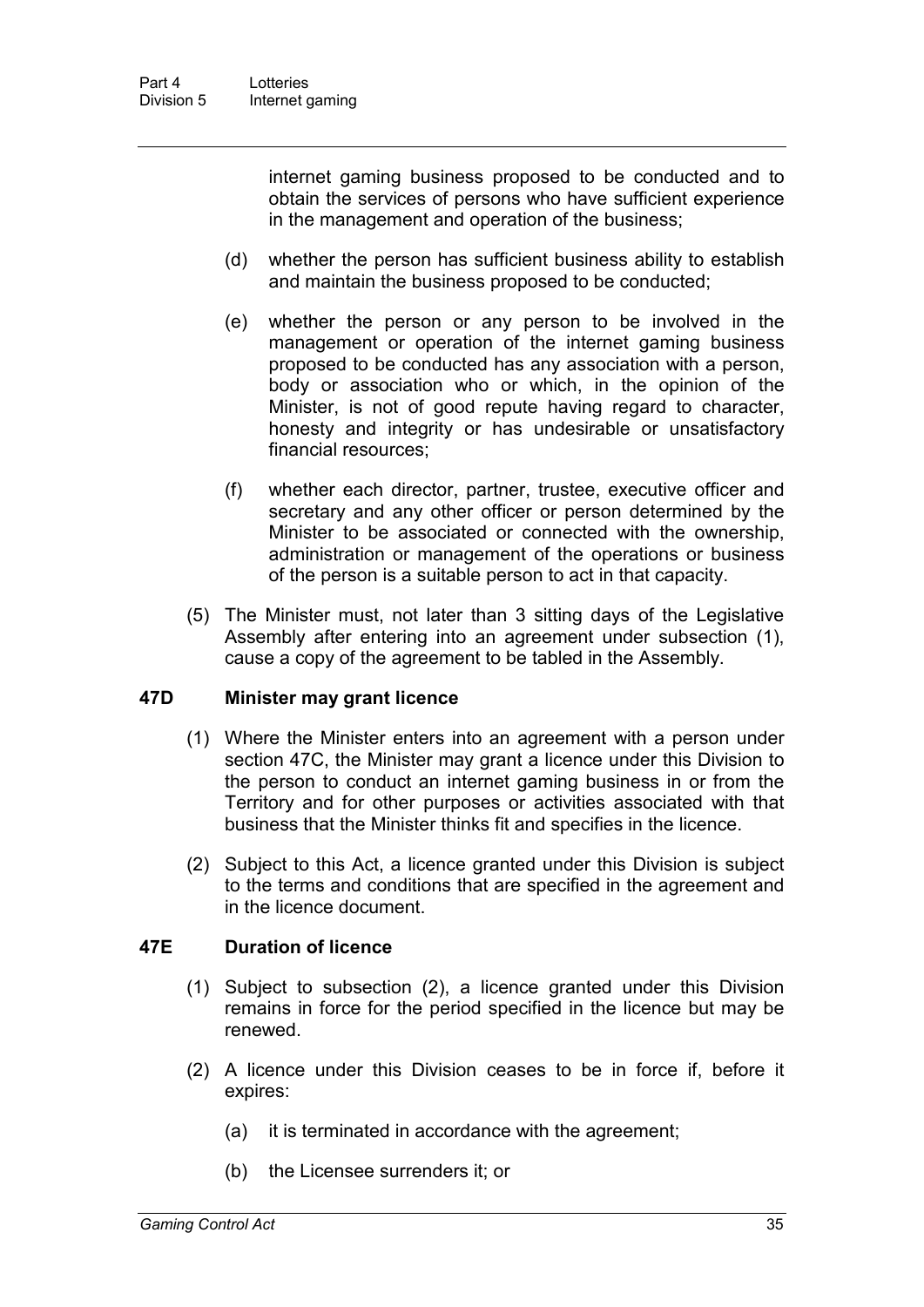(c) it is cancelled in accordance with this Act.

#### **47F Cancellation or suspension of licence**

- (1) Subject to subsection (2), the Minister may:
	- (a) cancel a licence granted under this Division; or
	- (b) suspend a licence, or the agreement pursuant to which it was granted, for any period, not exceeding 6 months, that the Minister thinks fit.
- (2) The Minister must not cancel, suspend or vary a licence granted under this Division unless the Minister is satisfied that the Licensee has:
	- (a) failed to comply with a law of the Territory in relation to the conduct of the business to which the licence relates;
	- (b) failed to comply with a condition to which the licence is subject;
	- (c) failed promptly to pay a fee or tax in relation to the conduct of the business payable under a law of the Territory or in accordance with a condition to which the licence is subject;
	- (d) failed to comply with a direction lawfully given by the Minister or the Director;
	- (e) been convicted of an offence that the Minister considers, in the Minister's absolute discretion, to be of such a nature as would bring the licence into disrepute; or
	- (f) in the opinion of the Minister, acted in a manner or condoned an action that is contrary to the good repute of a licence and that has brought the conduct of the business to which it relates into disrepute.
- (3) Where the Minister suspends a licence under this section, the licence is of no force or effect during the period of the suspension.
- (4) Nothing in this section is to be construed as extending the term of a licence suspended under this section.
- (5) In subsection (2), a reference to a Licensee includes, for the purposes of paragraphs (e) and (f), where the Licensee is a corporation, a director of the corporation and the person in charge of the operations of the business to which it relates.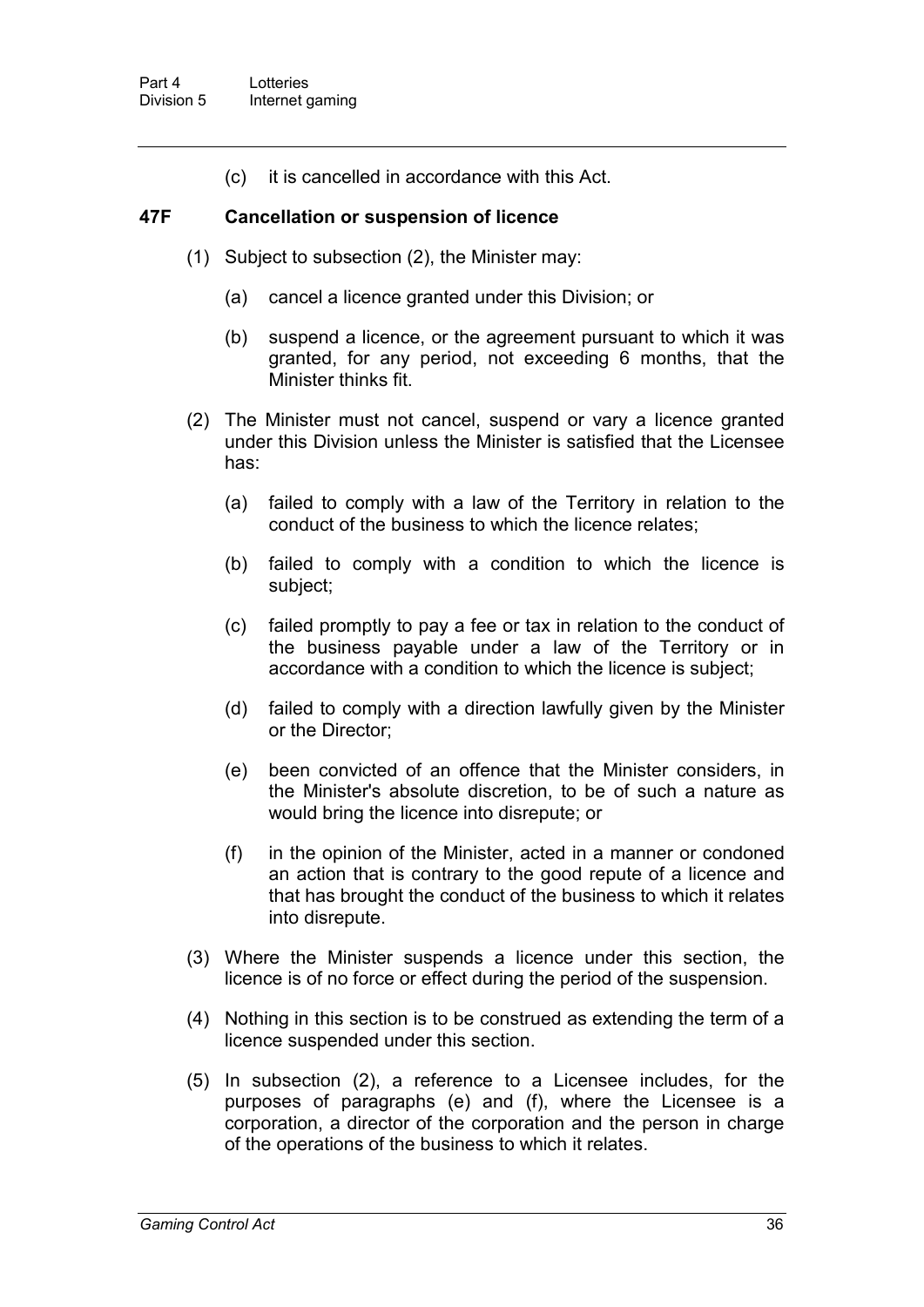#### **47G Appeal against cancellation or suspension**

- (1) A Licensee may appeal to the Supreme Court against a cancellation or suspension of a licence under section 47F.
- (2) In deciding an appeal under this section, the Supreme Court:
	- (a) has the same powers as the Minister; and
	- (b) is not bound by the rules of evidence.
- (3) An appeal under this section is by way of a rehearing.
- (4) In an appeal under this section, the Supreme Court may:
	- (a) confirm the decision;
	- (b) set aside the decision and substitute another decision it considers appropriate; or
	- (c) set aside the decision and return the matter to the Minister with the directions it considers appropriate.
- (5) If the Supreme Court substitutes another decision for that of the Minister, the substituted decision is, for the relevant provisions of this Division, taken to be that of the Minister.

#### **47H Conduct of business under licence**

Subject to this Act, nothing in a law of the Territory prevents a Licensee or a person employed by a Licensee from conducting the business permitted by the licence in accordance with the terms and conditions to which the licence is subject and, to the extent that a condition would, but for this section, be in conflict with a law of the Territory, the law is of no force or effect.

#### **47J Assignment of licence**

- (1) Subject to subsection (2), a licence granted under this Division or an interest (whether beneficial or otherwise) in a licence may be assigned with the consent of the Minister.
- (2) The Minister may, in the Minister's absolute discretion, consent or refuse to consent to the assignment of the licence or interest.

#### **47K Surrender of licence**

Subject to the Licensee having paid all outstanding fees, taxes and charges payable in relation to the Licensee's conduct of the business to which the licence relates and to the payment to the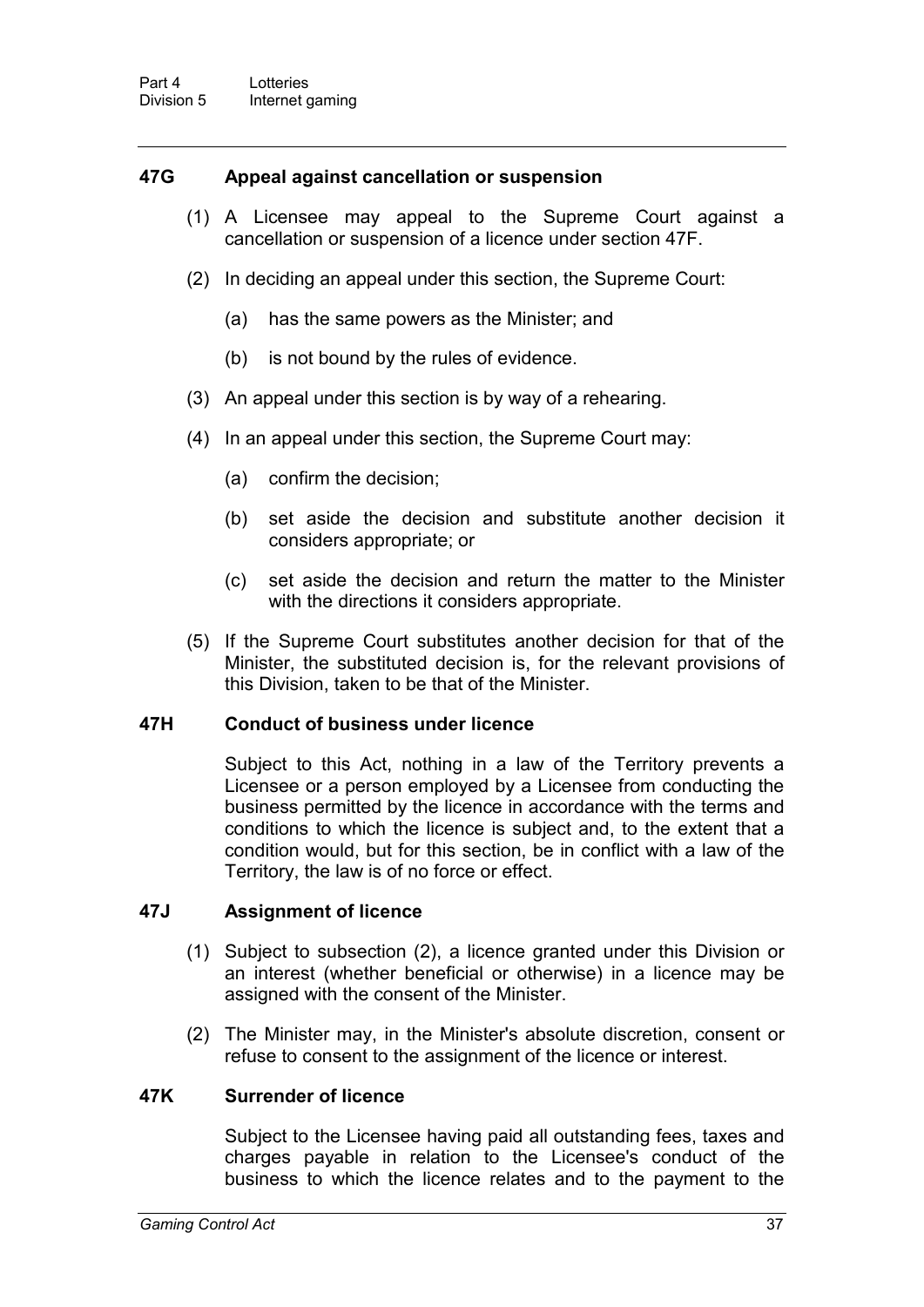Territory of any prizes that have been won but are unclaimed or unpaid, the Licensee may, by notice in writing to the Minister, surrender a licence granted under this Division and the licence ceases to have effect on its being surrendered.

#### **47M Fees**

On being granted a licence under this Division, the Licensee must pay to the Minister the fee, if any, for the licence specified in the agreement.

#### **47N Taxes**

- (1) Without limiting a Licensee's liability to pay any other tax under a law of the Territory, the Licensee must pay to the Minister, as a tax or levy, the amounts and at the times that are specified in, or calculated in accordance with, the agreement.
- (2) Part 6 of the *Taxation (Administration) Act* applies to and in relation to a tax or levy that is due and payable under subsection (1) and a reference in that Part to a duty or tax is to be read and construed as a reference to a tax or levy under that subsection.

#### **47P Powers of Director in respect of internet gaming business**

- (1) The Director may approve the manner and form in which the records of an internet gaming business conducted under a licence granted under this Division are to be kept.
- (2) For the purposes of this Act, the Director may appoint a person to carry out the functions that the Director may direct relating to the supervision and control of the internet gaming business conducted under a licence granted under this Division.
- (3) The Director may, from time to time, direct a Licensee to provide information relating to the internet gaming business conducted under the licence held by the Licensee that the Director may require.
- (4) The Director may, from time to time, direct a Licensee to adopt, vary, cease or refrain from a practice or proposed action in respect of the internet gaming business conducted under the licence held by the Licensee.
- (5) A Licensee must keep the records of the internet gaming business conducted under the licence held by the Licensee in the manner and form approved under subsection (1).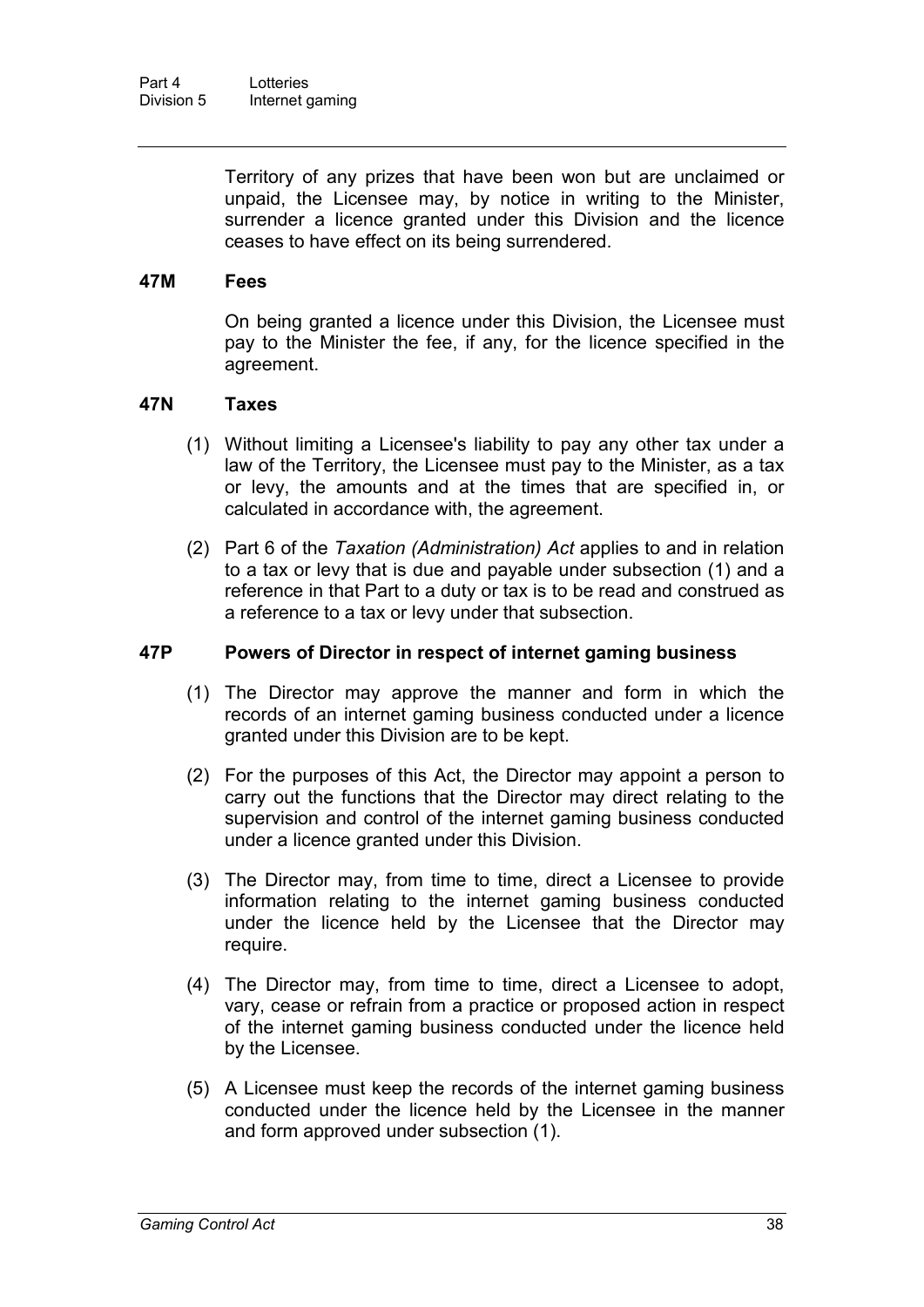- (6) A Licensee must not contravene or fail to comply with a direction given under this section.
- (7) The Director may approve:
	- (a) the rules and procedures of a game or lottery conducted under a licence granted under this Division; and
	- (b) the equipment that may be used in playing a game or lottery conducted under a licence granted under this Division.
- (8) The Director may give directions and issue guidelines to a Licensee relating to the operation and playing of a game or lottery conducted under the licence.

#### **47Q Entry of place by director, gaming inspectors, &c.**

- (1) The Director, a gaming inspector or an approved person may, at any time, enter and remain in a place where an internet gaming business is conducted under a licence granted under this Division or a place that is associated or used in conjunction with the business for the following purposes:
	- (a) to observe the operations of the business;
	- (b) to record the operations of the business;
	- (c) to ascertain whether this Act and the agreement relating to the business are being complied with;
	- (d) to perform any other functions of the Director, the gaming inspector or the approved person.
- (2) A person must not, without reasonable excuse, obstruct or hinder the Director, a gaming inspector or an approved person in the exercise of his or her powers under this Act.

## **Part 5 Gaming**

### **Division 1 Gaming machines, ticket dispensing machines and games in nature of lottery**

#### **47 Certain machines and certain games prohibited**

Subject to this Act, a person shall not:

(a) on premises owned or occupied by the person provide, or cause or allow to be used, a ticket dispensing machine; or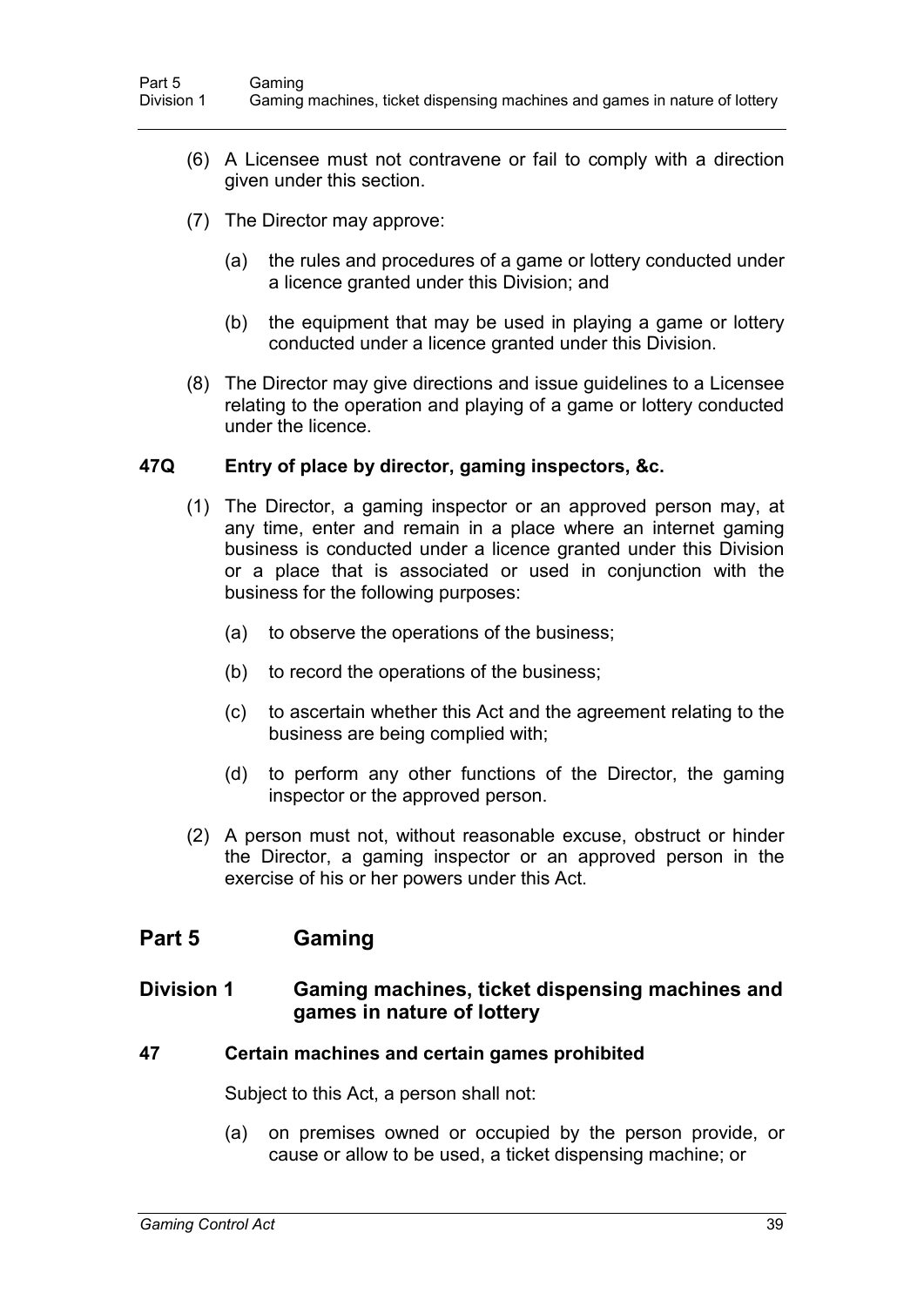(b) conduct, or cause or allow to be conducted, a sweepstake, calcutta, game of bingo or such other game as may be prescribed.

#### **48 Approved association may provide ticket dispensing machine**

- (1) An approved association may provide on premises owned or occupied by it or, with the consent of the Director, on other premises:
	- (a) ticket dispensing machines; or
	- (b) such other machines or devices, not being gaming machines, as may be prescribed,

where the cost of a ticket does not exceed 50 cents or such other amount as may be prescribed.

#### **49 Gaming machines prohibited without permit**

- (1) Subject to this Act, a person shall not:
	- (a) possess, provide, use or cause or allow to be used a gaming machine;
	- (b) supply, lease, hire out or bail a gaming machine; or
	- (c) assemble, repair or maintain a gaming machine,

unless the person does so under and in accordance with a permit granted under this Act, the guidelines (if any) made under section 51 and with any regulations relating to gaming machines.

(2) The Director may, where there is a breach of a condition under which a permit was granted or a guideline made under section 51, cancel, or suspend for not longer than 6 months, the permit.

#### **50 Gaming machine turnover levy and trust account**

The Accountable Officer shall maintain within his or her Agency Operating Account a fund for the purposes of:

- (a) receiving any gaming machine turnover levy required to be paid into it under this Act; and
- (b) applying out of its funds payments to non-profit making associations which, generally, should be in the vicinity of, which make use of the facilities of, or have some association with the premises in which a gaming machine, in respect of which the turnover levy is payable, is situated, or which are of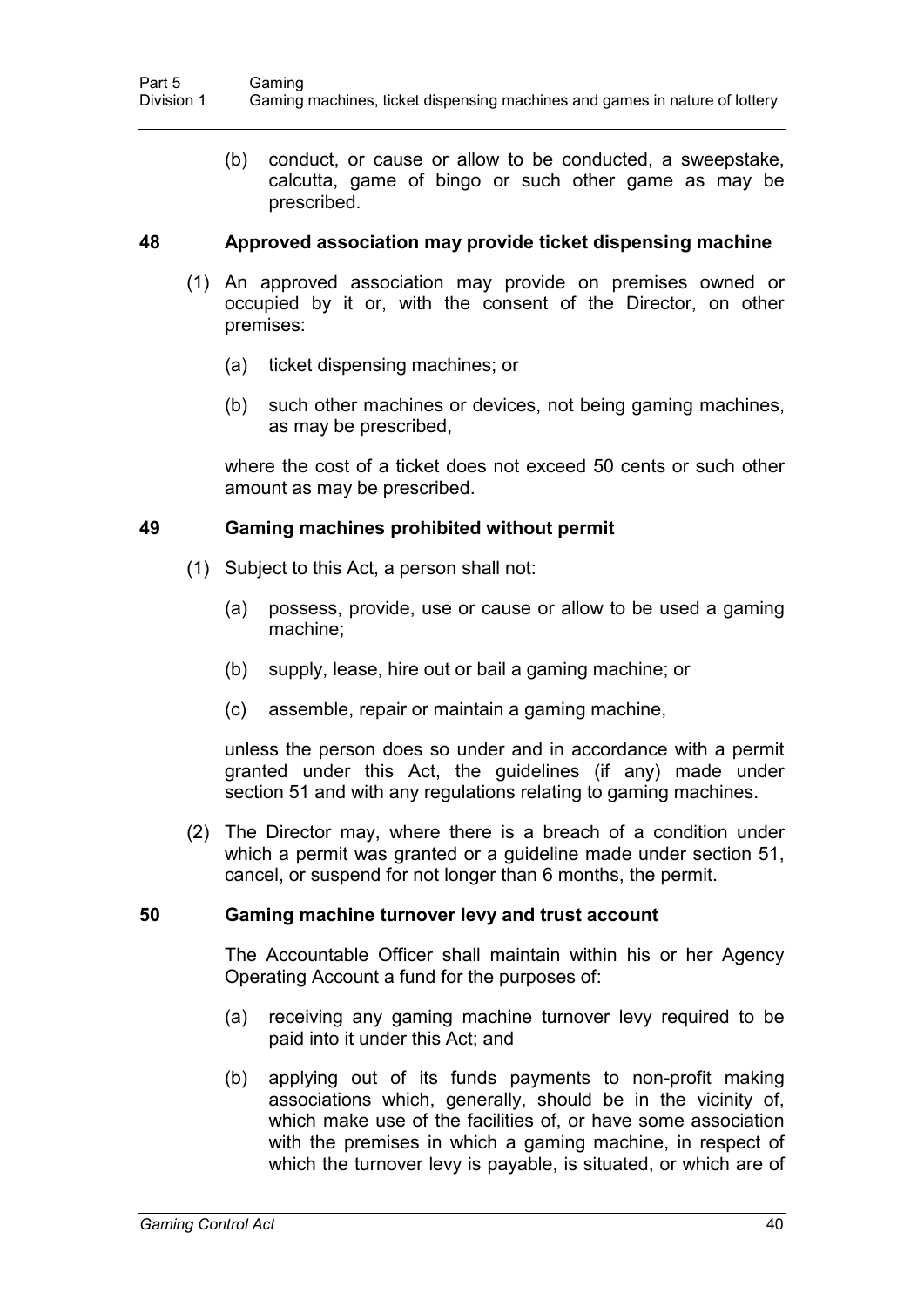a nature specified in the Regulations.

#### **51 Director may make guidelines**

- (1) Subject to this Act, the Regulations and the written directions of the Minister (if any), the Director may make written guidelines in the form of criteria, either general or specific, for or in relation to:
	- (a) the construction, nature, purpose and physical integrity of a gaming machine;
	- (b) the place (including a public place) where a gaming machine may be permitted to be kept, used, maintained or repaired;
	- (c) the form and content of an instrument relating to the supply, lease, hire or bailment of a gaming machine; and
	- (d) such other matters relating to gaming machines as the Director thinks relevant.
- (2) Notwithstanding that an application for a permit may be in conformity with guidelines made under this section, the discretion of the Director to grant the permit, with or without conditions, or to refuse to grant the permit, is not limited or affected by that conformity.

#### **52 Conduct of calcuttas, sweepstakes and bingo**

- (1) Subject to subsection (2), an approved association may conduct:
	- (a) a calcutta;
	- (b) a sweepstake; or
	- (c) games of bingo.
- (2) The rules for conducting a game under this section shall be as prescribed.

#### **53 Games in nature of lottery**

- (1) The Minister may, by notice in the *Gazette*, determine that a game is not a lottery for the purposes of Part 4.
- (2) Where the Minister has under subsection (1) determined that a game is not a lottery for the purposes of Part 4, the Minister may in the same notice:
	- (a) declare it to be an unlawful game; or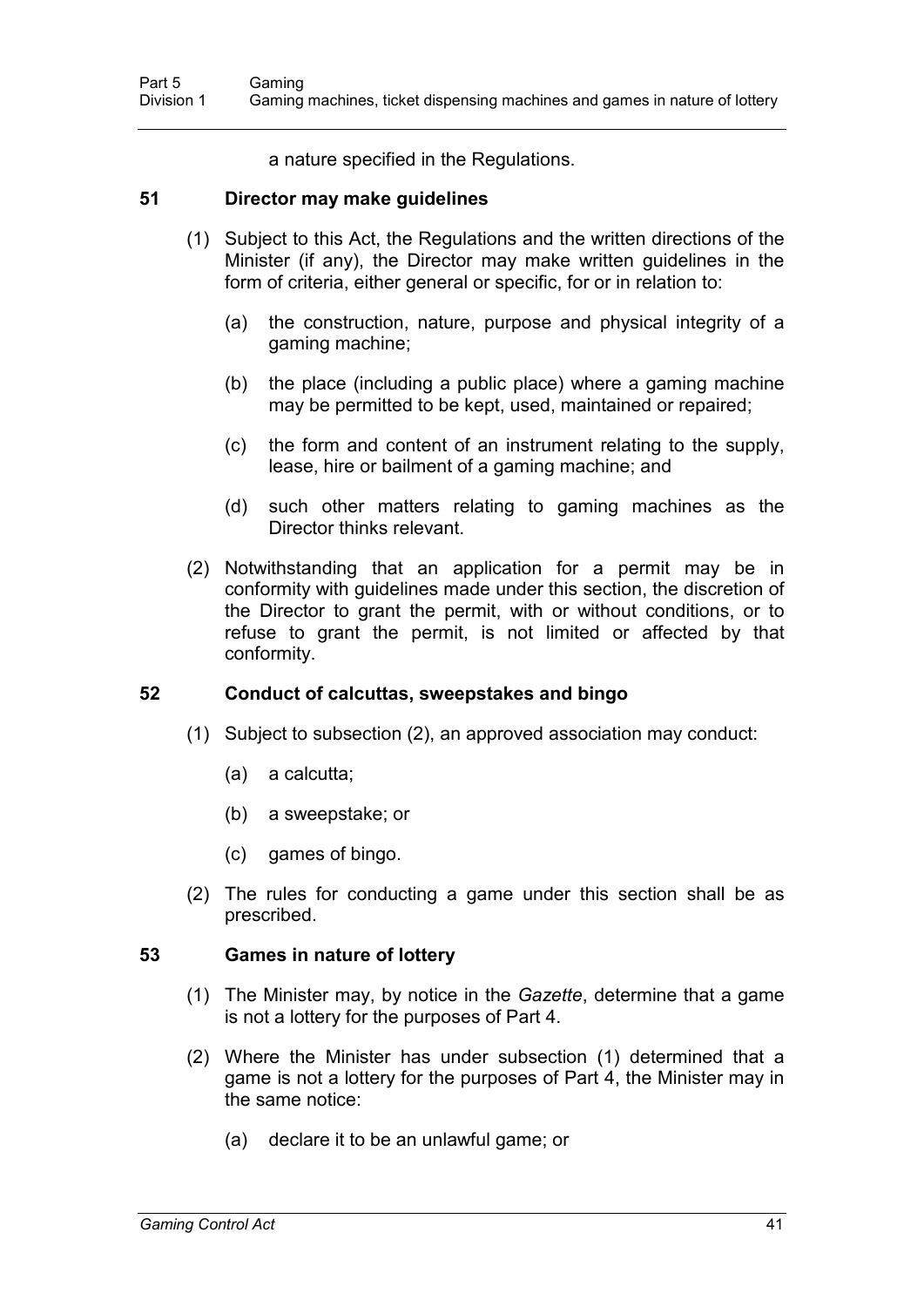- (b) declare that the game may be played only:
	- (i) in such place or places and on such occasions as the Minister specifies in the notice; or
	- (ii) by an approved association or other person or body in accordance with a permit issued by the Director.
- (3) A person shall not organise, promote or conduct a game in respect of which a declaration has been made under subsection (2)(b) otherwise than in accordance with a notice published under subsection (2)(b)(i) or of a permit granted under this Act.
- (4) A person shall not play or take part in a game in respect of which a declaration has been made under subsection (2)(b) knowing that the game is being organised, promoted or conducted otherwise than in accordance with a notice under subsection (2)(b)(i) or of a permit granted under this Act.
- (5) The Minister may, by notice in the *Gazette*, declare that the use of specified cards, devices or objects for the purpose of the disposition of real or personal property or a share or interest in such property or a right to a benefit or thing dependent on or to be determined, wholly or partly, by chance comprises a lottery.

### **Division 2 Control of gaming**

#### **54 Unlawful games**

- (1) For the purposes of this Act:
	- (a) a game:
		- (i) which is or is intended to be a game of chance;
		- (ii) which is or is intended to be a game partly of chance and partly of skill; or
		- (iii) which is a trick or sleight of hand,

played with an instrument of gaming, contrivance or device whereby money is or goods are gained or disposed of;

- (b) a game from which a person derives a percentage, part or share of the amount or amounts wagered, staked or played for or for which a charge is made; or
- (c) a game declared under the Regulations or by the Minister under section 53(2)(a) to be an unlawful game,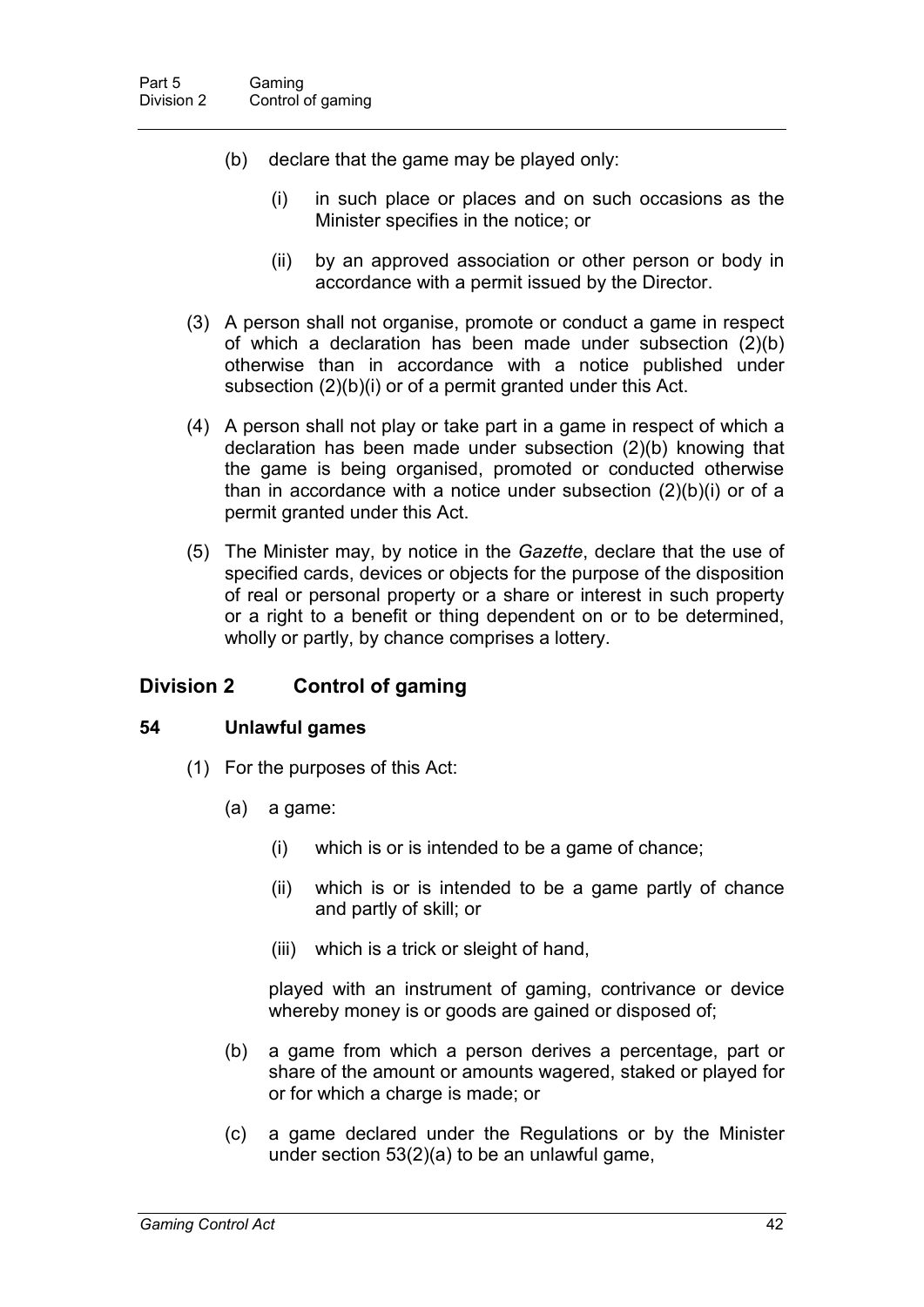is an unlawful game.

- (2) The Minister may in writing permit the playing of a game that is otherwise unlawful in such place or places and on such occasions as the Minister specifies in the notice.
- (3) A person is not guilty of an offence against this Division in respect of an unlawful game specified in:
	- (a) a notice under subsection (2); or
	- (b) a permit granted under this Act,

where the person is playing the game in accordance with the notice or permit.

- (4) Notwithstanding subsection (1), the game commonly known as or called two-up or swy is not an unlawful game where:
	- (a) it is played at a racing venue situated outside the circumference of a circle having a radius of 80 km centred on the casino at Alice Springs and Darwin respectively, is conducted by or on behalf of a club on the day of a meeting for a period of not more than 4 hours commencing after the finish of the last race of the meeting, and the profits (if any) are payable to the club to be applied towards its purposes or such other purposes as the club thinks proper; or
	- (b) it is played only on 25 April (whether or not ANZAC Day is publicly celebrated on that date), is conducted by or on behalf of a Returned Services League Club and the profits (if any) are payable to that club.
- (5) In subsection (4)(a), *club*, *meeting*, *race* and *racing venue* have the same meanings as in section 4(1) of the *Racing and Betting Act*.

#### **55 Organising, &c., unlawful game**

A person shall not:

- (a) organise or conduct, or assist in organising or conducting, an unlawful game; or
- (b) receive a percentage of an amount wagered on an unlawful game.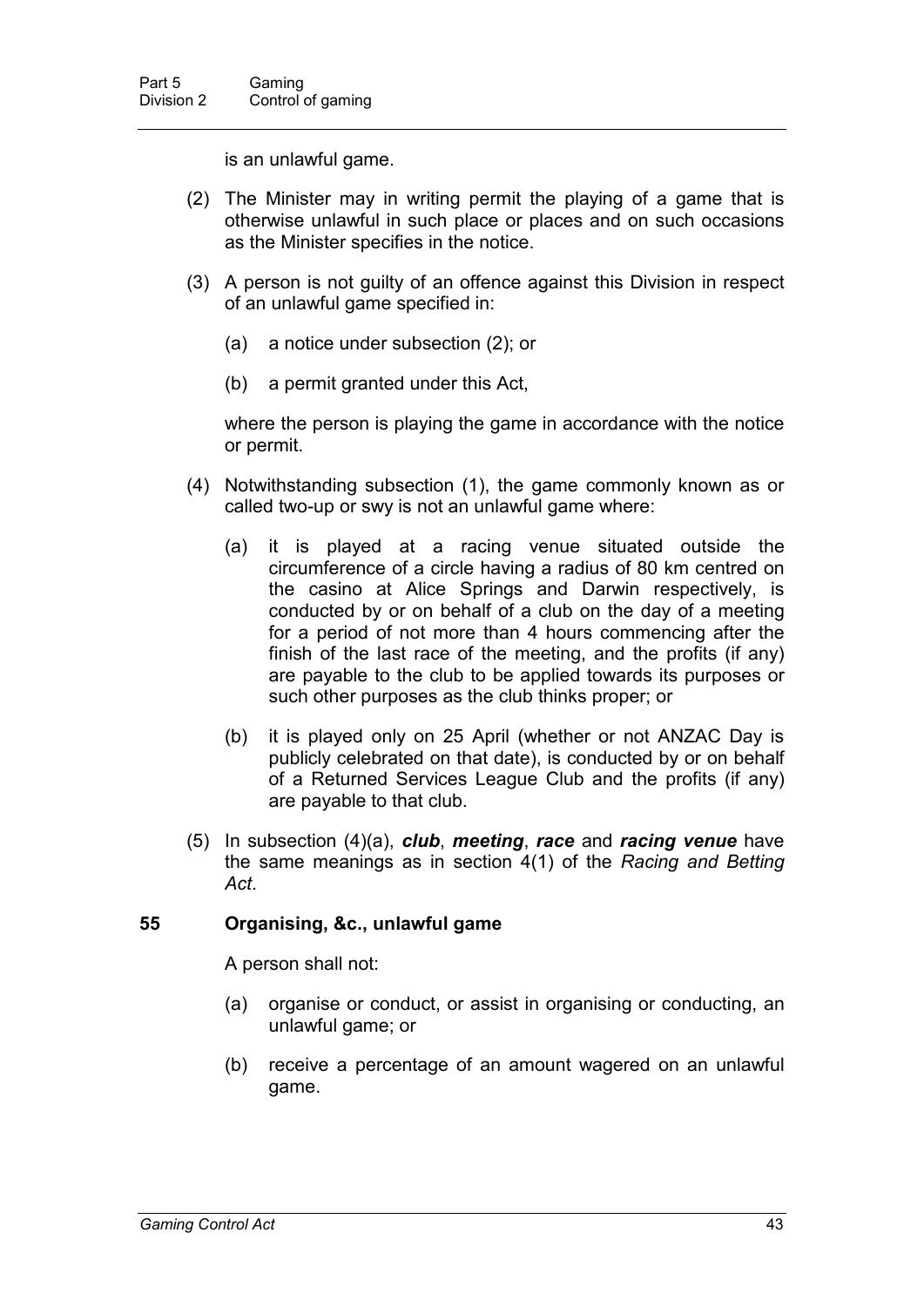### **56 Selling ticket, &c., in unlawful game**

A person shall not:

- (a) give or sell a ticket; or
- (b) take a ticket,

in an unlawful game.

#### **57 Playing at unlawful game**

- (1) A person shall not play at or participate in an unlawful game.
- (2) A person shall not:
	- (a) be present at any unlawful gaming or at the playing of an unlawful game;
	- (b) be in a place in which any unlawful gaming is taking place, without lawful excuse (the proof of which excuse shall be upon the person); or
	- (c) bet by way of wagering or gaming on an unlawful game.

#### **58 Advertising**

A person shall not:

- (a) placard, post up or exhibit;
- (b) permit or suffer to be placarded, posted up or exhibited; or
- (c) assist in placarding, posting up or exhibiting,

in, on or about any land or premises any information or notice or list relating directly or indirectly to an illegal lottery or an unlawful game.

#### **59 False pretences**

A person shall not, by fraud, fraudulent device or practice in playing with an instrument of gaming, win from a person for himself or herself, or another person, money or a valuable thing.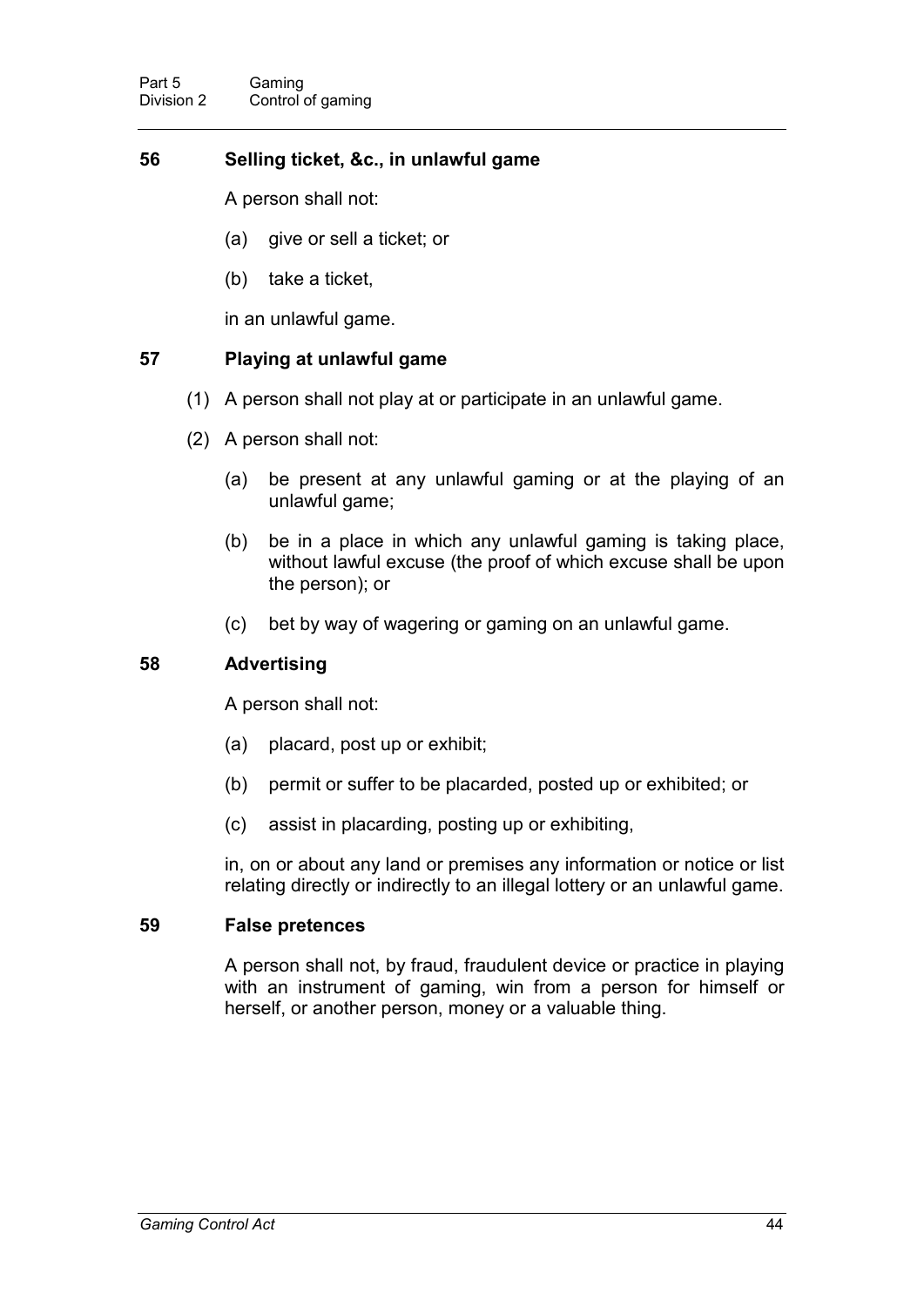#### **60 Place for unlawful gaming**

- (1) Subject to this section, a place is used for unlawful gaming if it or a part of it:
	- (a) is used for or in connection with:
		- (i) a lottery, calcutta, sweepstake or game of bingo which is not authorised by this Act or, being authorised, is not conducted in accordance with this Act; or
		- (ii) an unlawful game; or
	- (b) is opened, kept or used for the purpose of the owner, occupier or keeper of it, or a person using it, or a person procured or employed by or acting for or on behalf of the owner, occupier or keeper, or person using it, or of a person having the care or management or in any manner conducting the business thereof, conducting or participating in unlawful gaming with persons resorting to the place.
- (2) A casino is not a place used for unlawful gaming in respect of operations conducted in the casino that are permitted under this Act.

#### **61 Penalty for keeping place for unlawful gaming**

- (1) A person shall not use a place for unlawful gaming, or knowingly and wilfully permit it so to be used by any other person, or have the care or management of, or in any manner assist in conducting the business of, a place so used.
- (2) A person shall not, without lawful excuse, enter or remain in a place used for unlawful gaming.

#### **62 Evidence that place used for unlawful gaming**

It is prima facie evidence that a place is used for unlawful gaming if it is proved that:

- (a) the place is kept or used for the playing therein of an unlawful game or that a bank is kept there by one or more of the players exclusive of the others; or
- (b) the chances of a game played therein are not alike favourable to all the players (including the banker or other person by whom the game is managed or against whom the other players stake, play or bet),

whether or not the place is open for the use of subscribers only.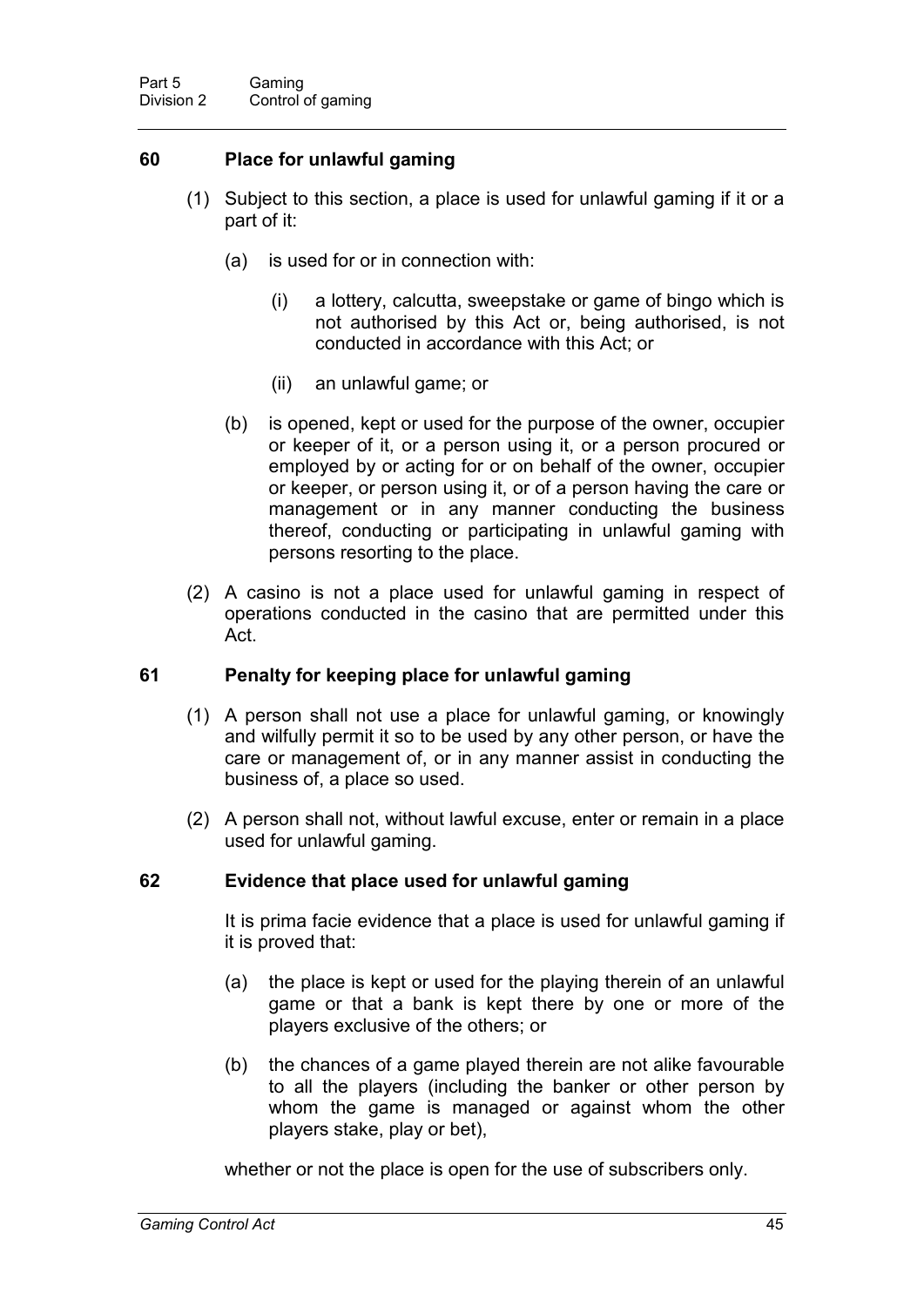#### **63 Not necessary to prove that person was found playing for money, &c.**

It is not necessary in support of a complaint for gaming in, or for suffering a game or gaming in, or for keeping or using or being concerned in the management or conduct of a place for unlawful gaming, to prove that a person found playing at a game was playing for money or a valuable thing.

#### **64 Effect of discovery of instruments of gaming**

Where a place suspected to be open, kept or used as a place for unlawful gaming is lawfully entered by a member of the Police Force or a gaming inspector, the discovery therein or on or about a person found in the place of an instrument of gaming, gaming machine, ticket dispensing machine or thing used in or associated with playing an unlawful game is prima facie evidence that:

- (a) the place is used as a place for unlawful gaming; and
- (b) the persons found in the place where the instrument or machine was discovered were playing in that place, although no play was actually going on in the presence of the member of the Police Force or gaming inspector lawfully entering or the member's or gaming inspector's assistants.

#### **65 Evidence that place used as place for unlawful gaming**

Where:

- (a) a member of the Police Force or a gaming inspector is wilfully prevented from or is obstructed or delayed in entering a place in which the member has reasonable grounds for suspecting unlawful gaming is, has been or is about to be carried on or any part of that place;
- (b) an external or internal door of, or means of access to, such place is found to be fitted or provided with a bolt, bar, chain or means or contrivance for the purpose of preventing, delaying or obstructing the entry into the place or any part of the place of a member of the Police Force or gaming inspector or for giving an alarm in case of that entry; or
- (c) such a place is found fitted or provided with a means or contrivance for concealing, removing or destroying an instrument of gaming,

it shall be prima facie evidence that the place is used for unlawful gaming and that the persons found in the place were playing an unlawful game therein.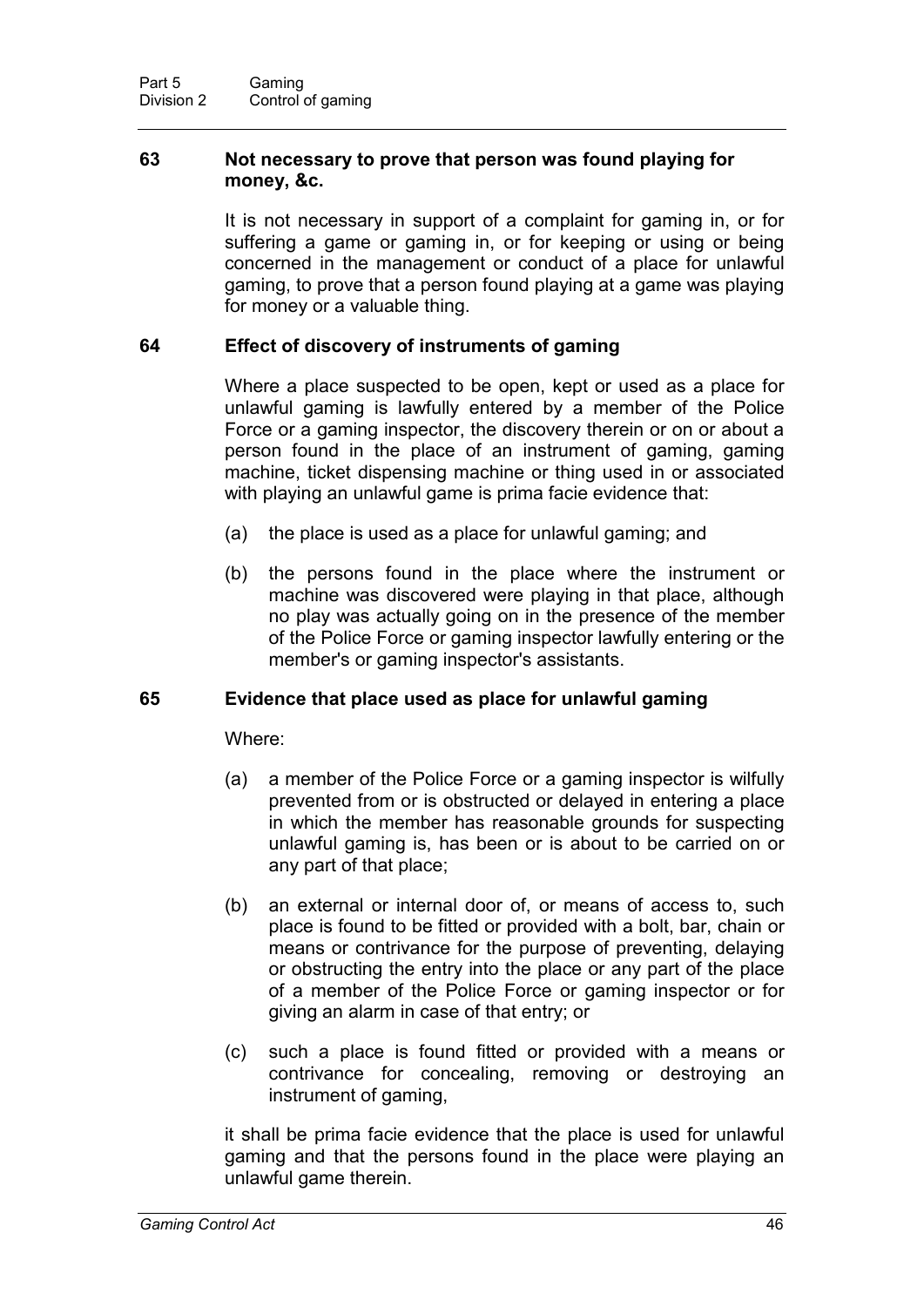#### **66 Evidence as to offences**

Where, on the hearing of a complaint relating to an offence against this Part, the court is of the opinion that money or a valuable thing which has to its satisfaction been proved to have been given to, or received or paid by the accused person, or given to, or received or paid by a person on the accused person's behalf, has been given, received or paid, as the case may be, in circumstances which, in the mind of the court, raise a reasonable suspicion that such money or thing was so given, received or paid in contravention of this Part, the giving, receiving or paying shall be prima facie evidence of the commission by the accused person of the offence specified in the complaint.

#### **67 Reasonable suspicion sufficient**

Where, on the hearing of a complaint against a person in relation to an offence against this Part, the evidence for the prosecution is such as to raise in the mind of the court hearing the complaint a reasonable suspicion that the person is guilty of the offence, that evidence is prima facie evidence that the person is guilty of that offence.

#### **68 Special powers relating to searches, &c.**

- (1) Notwithstanding section 117 of the *Police Administration Act*, it shall not be necessary in an information laid or application made for the purpose of obtaining a search warrant for the search of a place on or in which a member of the Police Force has reasonable grounds for suspecting that an offence against this Part is, has been or is about to be carried on, or in a search warrant issued as a result of that information laid or application made, for the particular items associated with the offence for which it is intended to search, or a description of such items, to be specified, and a search for any such items may be conducted by authority of the warrant.
- (2) A member of the Police Force or gaming inspector who lawfully enters a place on or in which the member or gaming inspector has reasonable grounds for suspecting that an offence against this Part is, has been or is about to be carried on may, with such assistance as the member or gaming inspector thinks necessary, if necessary by force:
	- (a) open a cupboard, drawer, chest, trunk, box, package or other receptacle, whether a fixture or not, found on or in the place;
	- (b) without warrant, search a person found on or in the place or the clothing being worn by or property in the control of the person; and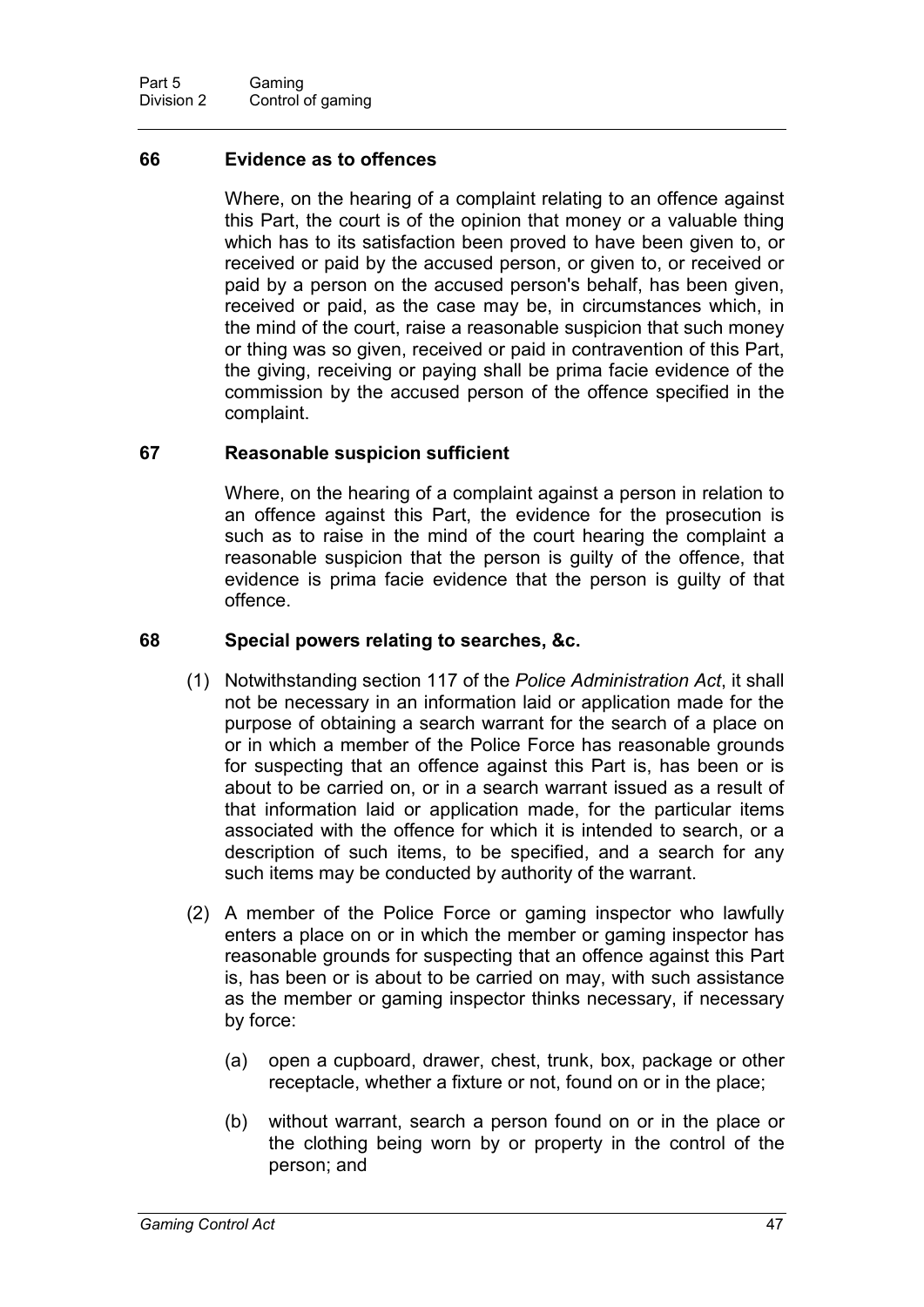- (c) seize anything found on or in the place or in the course of the search that the member or gaming inspector reasonably believes is evidence of or associated with the offence committed on or in that place.
- (3) The power conferred on a member of the Police Force by this section is in addition to and not in derogation of any other power conferred by a law in force in the Territory.
- (4) Where the ownership of a gaming machine or part of a gaming machine cannot, at the time of its seizure under this section, be ascertained, the property seized shall be forfeit to the Crown and may be sold, destroyed or disposed of, as the Director thinks fit, after 90 days from the date of seizure if, within that time, it has not been possible after reasonable inquiry, to establish ownership of the property.
- (5) A person found guilty of an offence relating to a gaming machine is liable to pay to the Crown the reasonable costs of handling, securing, maintaining or storing property seized under this section in relation to the offence, which costs may be assessed by the court and collected in like manner to a monetary penalty.

# **Part 6 Miscellaneous**

#### **69 Cheating**

- (1) A person shall not:
	- (a) by a fraudulent trick, device, sleight of hand or representation;
	- (b) by a fraudulent scheme or practice;
	- (c) by the fraudulent use of gaming equipment or any other thing; or
	- (d) by the fraudulent use of an instrument or article of a type normally used in connection with gaming, or appearing to be of a type normally used in connection with gaming,

obtain for himself or herself or another person, or induce a person to deliver, give or credit to him or her or another person, any money, chips, benefit, advantage, valuable consideration or security.

- (2) A person shall not use or have in his or her possession:
	- (a) chips that he or she knows are bogus or counterfeit chips;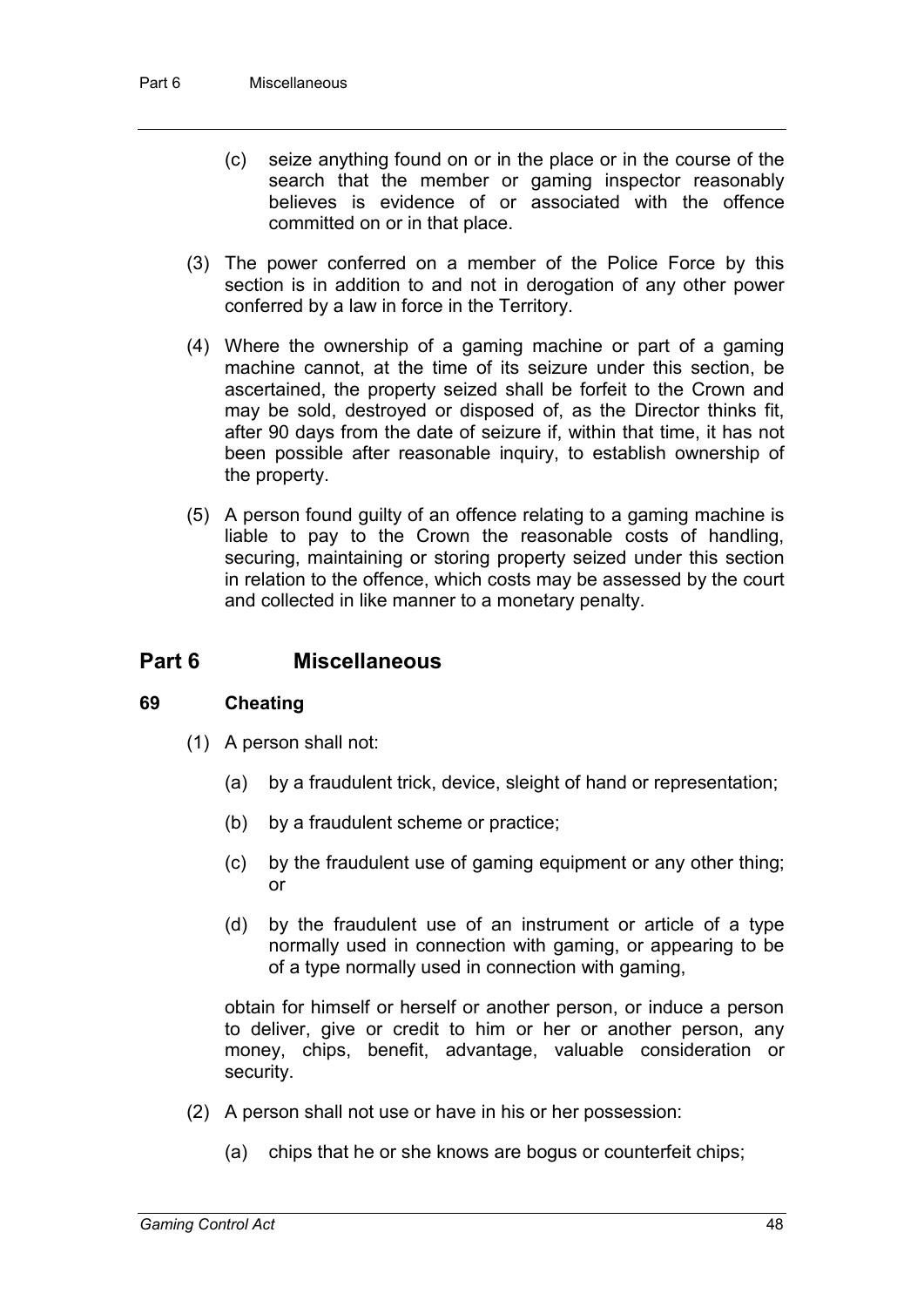- (b) an instrument of gaming that he or she knows has been marked, loaded or tampered with; or
- (c) for the purpose of cheating, stealing or obtaining a benefit or advantage not ordinarily available to a person, any equipment, device or thing that permits or facilitates cheating, stealing or obtaining such a benefit or advantage.
- (3) In so far as subsection (2) prohibits the possession of any thing referred to in subsection (2)(a) or (b), the prohibition does not extend to the possession by a person in charge of a casino, an agent or employee of a Licensee, a gaming inspector or a member of the Police Force, if the thing:
	- (a) has been seized under this Act for use as evidence in proceedings for an offence; or
	- (b) is being used for the purposes of instruction or comparison in identifying such things.

#### **70 Act not to extend to stakes payable to winner of lawful game or race**

Nothing in this Act shall extend to a person receiving or holding money or a valuable thing by way of a stake or deposit to be paid to the winner of a race or lawful sport, game or exercise.

#### **71 Secrecy**

- (1) Subject to this section, a person who is employed by the Territory shall not, either directly or indirectly, except for the purposes of this Act:
	- (a) make a record of, or communicate to a person, information concerning the affairs of another person acquired by the person under this Act by reason of that employment; or
	- (b) produce to a person or permit a person to have access to a document furnished to the person for the purposes of this Act.
- (2) Nothing in this section prevents a person to whom it applies from disclosing information obtained under this Act, where:
	- (a) the person from whom it was obtained consents to the disclosure; or
	- (b) the disclosure is to:
		- (i) a member of the Police Force;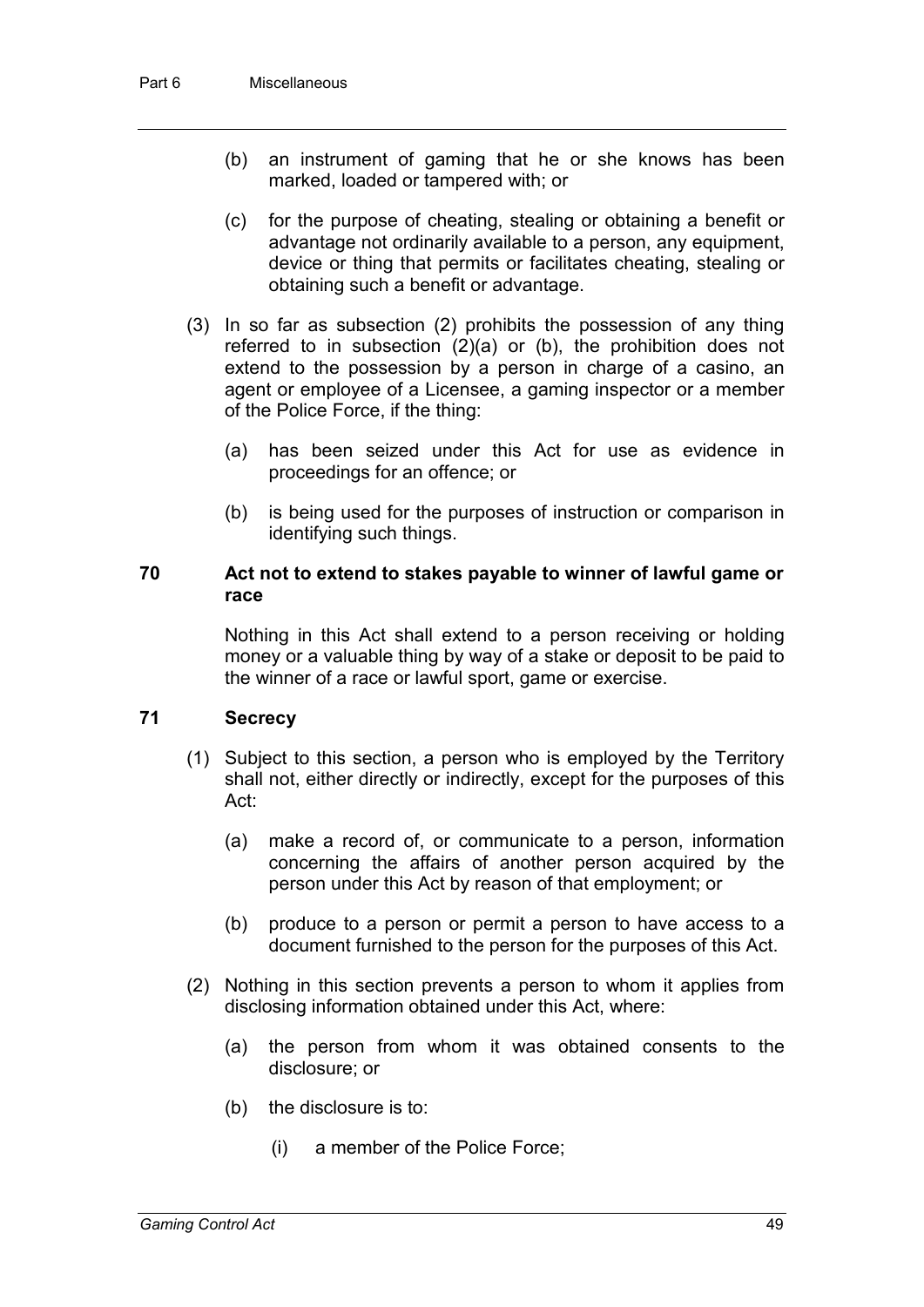- (ii) a person who is employed by a State or another Territory of the Commonwealth to administer an Act in that State or Territory regulating the operations of casinos or gaming;
- (iii) the Auditor-General for the purposes of performing functions or exercising powers imposed or conferred on the Auditor-General by or under the *Audit Act* or any other Act, or prevents the Auditor-General from disclosing that information or publishing that document if the disclosure or publication does not directly or indirectly divulge information identifying the affairs of a particular person; or
- (iv) the Commissioner, within the meaning of the *Taxation (Administration) Act*, for the purposes of performing functions or exercising powers imposed or conferred on the Commissioner by or under the *Taxation (Administration) Act* or any other Act, or prevents the Commissioner from disclosing that information or publishing that document if the disclosure or publication does not directly or indirectly divulge information identifying the affairs of a particular person.
- (3) A person to whom this section applies shall not be required to produce in court any document connected with the administration or execution of this Act in the person's custody in the course of his or her employment or to divulge or communicate to a court any matter or thing coming under the person's notice in the course of employment, unless the production, divulgence, communication or publication is made:
	- (a) with the consent of the person from whom the information or documentation was obtained;
	- (b) in connection with the administration or execution of this Act; or
	- (c) for the purposes of legal proceedings arising out of this Act or of a report of such proceedings.

### **72 Liability of directors**

Where a Licensee, that is a corporation, is found guilty of an offence against this Act, each person who, at the time of the commission of the offence, was a director of the corporation shall be guilty of the offence and punishable as if the offence had been committed by a person other than the corporation, unless the person proves that the offence was committed without the person's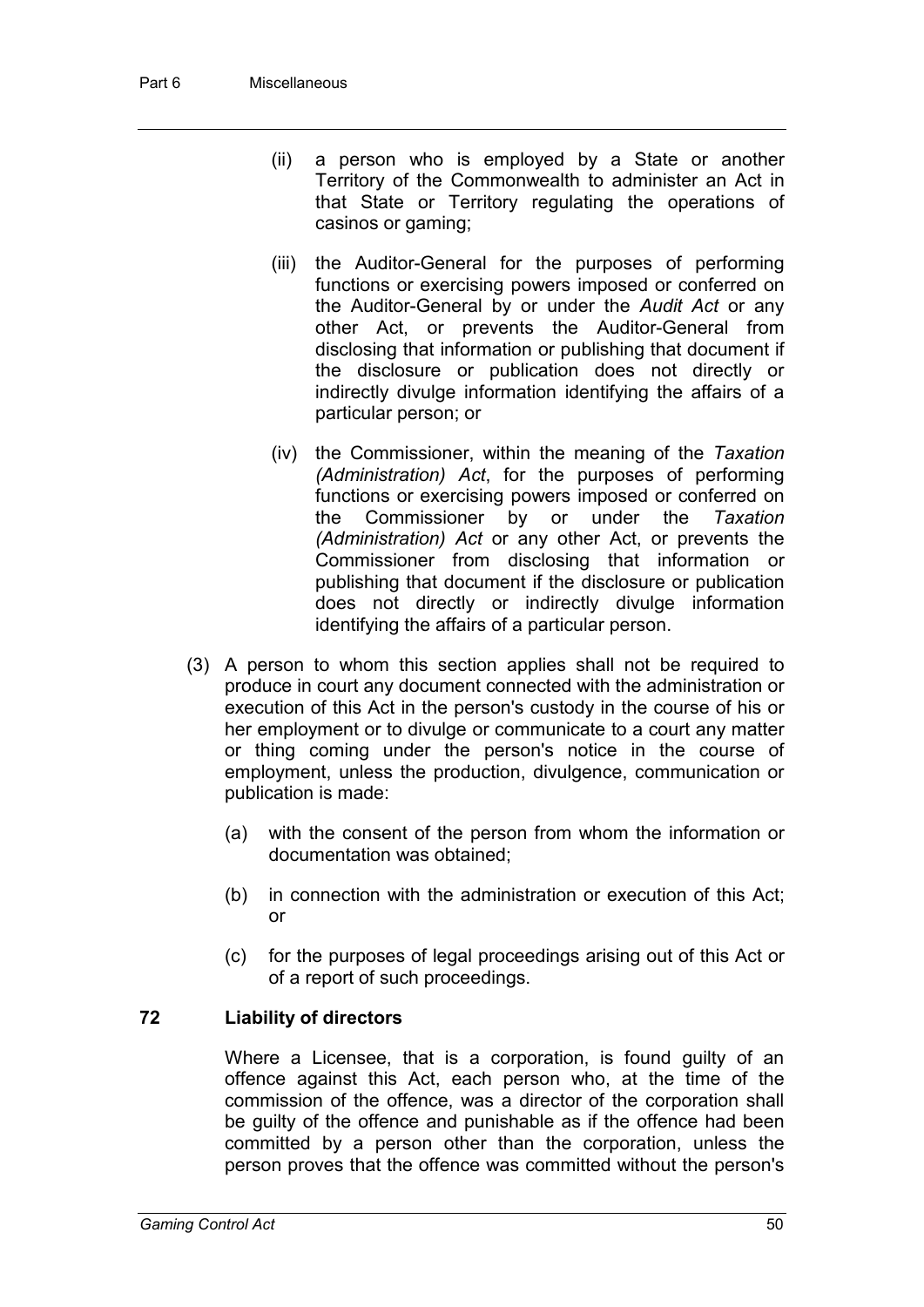knowledge or that the person took reasonable steps to prevent the commission of the offence.

#### **73 Regulatory offences**

An offence of contravening or failing to comply with section 33(5), 34(3), 49, 53(4) or 57(1), (2)(a) or (c) is a regulatory offence.

#### **74 Penalties**

A person who contravenes or fails to comply with section 4(7), 15(9), 27(6), 30(3), 31(5) or (6), 32, 33(5) or (8), 34(1) or (3), 35(4), 36, 38(2), 39(2), 40(1) or (8), 46, 46P, 46Q, 47P, 47Q, 47, 49(1), 53(3) or (4), 55, 56, 57, 58, 59, 61(1) or (2), 69 or 71(1) is guilty of an offence and is liable, on being found guilty, to a penalty not exceeding \$10,000 or imprisonment for 2 years.

#### **75 Prosecution of offenders**

- (1) An offence against this Act may be prosecuted at any time.
- (2) The finding of guilt or acquittal of a person of an offence against this Act does not:
	- (a) prevent a further prosecution and finding of guilt in respect of a continuation of the offence after the date on which the person was found guilty or acquitted;
	- (b) extinguish any obligation or liability imposed on the person under this Act; or
	- (c) prevent the imposing of any other penalty on, or the taking of any other action against, the person under this Act.

#### **76 Institution of proceedings**

Proceedings for an offence against this Act may be instituted only by a member of the Police Force or the Director.

#### **77 Evidence in proceedings**

- (1) In proceedings in respect of an offence against this Act, a certificate purporting to be signed by the Chairperson or the Director to the effect that, on a date specified in the certificate:
	- (a) premises were or were not approved or deemed approved under this Act;
	- (b) a person was or was not a Licensee;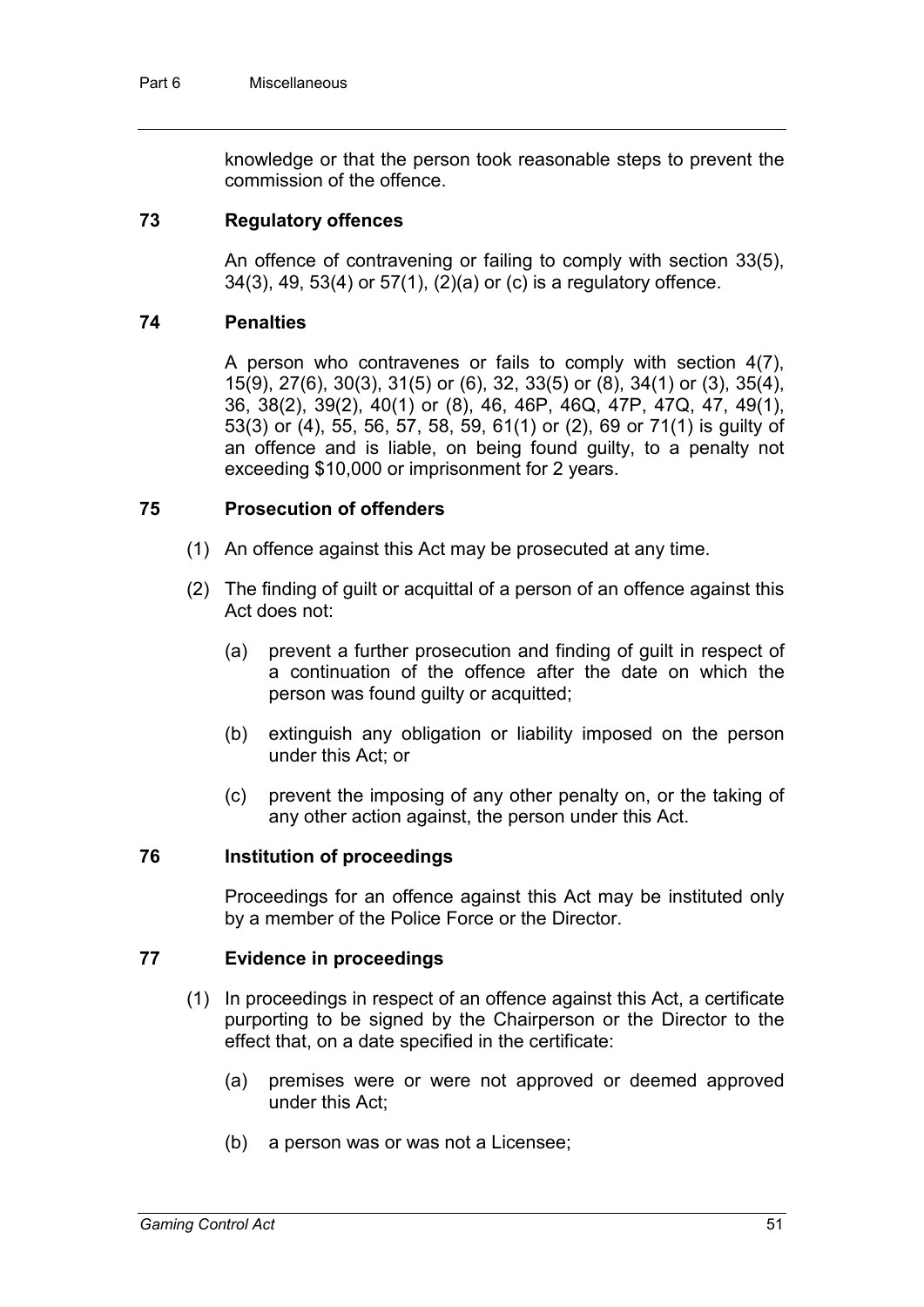- (c) the Minister had or had not entered into an agreement with a person named in the certificate;
- (d) a named person was, or was not, a gaming inspector;
- (e) a permit, determination, declaration, approval, permission or direction was, or was not, in force; or
- (f) a named person was, or was not, an approved person,

is, in the absence of proof to the contrary, sufficient evidence of the matter stated in the certificate.

(2) Where a person observes an incident the fact that the observation was made by means of a camera, television set, video display unit or other electronic medium and not directly does not of itself render inadmissible any evidence that the person may give relating to the observation.

#### **78 Forfeiture**

- (1) Where a person is found guilty of an offence against this Act, then, whether or not a conviction is entered or a penalty imposed, an instrument of gaming, amusement machine, ticket dispensing machine or any other instrument, article, equipment, device or thing used in or in relation to the commission of the offence is forfeited to the Crown and may be kept, sold, destroyed or otherwise disposed of as the Director thinks fit.
- (2) A forfeiture under subsection (1) is in addition to and not in substitution for any other penalty imposed by a court in relation to the offence.
- (3) Money forfeited under this section shall be paid into the Lotteries Fund established under section 43.

#### **79 Protection of inspector, &c.**

An action or proceeding, civil or criminal, shall not lie against the Director, a gaming inspector, a member of the Police Force or a person approved or authorised under this Act acting in the execution or intended execution of this Act or the Regulations on account of anything done or omitted to be done for the purposes of this Act or the Regulations or done or omitted to be done in good faith and purporting to be for the purposes of this Act or the Regulations.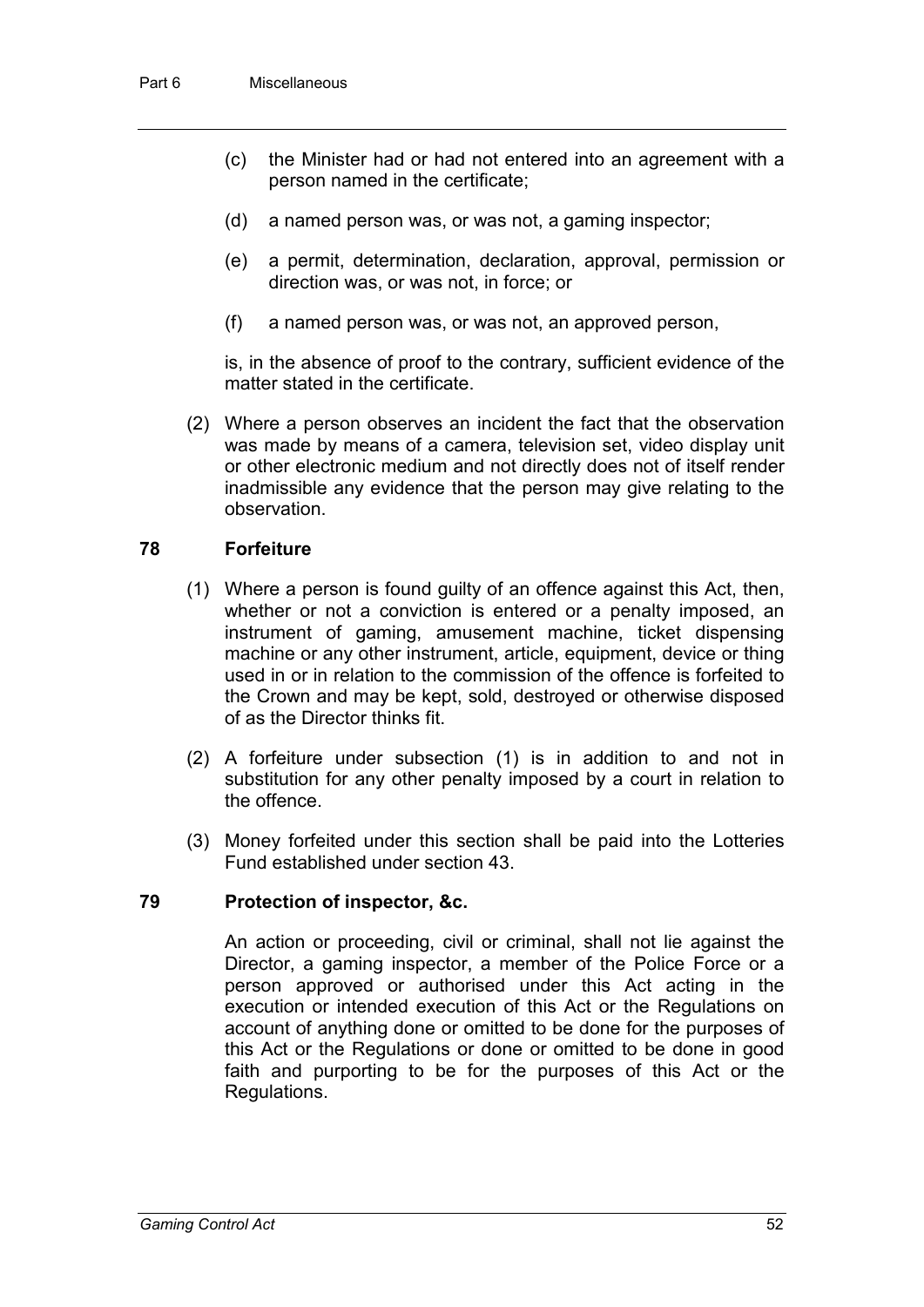#### **80 Regulations**

- (1) The Administrator may make regulations, not inconsistent with this Act, prescribing matters:
	- (a) required or permitted by this Act to be prescribed; or
	- (b) necessary or convenient to be prescribed for carrying out or giving effect to this Act.
- (2) Without limiting the generality of subsection (1), the Regulations may make provision for or in relation to:
	- (a) applications for a review of actions of the Director or complaints;
	- (b) the powers and procedures of the Commission in conducting a review;
	- (c) the accounting and internal controls of the business conducted in a casino or in pursuance of a licence granted under Division 4 or 5 of Part 4;
	- (d) the persons who may be employed or who may perform duties at casinos, including the licensing of such persons and the fees for such licences;
	- (e) the approval of associations to conduct gaming, including calcuttas, sweepstakes and bingo, and the variation, suspension and cancellation of such approvals;
	- (f) the granting of permits under this Act, the fees to be charged for the granting of permits, the conditions to which permits may be subject and the variation, suspension and cancellation of such permits;
	- (g) the sale of tickets in lotteries and the payment of commission on the sale of such tickets;
	- (h) the prevention of fraud in connection with casinos, gaming, gaming machines and lotteries and the promotion and conduct of lotteries;
	- (j) the rules under which gaming including sweepstakes, games of bingo and calcuttas may be conducted;
	- (k) the conduct of lotteries and drawings, including trade lotteries, sweepstakes, games of bingo and calcuttas;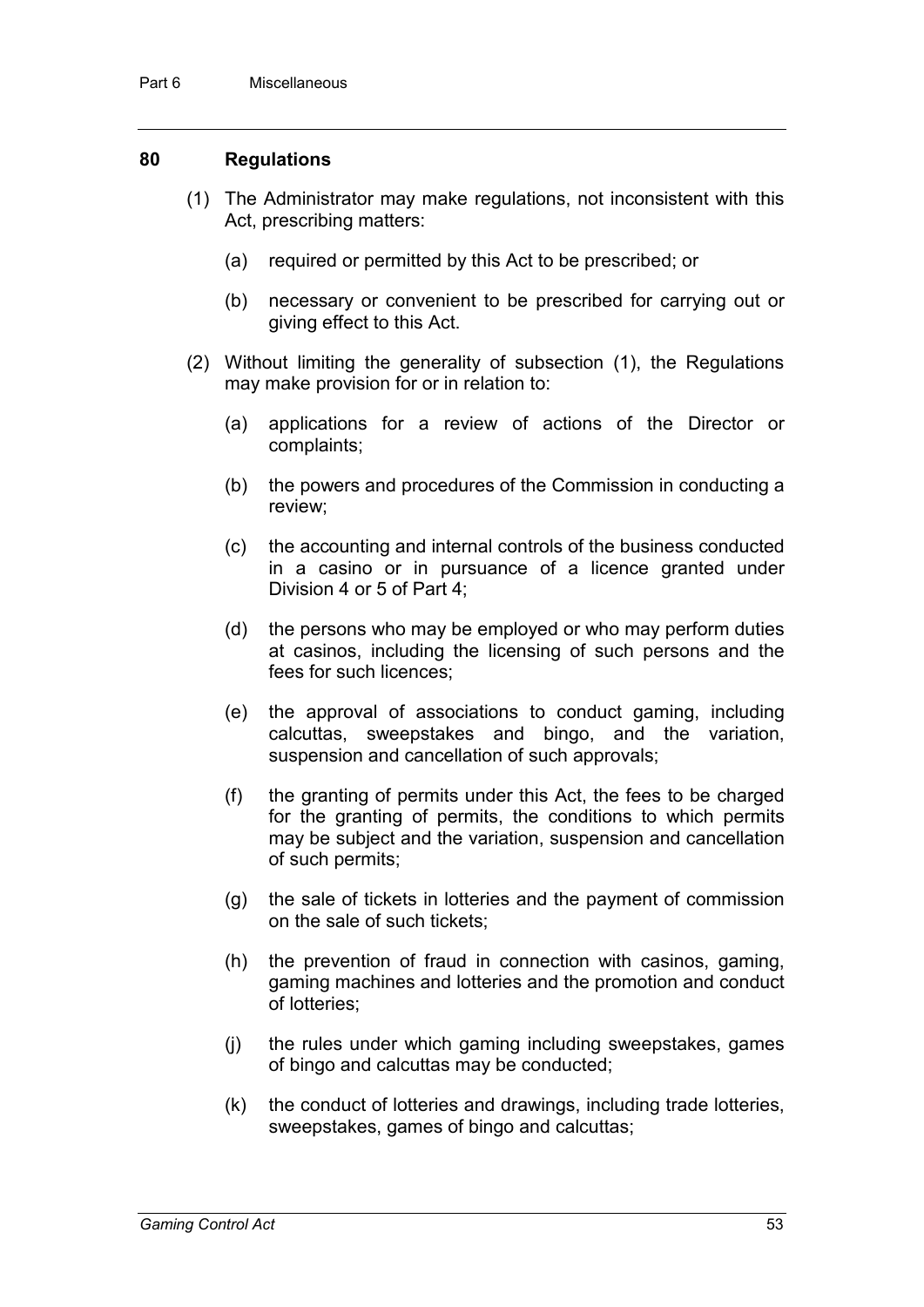- (m) the conditions, rules and purposes of lotteries, and the value of prizes offered in lotteries;
- (n) the circumstances in which, and the conditions under which, the Commission or the Director may intervene in, advise on or resolve disputes relating to gaming;
- (p) the payment or delivery of prizes in connection with Territorysponsored lotteries and the conditions under which prizes shall be paid or delivered;
- (q) the declaration of games to be unlawful games;
- (r) the operation and control of gaming and associated equipment;
- (s) the disposing of unclaimed or unpaid prizes or money; and
- (t) offences against the Regulations, including regulatory offences, and prescribing penalties, not exceeding \$2,000, for those offences.
- (3) Without limiting the generality of subsection (1), the Regulations may make provision for or in relation to:
	- (a) the imposition on such holders of gaming machine permits as may be prescribed of a gaming machine turnover levy, not exceeding 6% of the total value of coins, tokens or credits used to play or operate a gaming machine, of which half is payable to the trust account established under section 50 and the other half to the Consolidated Fund;
	- (b) authorising the Minister to appoint trustees to administer any funds in the trust account established under section 50 and to advise the Treasurer on establishing rules and procedures for the administration of those funds; and
	- (c) the collection of, and the times and methods of payment of, the turnover levy, whether by reference to the *Taxation (Administration) Act* or otherwise.

#### **81 Repeal**

- (1) The *Casino Licensing and Control Act*, comprising the Acts specified in Part 1 of the Schedule, is repealed.
- (2) The *Lotteries and Gaming Act*, comprising the Acts specified in Part 2 of the Schedule, is repealed.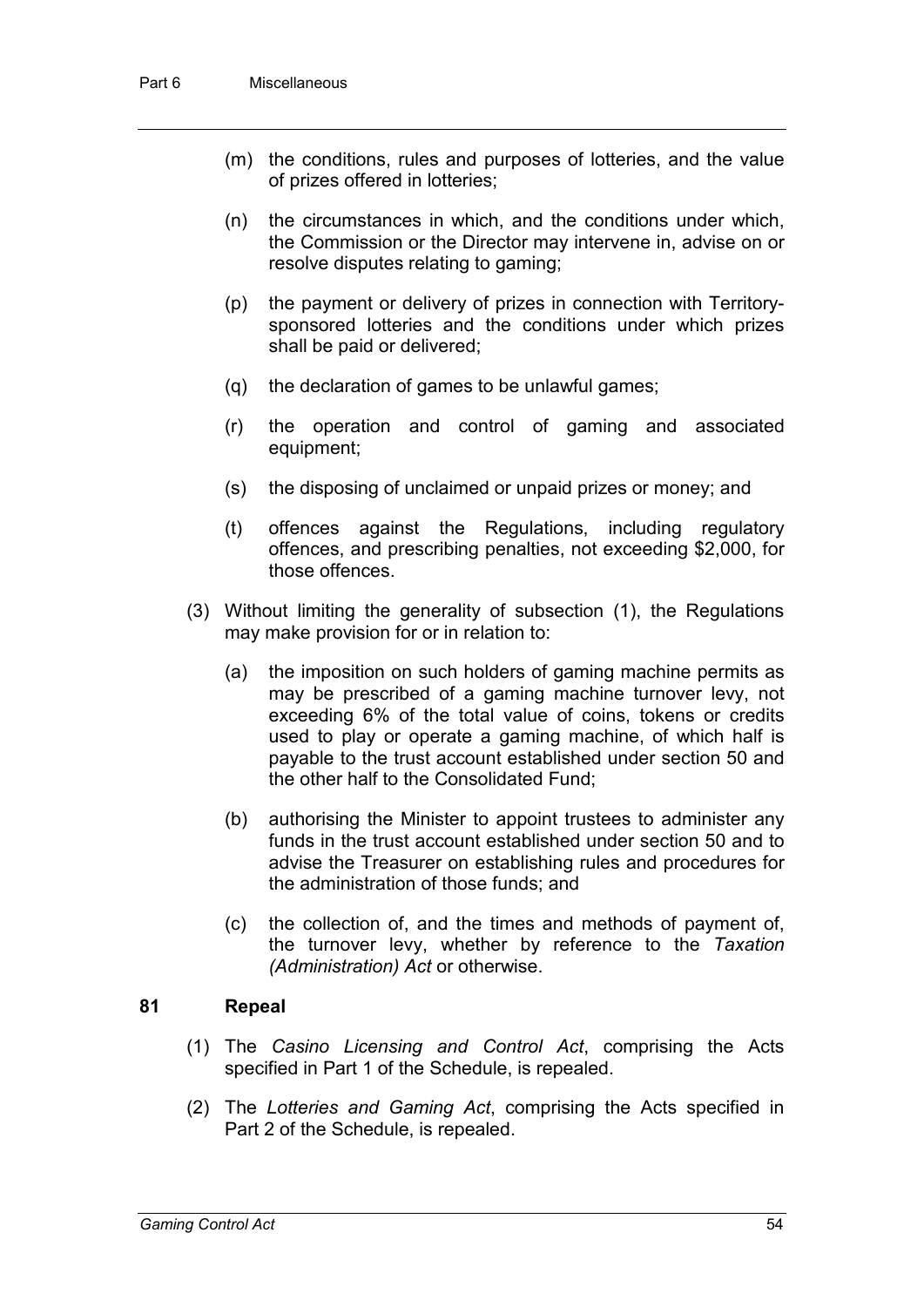#### **82 Savings and transitional**

(1) In this section:

*Casino Act* means the Act repealed by section 81(1).

*former Commission* means the Gaming Control Commission established by the Lotteries Act.

*Lotteries Act* means the Act repealed by section 81(2).

- (2) On the commencement of this Act:
	- (a) the person who, immediately before that commencement, was the Director of Gaming, within the meaning of the Lotteries Act, shall be deemed to have been appointed the Director of Gaming under this Act;
	- (b) a person who, immediately before that commencement, was a member of the former Commission shall be deemed to be appointed as a member of the Commission for the remainder of the period for which the person was appointed under the Lotteries Act;
	- (c) a person who, immediately before that commencement, was a deputy of a member of the former Commission shall be deemed to be appointed as the deputy of the member under this Act;
	- (d) a person who, immediately before that commencement, was a Treasury Gaming Inspector under the Casino Act shall be deemed to have been appointed a gaming inspector under this Act;
	- (e) the Lotteries Fund and the Sports and Recreational Development Fund established under the Lotteries Act shall be deemed to be the Lotteries Fund and the Sports and Recreational Development Fund required to be established under this Act;
	- (f) the trust account opened for the purposes of section 37AB of the Lotteries Act shall be deemed to be the trust account that may be established under section 50;
	- (g) a licence granted under the Casino Act shall be deemed to be a licence granted under this Act subject to the same terms and conditions to which it was subject under the Casino Act;
	- (h) a permit, determination, declaration, approval, permission or direction granted, made or given under the Lotteries Act that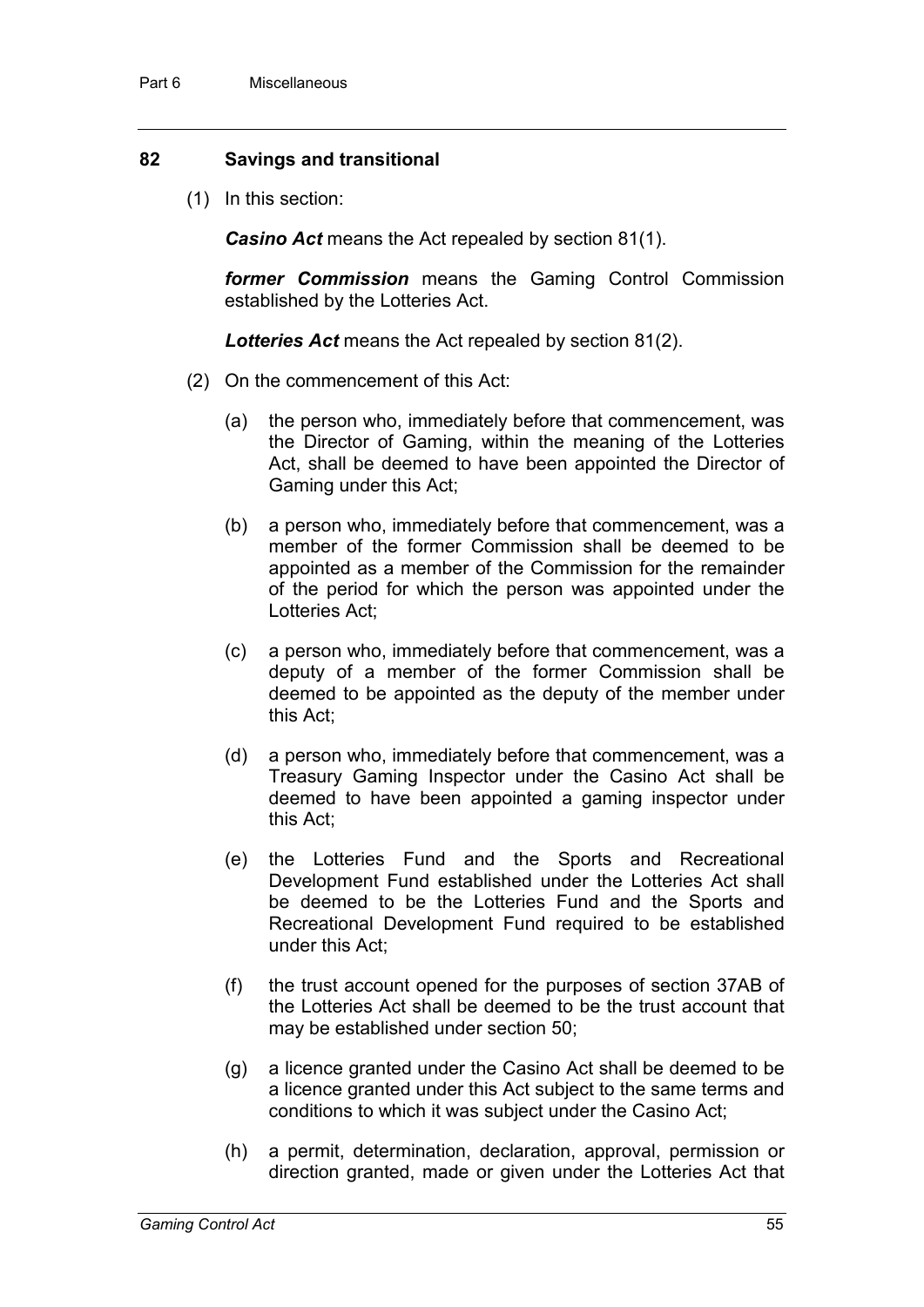was in force immediately before that commencement shall be deemed to be a permit, determination, declaration, approval, permission or direction granted, made or given under the equivalent section, if any, of this Act subject to the same terms, conditions and limitations to which it was subject under the Lotteries Act;

- (j) guidelines promulgated under the Lotteries Act that were in force immediately before that commencement shall be deemed to be guidelines promulgated under this Act;
- (k) a game that, immediately before that commencement, was an authorised game under the Casino Act shall be deemed to be a game approved under this Act; and
- (m) a direction under the Casino Act that was in force immediately before that commencement shall be deemed to be a direction given under the equivalent section, if any, of this Act.
- (3) An appointment under the Lotteries Act or the Casino Act deemed under this section to be an appointment under this Act may be terminated in accordance with this Act.
- (4) A permit, declaration, approval, permission or direction under the Lotteries Act or a direction under the Casino Act deemed by this section to be a permit, declaration, approval, permission or direction under this Act may be cancelled, suspended, varied or otherwise dealt with under this Act.
- (5) On the commencement of this Act, premises specified in a licence granted under the Casino Act shall be deemed to be a place approved under this Act at which the Licensee may conduct the business specified in the licence and, notwithstanding anything to the contrary in the agreement or the licence, the Minister may, in accordance with this Act, from time to time, approve such other place or places at which the Licensee may conduct that business.
- (6) A licence granted under the Casino Act to be deemed in pursuance of this section to be a licence under this Act may be cancelled, suspended, varied or otherwise dealt with under this Act.
- (7) The *Lotteries and Gaming Regulations*, as in force immediately before the commencement of this Act, shall continue in force after that commencement as if they had been made under this Act and may be amended or repealed under this Act, and a reference in those Regulations to a section of the Lotteries Act shall be construed, where possible, as a reference to the appropriate or relevant section of this Act.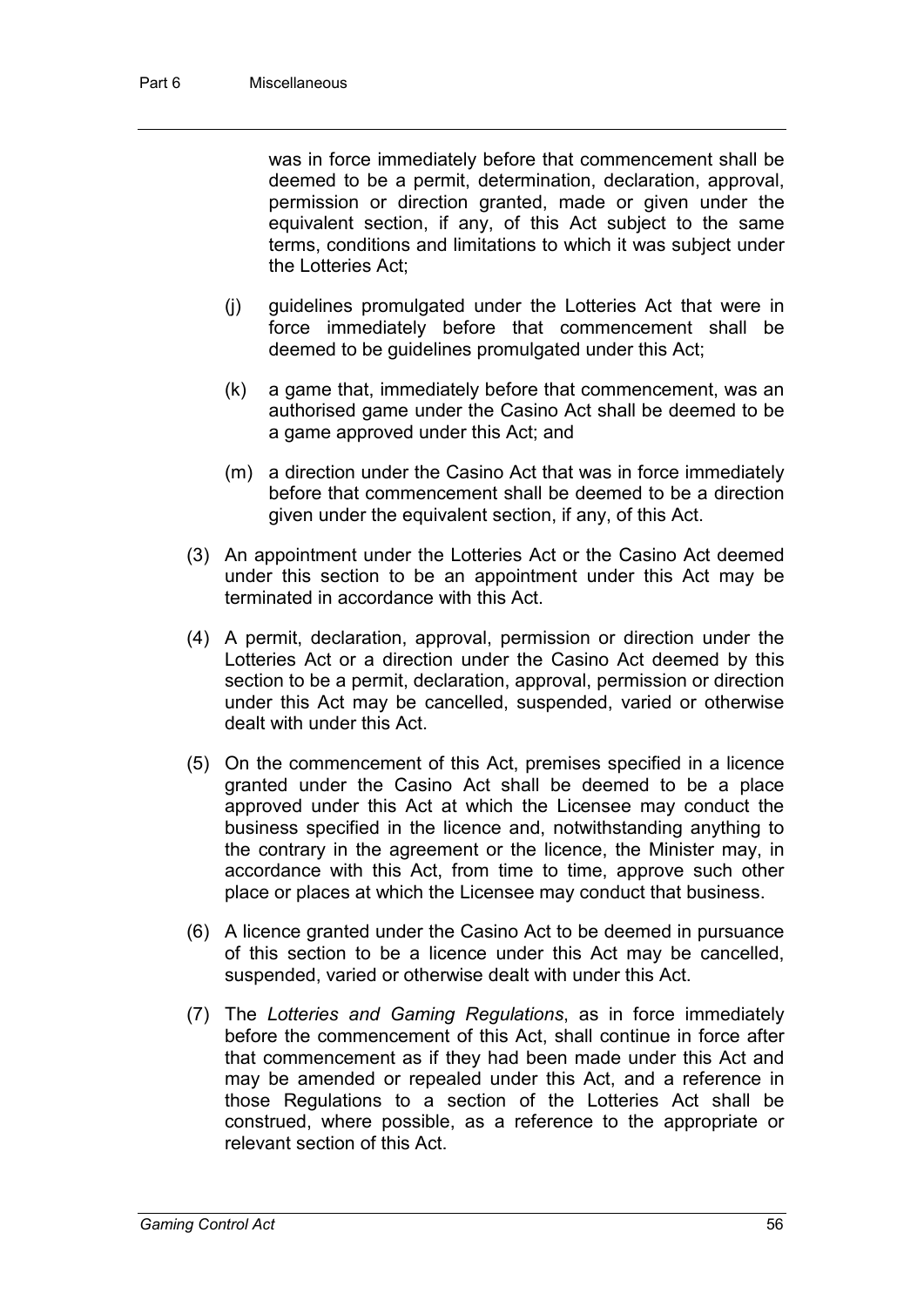# **Schedule Acts repealed**

|                                                 | section 81   |
|-------------------------------------------------|--------------|
| PART <sub>1</sub>                               |              |
| Casino Licensing and Control Act 1984           | No. 22, 1984 |
| Casino Licensing and Control Amendment Act 1989 | No. 56, 1989 |
| Casino Licensing and Control Amendment Act 1991 | No. 20, 1991 |
| PART <sub>2</sub>                               |              |
| Lotteries and Gaming Act 1982                   | No. 32, 1982 |
| Lotteries and Gaming Amendment Act 1983         | No. 51, 1983 |
| Lotteries and Gaming Amendment Act 1984         | No. 25, 1984 |
| Lotteries and Gaming Amendment Act 1985         | No. 4, 1985  |
| Lotteries and Gaming Amendment Act 1986         | No. 41, 1986 |
| Lotteries and Gaming Amendment Act 1990         | No. 11, 1990 |
| Lotteries and Gaming Amendment Act 1991         | No. 7, 1991  |
| Lotteries and Gaming Amendment Act (No. 2) 1991 | No. 21, 1991 |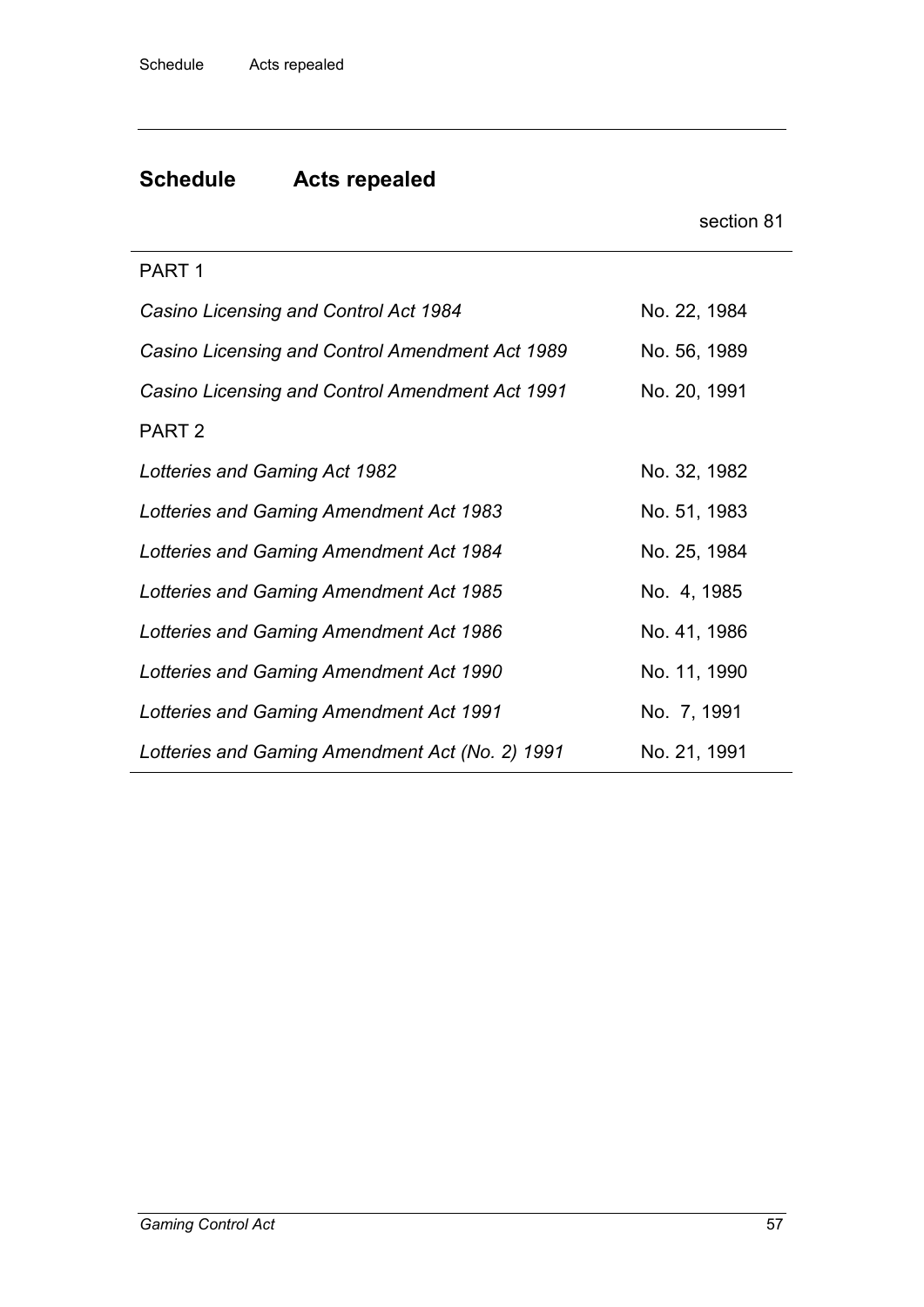#### **ENDNOTES**

**1 KEY**

Key to abbreviations

| amd = amended         |
|-----------------------|
| app = appendix        |
| $bl = by-law$         |
| ch = Chapter          |
| cl = clause           |
| div = Division        |
| exp = expires/expired |
| f = forms             |
| <b>Gaz = Gazette</b>  |
| hdg = heading         |
| ins = inserted        |
| It = long title       |
| nc = not commenced    |
|                       |

**amd = amended od = order app = appendix om = omitted** *<u>pt</u>* **= Part**  $r$  = regulation/rule **crem** = remainder **div = Division renum = renumbered exp = expires/expired rep = repealed f = forms s = section** *Gaz* **=** *Gazette* **sch = Schedule hdg = heading sdiv = Subdivision ins = inserted SL = Subordinate Legislation lt = long title sub = substituted**

### **2 LIST OF LEGISLATION**

| Gaming Control Act 1993 (Act No. 56, 1993) |                                             |  |  |
|--------------------------------------------|---------------------------------------------|--|--|
| Assent date                                | 5 October 1993                              |  |  |
| Commenced                                  | 1 November 1993 (Gaz S87, 11 November 1993) |  |  |

#### *Gaming Control Amendment Act 1994* **(Act No. 61, 1994)**

| Assent date | 24 October 1994 |
|-------------|-----------------|
| Commenced   | 24 October 1994 |

#### *Gaming Control Amendment Act (No. 2) 1994* **(Act No. 66, 1994)**

| Assent date | 23 November 1994 |
|-------------|------------------|
| Commenced   | 23 November 1994 |

# *Financial Management (Consequential Amendments) Act 1995* **(Act No. 5, 1995)**

Assent date 21 March 1995<br>Commenced 1 April 1995 (s)

Commenced 1 April 1995 (s 2, s 2 *Financial Management 1995* (Act No. 4, 1995) and *Gaz* S13, 31 March 1995)

# *Gaming Control Amendment Act 1995* **(Act No. 32, 1995)**

Assent date 25 August 1995<br>Commenced 19 September 19 1 September 1995 (*Gaz* S31, 1 September 1995)

#### *Gaming Control Amendment Act (No. 2) 1995* **(Act No. 44, 1995)**

| Assent date | 15 November 1995                                        |
|-------------|---------------------------------------------------------|
| Commenced   | 19 December 1995 (s 2, s 2 Gaming Machine Act 1995 (Act |
|             | No. 50, 1995) and <i>Gaz</i> S43, 19 December 1995)     |

# *Sentencing (Consequential Amendments) Act 1996* **(Act No. 17, 1996)**

Assent date 19 April 1996<br>Commenced 1 July 1996 (s Commenced 1 July 1996 (s 2, s 2 *Sentencing Act 1995* (Act No. 39, 1995) and *Gaz* S15, 13 June 1996)